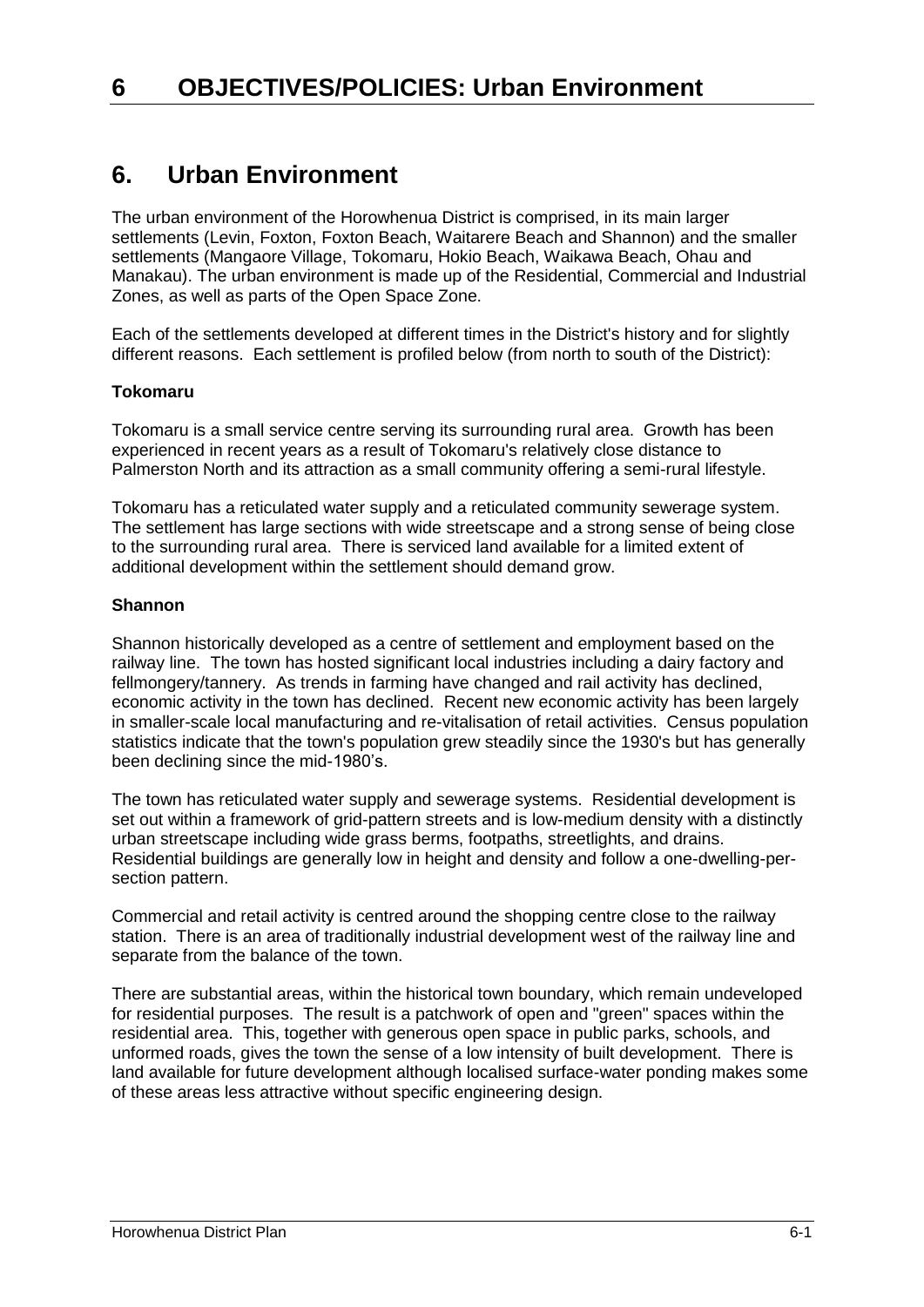#### **Mangaore Village**

The village was developed between 1922 and 1975, by the former New Zealand Electricity Department, and provided staff accommodation for the construction and operation of the Mangahao hydro-electricity power station project. The village is no longer administered as a "project" town. Land in the village is now available to the open market.

The village has its own reticulated water supply and sewage disposal, public parks, recreational facilities, mixed residential density, and narrow roads which combine to give Mangaore its unique "village" character.

#### **Foxton (Te Awahou)**

Historically, the wider Foxton area was an area covered in thick bush and flax swamps. The Foxton locality, situated beside the Manawatu River was a convenient central point for the historically-busy waterway. The Government constructed a tramway between Palmerston North and Foxton in 1873 together with a wharf on the river bank. The tram line was later extended to Longburn, then Sanson. The settlement was an important stop for coach services on the early main road to Wellington with a ferry crossing of the river.

Up until about 1880, the main source of income for the area was timber and all freight from the Manawatu area was shipped from Foxton's riverside port. As a centre of economic activity, the town grew steadily. The population was estimated to have been in the order of 290 people in 1874; 563 in 1878; and 733 in 1881. Development of the hemp industry, based on the flax growing on the surrounding coastal plain, meant the town grew more rapidly and was declared a borough in 1888. Foxton was named after Sir William Fox.

The town has a strong legacy of history from this early period of European settlement, reflected in local architecture and special sites, which is a key feature of the town's current commercial area development and image and refurbishment of early period houses.

The town's growth slowed through the early part of the 20th century as use of the railway line, away from the town, meant a decline in shipping and the town's central transportation role. Population grew steadily but slowly through the period 1936 to 1966 (population peaked then at 2,819). Since this time, the population was relatively stable, but with the loss of some major industrial activities, the population has started to decline. Notwithstanding this population decline, a limited amount of residential development continues to occur.

Today the town is a service centre for the immediately surrounding rural area, which supports a number of rural based activities, notably those associated with the racing and poultry industries. Foxton is also a service centre to the beach settlement of Foxton Beach and is the site of Manawatu College which serves Foxton and the surrounding area.

Manufacturing has been and continues to be important to Foxton's economy. There are several medium-scale manufacturing, engineering, and food processing businesses in the town's industrial area.

Residential development is of low-medium density (averaging between 600 and 900m<sup>2</sup> section size) in a reasonably compact form based on a grid-pattern street layout. Residential streetscape is low-density, open, and "green" with wide grassed berms, generous public open space, a rural backdrop, low building height, and predominant onedwelling-per-section pattern of development. The town has reticulated water supply and sewerage systems. There remains land available for moderate additional growth within the settlement.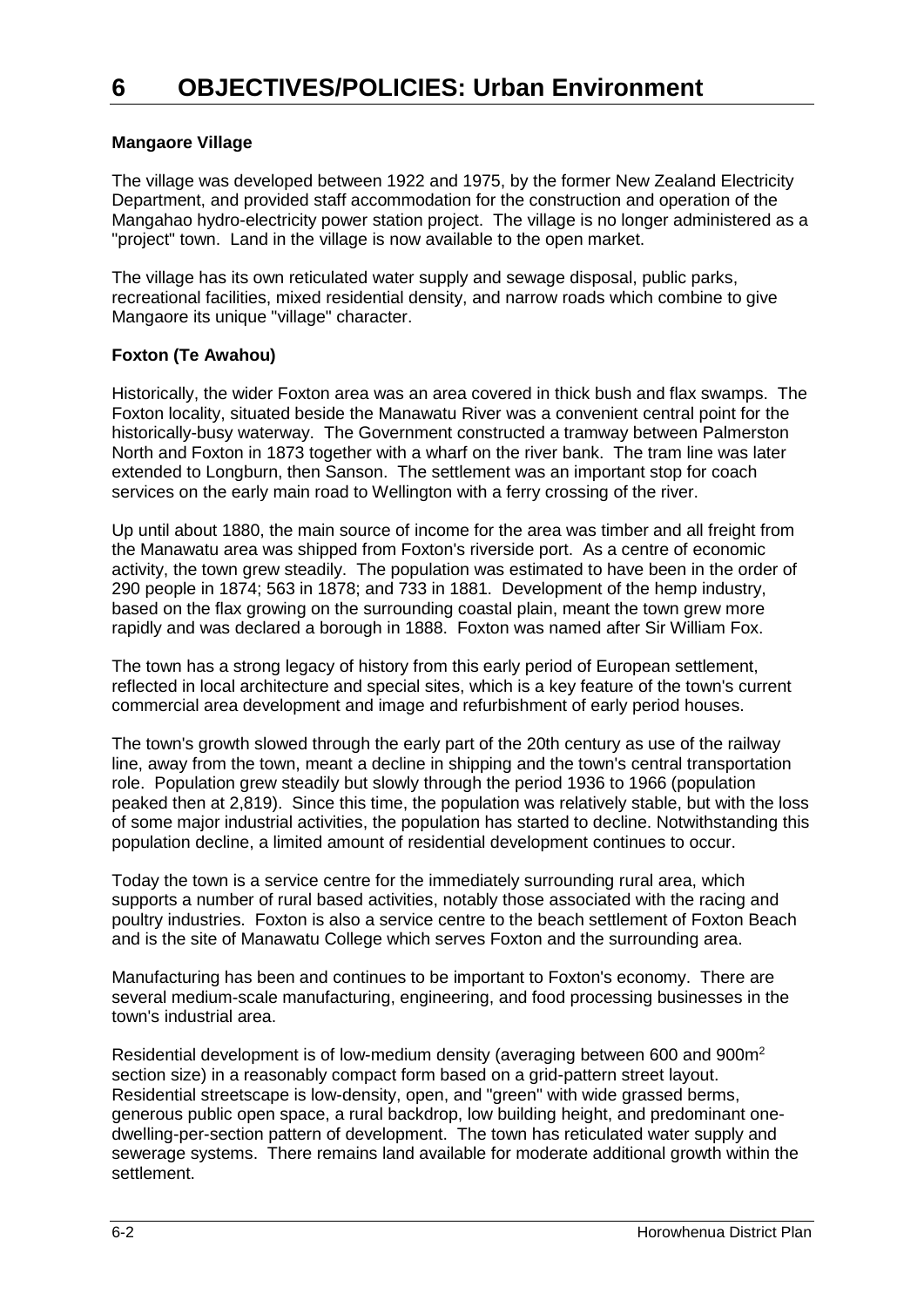#### **Foxton Beach (Te Wharangi)**

The early development of Foxton Beach is related to the river and coastal transportation of timber and hemp and other agricultural produce from the Manawatu which saw the development of Foxton. Post-war, the beach settlement has developed as a holiday destination and this trend has continued on, particularly in recent years, and Foxton Beach now supports a high proportion of holiday homes and baches.

Population growth has fluctuated but was rapid between 1966 (700 residents) and 1981 (1,000 residents). Although Foxton Beach remains predominantly a holiday and retirement township, it is also a dormitory "suburb" for Foxton and Levin and the proportion of retired people compared to younger age groups has reduced over time. The settlement's population and numbers of houses have grown steadily when other small towns have declined.

The settlement has a broad range of community facilities and public open space areas. Residential development is low-to-medium density (averaging 900 to 1,000m² section size) which results from the need, early in the settlement's development, to maintain sufficiently large sections to enable on-site disposal of sewage. Foxton Beach is now serviced by reticulated water supply and wastewater systems.

Streetscape is generally very open, with wide roads and grass berms incorporating "vee" drains. Building height is generally low. Building quality and age is highly variable reflecting the settlement's growth as a seasonal holiday destination. The landscape is generally flat, with some variation where coastal sand dune formations have been retained, and distinctly coastal with the vegetation and sand blow reflecting the coastal situation.

#### **Waitarere Beach**

Waitarere Beach has developed as a coastal settlement with a high proportion of semipermanent or seasonal holiday residents in baches. More recently, the settlement's population has become more permanent-resident due to its appeal as a retirement location and that it is within reasonable commuting distance of Levin, Foxton and Palmerston North. There are still a large number of holiday homes and two camping grounds. The settlement has an overall linear shape, spread along three principal streets parallel to the coastline, with medium-density residential development on a grid-pattern of streets between those three principal feeders.

The settlement has a reticulated sewerage system. Water supply is from individual roof supply and groundwater bores. There are some areas of undeveloped land available for future residential development although the extent of future development may be constrained unless sufficient water supply and wastewater disposal can be guaranteed. The streetscape is urban, with formed and sealed carriageways and footpaths, wide grass berms, and streetlights. The landscape is generally flat behind the dune formations along the coastal margin and is distinctly coastal with considerable sand blow and coastal plants.

#### **Levin (Taitoko)**

Levin is a rural service town for its surrounding agricultural and horticultural area. Its location on the main north-south highway and North Island Main Trunk Line secured its strategic role, historically, in the District. The town developed as a significant area of manufacturing and industry until the mid-1970's as a result of a combination of the available labour force and land and access to national transport arterials. Since that time, changes in the national economy and a general shift of population and economy to the north of the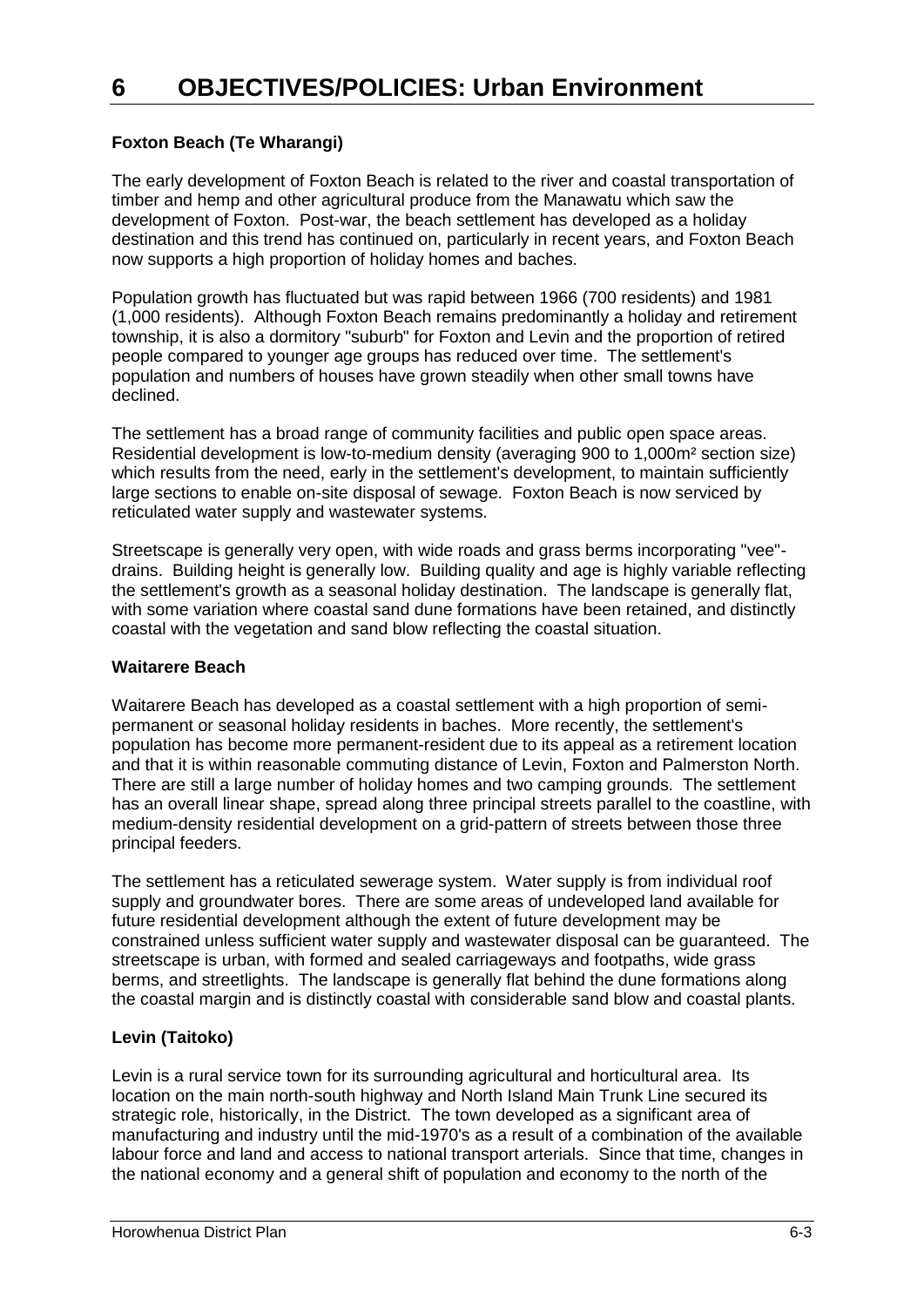North Island have combined to erode Levin's traditional economic edge as a location for manufacturing industry. In spite of some economic decline after this period, the town's population has continued to grow slowly. Levin remains the administrative, cultural, social and recreational centre for the District and for the increasingly-diversifying rural economy surrounding the town.

The town has substantial areas of land developed for industrial manufacturing purposes, a distinct commercial core (centred on Oxford Street - the main highway), and urban residential areas. The town is collectively contained within a relatively compact shape adjacent to Waipunahau (Lake Horowhenua). Standards of road design in both industrial, commercial, and residential areas give the streetscape a formal, built, urban appearance (with sealed carriageways and footpaths, formed and grassed berms, streetlights, and kerb and channel). Streetscape in residential areas is softened by the grassed berms and occasional tree planting in berms.

The town has reticulated water supply and sewerage system and stormwater disposal from commercial and industrial areas and roads. Density of residential development is medium (average section size between 400 and 600m²).

#### **Hokio Beach**

The settlement extends along the narrow valley of the Hokio Stream which discharges surplus waters from Waipunahau (Lake Horowhenua) out to sea. On the northern side of the stream mouth was Te Ua-mairangi, a high grassed hill on which stood the first of the tall carved posts (pou rahui) that defined the boundaries of the Mua-Upoko territory. One of the lagoons connected with the hydrographic system of Waipunahau (Lake Horowhenua) - Pakau-hokio, translates to "the wing of the Hikoi". Hokioi (Harpagornis moorei) was a great bird of prey and it is thought that a breeding ground for the bird was located on the rockfaces of the Tararuas directly opposite Hokio.

The topography in this area is low-lying and surrounded by relatively young and unstable sand dunes. The nature of the coastal geology and location at the mouth of the Hokio Stream have confined the size of the settlement and high ground water means that surfacewater ponding is a potential constraint on further development within the settlement.

Historically, the high water table was more of an advantage than a constraint for Māori, who dammed areas to enable wider transport by waka. Like other rivers and streams along the coastline, the Hokio Stream was used by Māori and pakeha settlers alike for loading, unloading, and the building of boats. Every 10 miles or so accommodation houses provided a place for the coach service to change horses and for passengers to refresh. The Hokio Accommodation House, was the largest of such houses along the Kapiti coast and provided an important link between colonial society and the Māori inhabitants of the immediate coastal area for trading and hospitality.

The settlement has developed as a beach holiday destination with a landscape character derived from the high proportion of baches, close proximity to the beach and sand soil, and coastal sand vegetation, with narrow roads and unformed berm areas. Water supply and sewage disposal are provided independently on each site. Average section size is therefore medium-large.

#### **Ohau**

Ohau, at a cross-road on the main north-south highway, has developed as a low-density rural township. Residential sections, mostly located west of the highway, are larger than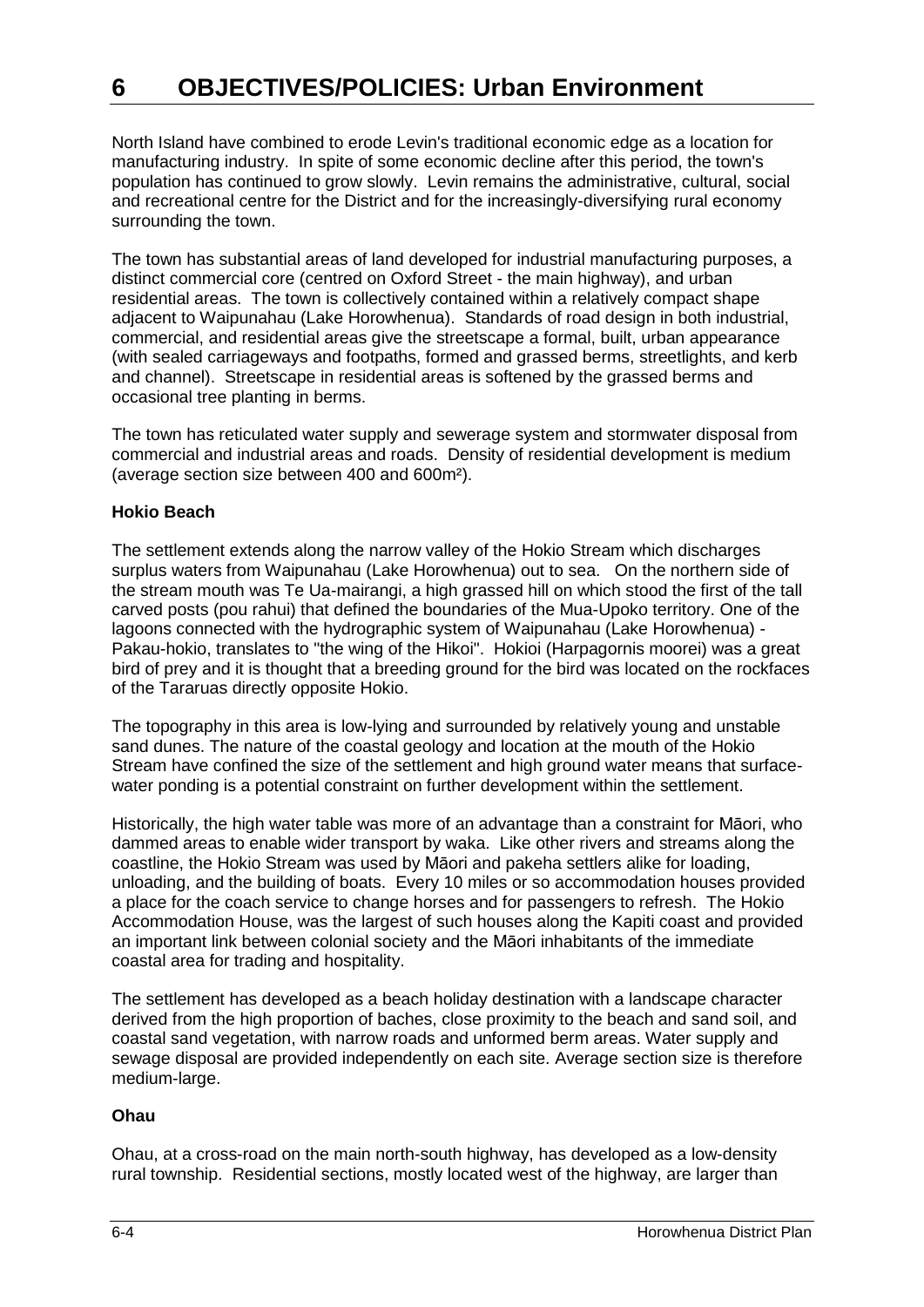1,000m² in area. In recent times, there has been an increase in residential and rural lifestyle development surrounding Ohau, which has changed the character and context in which Ohau is located.

The settlement has a school serving the immediate rural area and limited commercial activities (cafe, vehicle workshop) at the highway cross-roads. Underpass access for pedestrians connects the local school, east of the State Highway, with the residential area. The character and landscape of the township are distinctly low-density and semi-rural within the context of a flat, pastured, surrounding rural plain. Water supply and sewage disposal are generally provided independently on each site, with a limited reticulated water supply from Levin (although the quantity of water available is restricted and provides no fire fighting capacity). The settlement is largely a dormitory location for people employed in Levin who seek a semi-rural life-style.

#### **Waikawa Beach**

Waikawa Beach is one of the smallest beach settlements along this part of the Manawatu-Wanganui coastline. The settlement is compact in form, with development following grid/pattern streets which stretch for a short distance parallel with the coastline but set back behind the coastal foredune area at the mouth of the Waikawa River. Development has been predominantly of a holiday home and bach nature reflecting the settlement's seasonal holiday character. There has been some recent rural-residential development to the south and south-east of the settlement in the mid-late 2000s. Streets are narrow and the landscape/streetscape is distinctly coastal estuarine with a low-density of built development. Water supply and sewage disposal are provided independently on each site.

#### **Manakau**

Manakau developed, historically, as a centre close to the North Island Main Trunk Railway line then the main north-south highway. The small community is located east of the railway line and is characterised by low density of development in a semi-rural setting. The settlement's landscape character has a strong garden component with substantially-planted grounds around dwellings and wide grass berms either side of narrow roads. The settlement has a compact form, developed about a natural hill, which adds aspect and outlook to local character. There has been some recent rural-residential development to the south and south-east of the settlement in the mid-late 2000s.

The residential settlement is separated from the State Highway by underpass access beneath the railway line and a level crossing. Water supply and sewage disposal are provided individually on each site. The community's school and local hotel are located on flat land close to the railway line. The railway station area is dominated by the bulk lime fertiliser depot which established there many years ago. There are some residential and commercial properties spread out along the western side of State Highway 1.

### **Issue 6.1 OVERALL FORM, ACTIVITIES AND SERVICING OF URBAN SETTLEMENTS**

Sustainable management of urban settlements and particularly:

- The form, shape, and location of urban development;
- The infrastructure services necessary to sustain urban communities;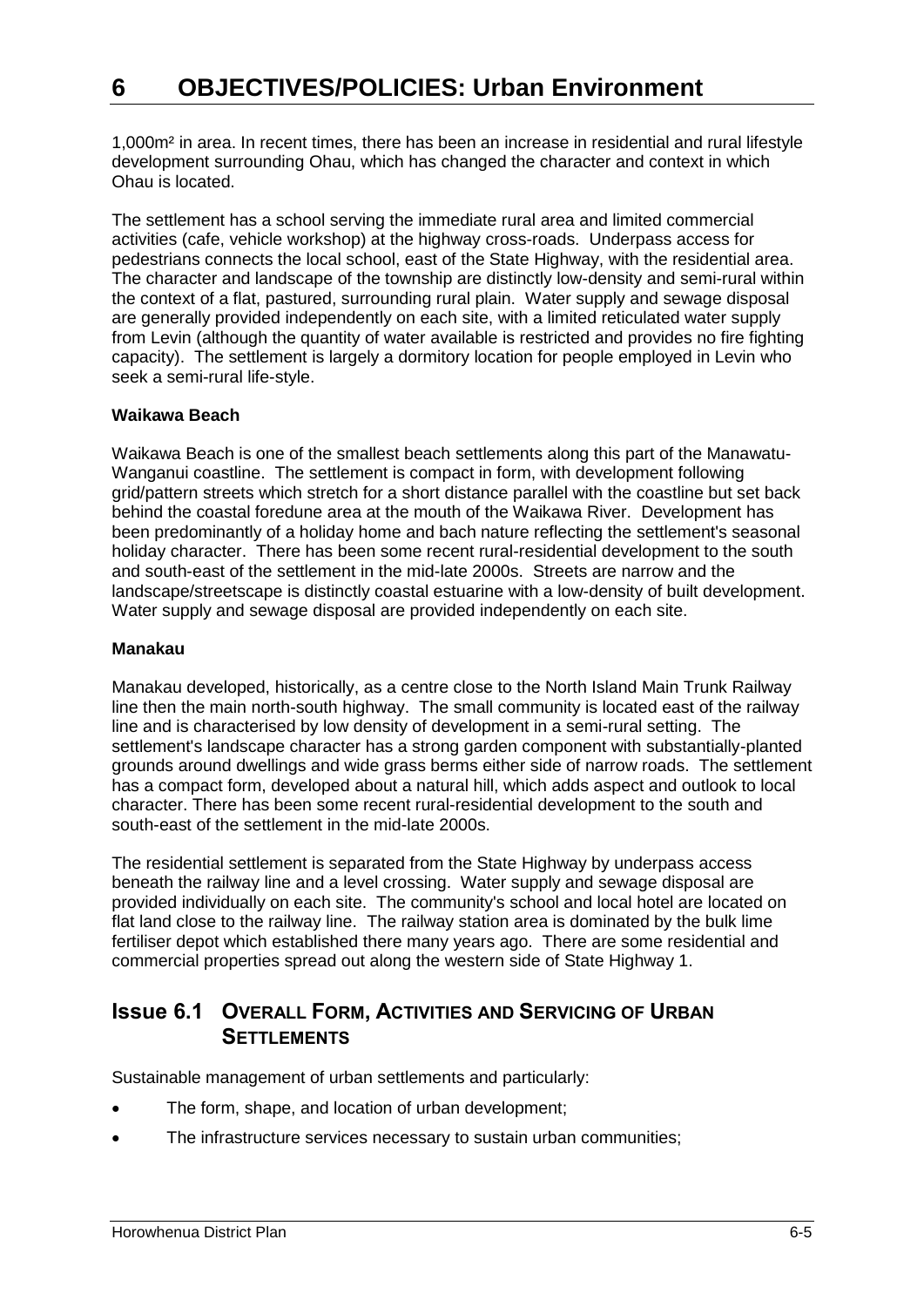- Natural factors which constrain the development of urban settlements (e.g. natural hazards);
- The mix of facilities, activities, and services that each community needs/wants and which enable urban settlements to function as vibrant and attractive urban communities;
- The efficient use and development of natural and physical resources.

#### **ISSUE DISCUSSION**

In 2007/08 the Council completed the Horowhenua Development Plan and this was formally adopted as Council policy in July 2008. The purpose of this Development Plan was to provide the strategy to direct the future subdivision and development in the district for a 20 year planning period.

The Development Plan reflects the Council's desire to provide a proactive framework for managing growth in the future.

For the urban environment, the key features of the Development Plan include:

- Defines the location of different types of development clearly so its effects (positive and negative) can be better planned for.
- Encourage a range of housing types and living environments (e.g. townhouses) in specific locations and with a community based format to better meet changing needs;
- Increase density within settlements in defined locations focused around existing town centres to better utilise existing urbanised land and minimise future infrastructure costs;
- Place less emphasis on ad-hoc infill throughout residential neighbourhoods to avoid loss of residential amenity;
- Assist business and employment opportunities by providing new locations for growth;
- Limit development to where infrastructure can be readily expanded/upgraded, has good accessibility to transport connections and will avoid areas of natural hazards;
- Avoid ad-hoc spread of rural-residential development by identifying suitable locations for it and manage the efficiency of it with a new "greenbelt" residential format.
- Avoiding fragmentation of urban growth areas to provide for integrated and efficient land use in the long term.
- Protect the natural character of the coastal environment by limiting the expansion of settlements.
- Recognise the significant contribution of the natural environment hills, rivers, lakes and coast - and heritage as essential elements of the District's identity.

The Development Plan details an implementation action list which will be progressively implemented, and includes actions such as changing the District Plan. The key contribution of the District Plan to the wider planning process is to provide an appropriate regulatory framework for managing urban growth.

It is recognised that, while the Development Plan significantly underpins the planning approach set out in the District Plan, changes in knowledge or other circumstances since the Development Plan's adoption will also be integrated into the District Plan as appropriate.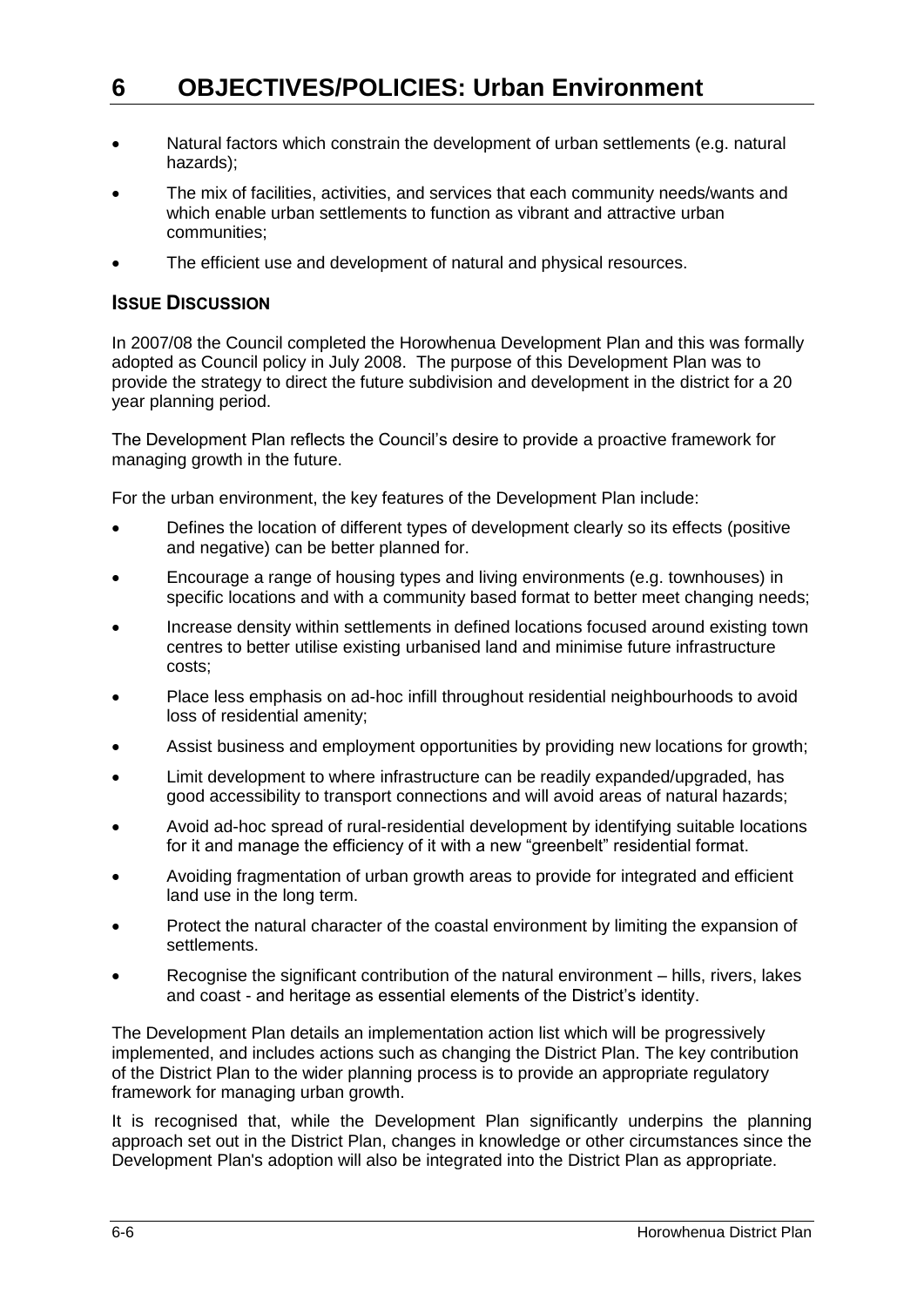### **Objectives & Policies**

#### **Objective 6.1.1 Overall Form, Activities and Servicing of Urban Areas**

Sustainable management of the District's natural and physical resources used and developed for urban purposes; and

Achievement of an appropriate mix of infrastructure services, and a range of urban activities to enable the District's settlements to function as vibrant attractive communities.

#### **Policy 6.1.2**

Ensure that there is sufficient serviceable urban land available to meet anticipated future urban growth demands.

#### **Policy 6.1.3**

Define the geographic extent of the District's urban settlements.

#### **Policy 6.1.4**

Ensure that all developments within the urban settlements provide:

- Water supply suitable for human consumption and fire fighting;
- Facilities for the collection, treatment, and disposal of sewage and other wastes in a manner that maintains community and environmental health;
- For the collection and disposal of surface-water run-off in a way which avoids worsening any localised inundation; and
- The ability to provide an energy supply, whether this is through connecting to a secure electricity or gas supply, or through an alternative method generated on-site.

#### **Policy 6.1.5**

Identify land suitable for new urban development and progressively rezone this land to facilitate development.

#### **Policy 6.1.6**

Prevent urban development in the rural environment outside of the identified urban growth areas.

#### **Policy 6.1.7**

Avoid the cumulative effect that incremental subdivision and consequent fragmented land ownership can have on the ability of the identified urban growth areas to provide for the future supply of land for urban development.

#### **Policy 6.1.8**

Manage subdivision and development within the identified urban growth areas by way of a Structure Plan in the District Plan to ensure a structured and integrated pattern of development, with the environmental qualities of the land provided for and sustainably managed.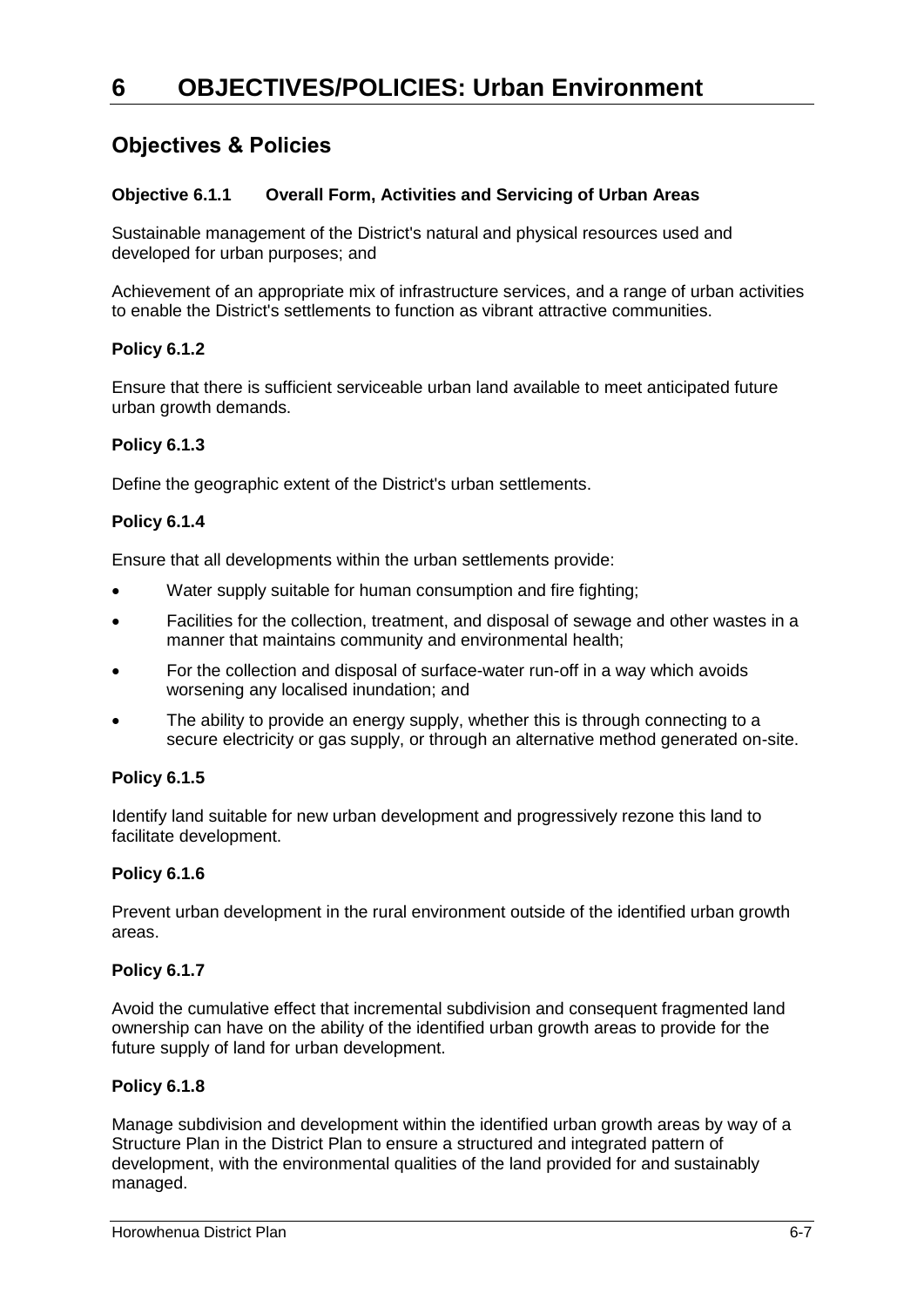#### **Policy 6.1.9**

Ensure that staging of development in the identified urban growth areas is efficient, consistent with and supported by adequate infrastructure and that development is otherwise deferred until the required upgrading of infrastructure has occurred.

#### **Policy 6.1.10**

Allow all permitted rural activities to continue in the identified urban growth areas until urban development occurs.

#### **Policy 6.1.11**

Allow new activities and development to connect to existing water and wastewater infrastructure where there is adequate capacity to be shared between existing users and future needs of the development.

#### **Policy 6.1.12**

Allotments that are not serviced by an off-site wastewater disposal system are to be of an adequate size to ensure that the proposed land use can operate and maintain appropriate on-site effluent and waste water treatment systems.

#### **Policy 6.1.13**

Ensure new activities and development adequately compensate for their impact on existing services, water and wastewater infrastructure through a contribution to ensure service delivery to existing users is not adversely affected.

#### **Policy 6.1.14**

Ensure new activities and the development design contributes to the provision and standard of reserves and open space amenity to meet the needs of the community.

#### **Policy 6.1.15**

Avoid, remedy or mitigate the adverse effects of new development and activities on the safe and efficient functioning of the existing and future roading networks.

#### **Policy 6.1.16**

Recognise the demand for smaller residential units, and provide for this type of housing through infill subdivision development in existing urban settlements, including Levin, Foxton, Foxton Beach, Shannon and Waitarere Beach, in a way that maintains the residential character and a high level of residential amenity.

#### **Policy 6.1.17**

Provide for the efficient use and development of existing urban settlements through intensification and redevelopment, including medium density residential development in identified areas, infill subdivision and reuse of commercial/industrial premises.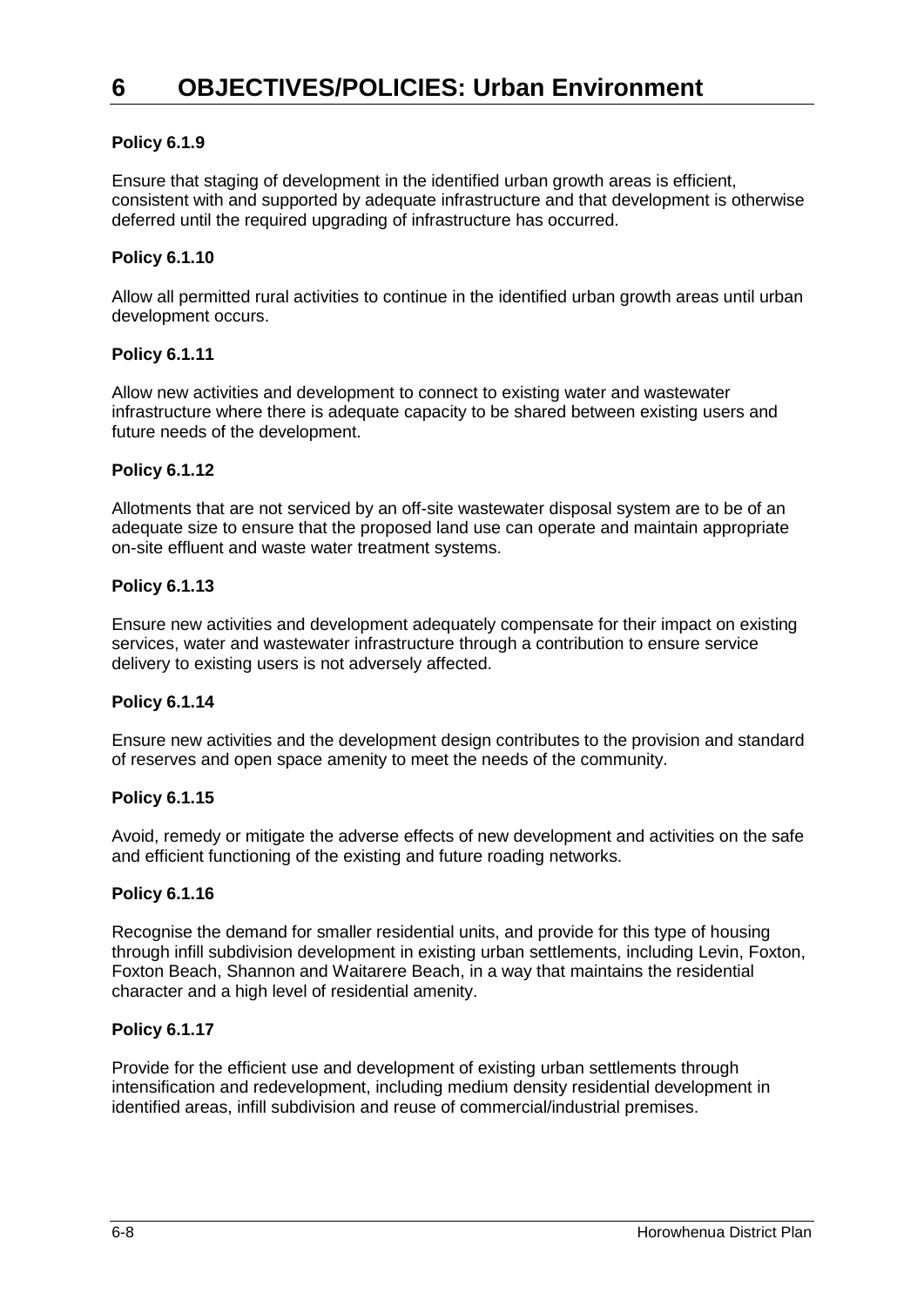#### **Policy 6.1.18**

Enable the establishment and operation of a wide range of activities within the urban settlements whilst avoiding, remedying, or mitigating any adverse environmental effects, and conflicts between incompatible urban activities and environments.

#### **Policy 6.1.19**

Ensure adequate provision and maintenance of public open space to meet the passive and recreation needs of the community.

#### **Policy 6.1.20**

Ensure adequate provision and maintenance of civic buildings to meet the cultural, administrative and social needs of the community.

#### **Explanation and Principal Reasons**

The extent of urban zoning on the District Plan's maps reflects the current size of the settlements. The policies and methods are designed to facilitate the change of existing rural land to urban use in the identified areas for each settlement. The identified growth areas are based on an evaluation process and community consultation, and they provide greater direction and integrated management of the growth areas to manage the effects from this future development.

A Council led Structure Plan process provides for a comprehensive approach to manage the overall framework for the identified growth areas, in particular, the location of key infrastructure, roads and open space. Subdivision and development are required to be undertaken in accordance with the Structure Plan to ensure efficient use of the land and physical resources. Subdivision and development should be avoided prior to any Structure Plan being adopted to avoid the long term future of the growth areas being compromised. Where upgrading of infrastructure is required to facilitate development, a series of deferments will enable a stage provision of these services, rather than create a false expectation that all areas will be immediately available for development.

Existing community water and wastewater reticulation services have capacity constraints. As new development connects into the existing reticulation networks, the extra demand cumulatively reduces any surplus capacity, and could result in the inefficient use of this physical resource. Where a system has reached its capacity, or where new infrastructure is required to service the growth areas, it is reasonable for developers to contribute towards of the cost of this infrastructure, either directly or through contributions.

Where urban areas have no reticulated servicing infrastructure, the growth areas are to be self-sufficient. At the time of subdivision and development, it is the responsibility of the developer to ensure the activity or development can adequately service the growth areas, such as individual or communal water supplies and wastewater treatment and disposal. It is important these systems are self-sustainable, reliable and do not adversely affect the environment, in particular, water bodies.

The road network is also an important part of the District's infrastructure. Its carrying capacity and safety can be adversely affected by new activity. Therefore, when new or upgraded roading is required to service the subdivision and development, contributions may also be necessary.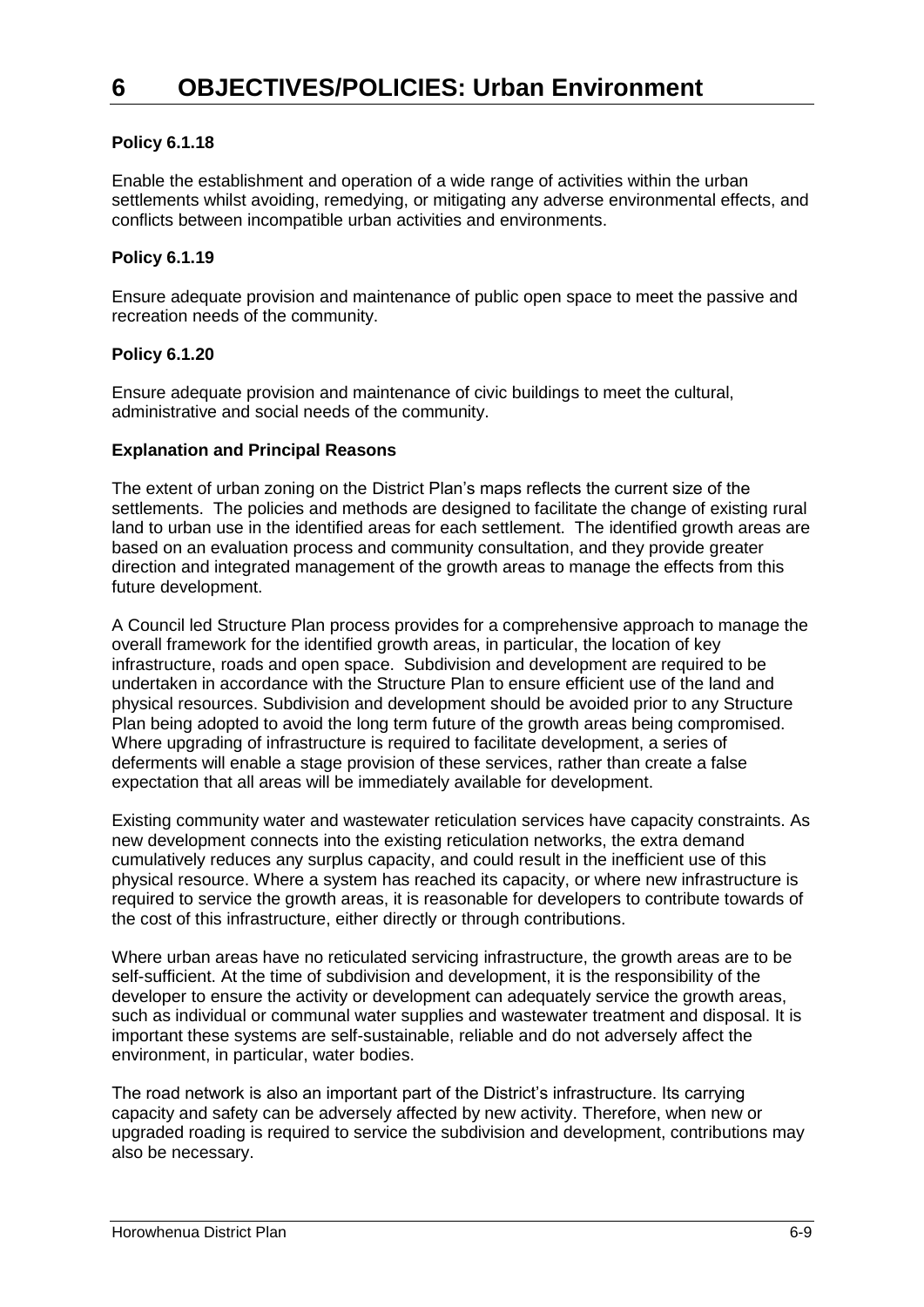Open space, recreation facilities and the reserves network are currently provided for throughout the District to meet the needs of the community. New development and activities can place increased pressure on these existing facilities when they increase the number of users of this resource. Establishment of new residential areas may require the provision of new neighbourhood reserves to meet the recreational needs of the increase in population in these locations.

The historically low density pattern of the District's residential areas has narrowed the range of housing options across the District, enabled a greater area of urban footprint, and therefore a heavy reliance on the private motor car for mobility to/from home, work, school, and recreation.

The demand for smaller residential properties is anticipated to grow as the District responds to the increasing older population. Providing a range of lifestyle opportunities within the District enables people to continue to live in their communities as they 'downsize' from larger family properties to smaller properties with less maintenance.

Infill subdivisions and more intensive forms of residential development are a way of more efficiently utilising residential land and resources within existing settlements. This type of development produces a different residential amenity compared to a standard residential density (for example 800m²) or larger residential lots (for example 2,000m²). Smaller residential lots sizes (for example 350m²) appear compact with less open space separating each new dwelling, and a higher proportion of hard-surfacing as a result of parking and the internal circulation areas. In comparison, standard residential density and larger residential lot areas have one dwelling per residential property and properties are defined by spaciousness (green space, garden, boundary setbacks and curtilage) and the proportion of house to lot size (site coverage) appears lower.

The District Plan makes provision for more intensive forms of residential development (called 'medium density development') in Levin, Foxton Beach and Waitarere Beach, based on specific locations identified in the Horowhenua Development Plan. The density of this 'medium density development' in the Horowhenua context are sites between 225m² - 350m² and accommodate smaller detached or semi-detached (duplex) dwelling units. In summary, the areas identified for medium density development in the aforementioned settlements are in close proximity to existing or partially created community focal points. The benefits of providing for medium density development in these particular areas allow a more intensive residential activity to support the immediate town centre/focal point, and allow for a transition out to the standard/lower density of the established residential areas. However, it is recognised some sites may be constrained in being developed for medium density purposes due to their size, shape, topography and servicing requirements, particularly in Waitarere Beach.

The District Plan also clarifies the status of everyday activities which are necessary to sustain the economic and social needs of the communities. The District Plan endeavours to do so within the constraints of sustainable management and avoiding, remedying, and mitigating adverse environmental effects.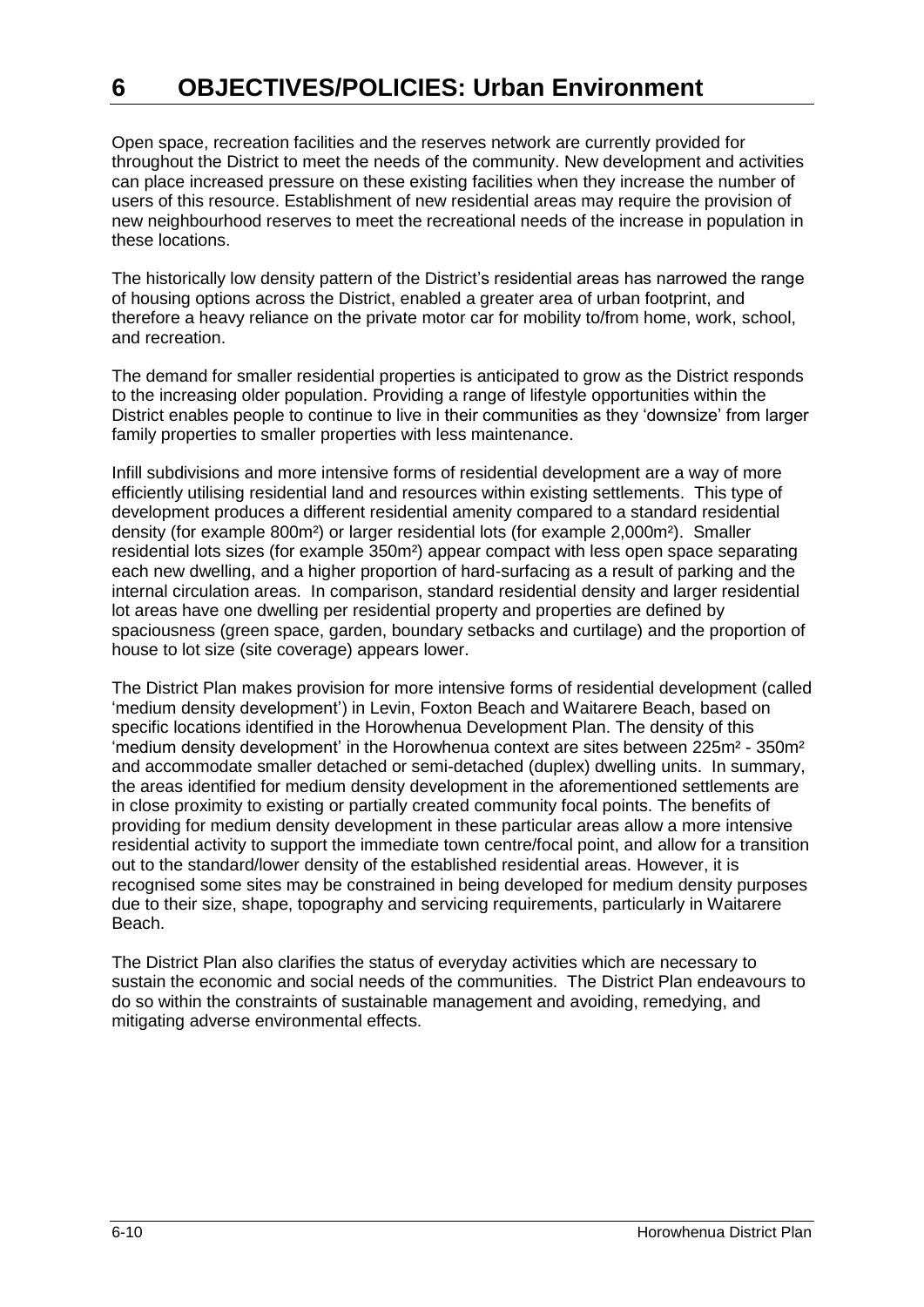### **Methods for Issue 6.1 & Objective 6.1.1**

#### **District Plan**

Residential, Commercial, Industrial and Open Space Zones

- District Plan rules will set minimum standards for connection to and extension of infrastructure services.
- The District Plan will require protection from certain levels of natural hazard risk.
- Proposed subdivisions and developments will be assessed in terms of District Plan criteria and standards for new services and road connections.
- Proposed new roads will be considered, subject to resource consent applications for subdivision, in terms of the accepted roading hierarchy.
- The use of Structure Plans for urban growth areas to provide a framework for managing subdivision and development. Resource consent applications for subdivision and land use activities would be assessed for accordance with the Structure Plan for the growth area.
- District Plan rules to require subdivision and development is undertaken in accordance with Structure Plans for urban growth areas.
- District Plan rules for the Residential Zone (Deferred) to manage subdivisions prior to a Structure Plan for an urban growth area being adopted.
- District Plan rules to manage infill subdivision in main urban areas.
- District Plan rules to manage medium density residential development in identified areas within Levin, Foxton Beach and Waitarere Beach.

It is of considerable public interest that such standards be met consistently within the settlements. Plan rules are seen to be the most effective method of achieving this consistency.

- District Plan provisions will list permitted activities within each zone of the District anticipating a broad range of activities which might usually be expected to establish their based on the usual nature of their effect; and permitted activities will be required to meet minimum environmental standards.
- Activities which fail to meet those conditions will be considered as applications for limited discretionary activity consent.
- Activities which do not fall within the description of activities permitted in the zone will be considered as applications for discretionary activity consent.
- The location of necessary public infrastructure will be recognised and provided for in the District Plan by way of designations.

A clear statement, in the District Plan, of the activities permitted and their performance standards will be important in providing certainty to residents and investors as to the status of any proposal.

#### **Long Term Plan/Annual Plan**

 Council will continue to maintain and develop public infrastructure services, recovering costs from users as appropriate over time.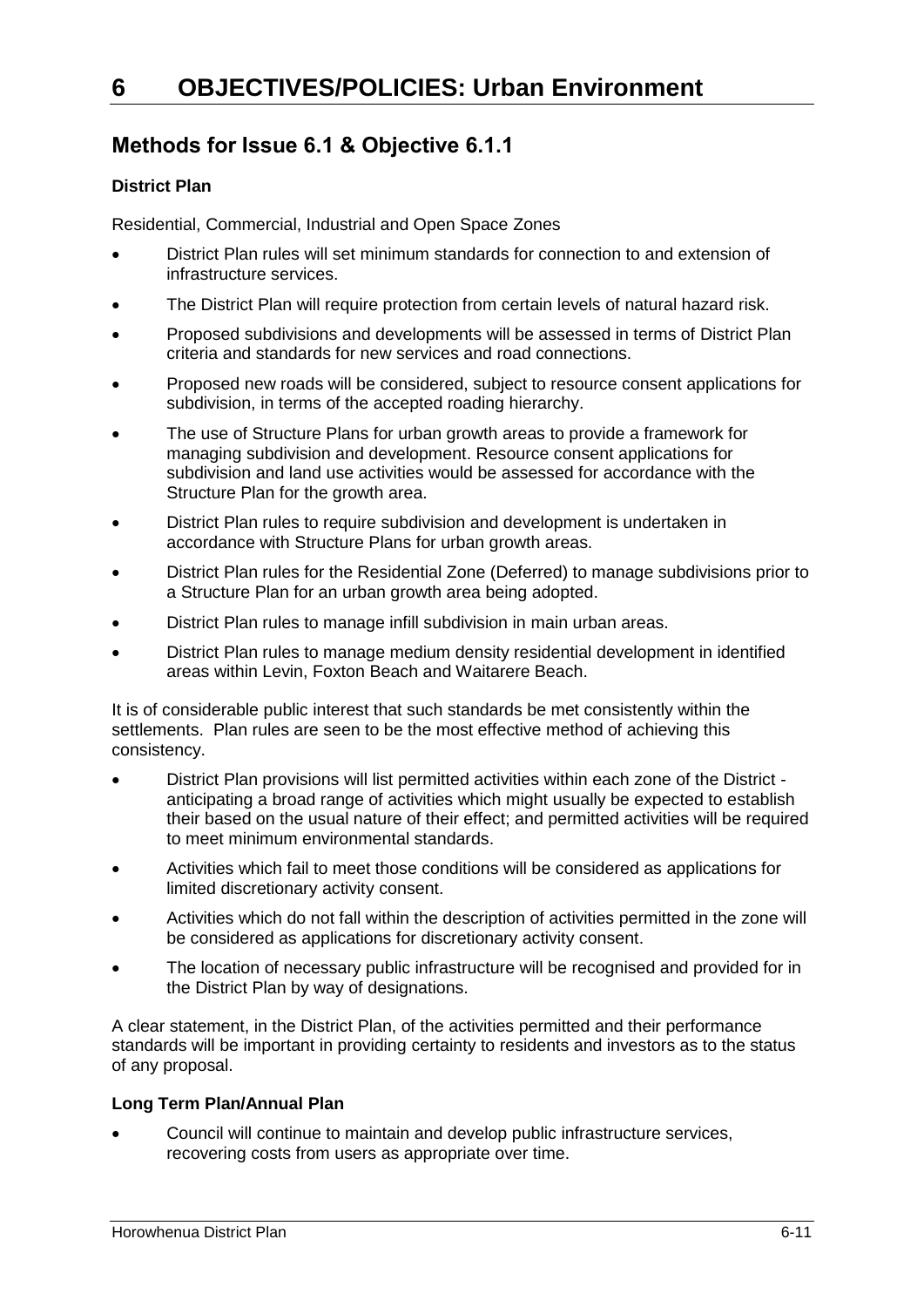Preparation of Structure Plans for the identified growth areas, and adopted through the District Plan Change process.

Council is operator of most public infrastructure services. Council led Structure Plan process would apply a consistent and proactive approach to facilitate subdivision and development in the growth areas. This process would consider a wide range of issues, including the provision of infrastructure/servicing, roading, open space and sites of significance. Landowner and community consultation would be undertaken as part of the preparation of the Structure Plan and during the Plan Change process.

### **Issue 6.2 TARARUA ROAD GROWTH AREA**

The provision for and management of industrial growth in South East Levin.

### **ISSUE DISCUSSION**

Between 1999 and 2006 Levin has seen considerable change in the demand for land for urban development. From a low growth situation in the late 1990s increasingly competitive land prices have seen a significant change in demand for both rural residential land and for urban density development. In addition there has been a growing demand for industrial land in Levin from both local and the wider region because of constrained land supply in competing centres such as Palmerston North and Wellington.

One of the appropriate means of providing opportunities for growth and further development of Levin is to zone additional land for industrial activities. One of the most suitable areas for peripheral urban growth is on the southern edge of the urban area north of Tararua Road and west of Arapaepae Road.

This is an area of approximately 50 hectares of flat land with no significant development constraints other than careful management of stormwater discharges to ground, protection of adjoining residential areas and adjacent rural areas and to some extent, road access. There is an opportunity to contribute to the provision of existing and future demand for industrial activities. It is proposed to enable the development of 50 hectares of this area which will contribute significantly to land supply over the next 10-15 years and potentially longer term.

This land forms a strategic growth node for Levin and the quality of development is important to the overall quality of the environment of the town. State Highway 57 is an important strategic transport corridor and currently forms the major route for Palmerston North to Wellington traffic. Therefore, development in the vicinity of this route will influence other activities within the District.

It is also important that development of this area is planned in a manner that avoids adverse effects on the safe and efficient functioning of the highway. The Tararua Road intersection has formerly had a poor safety record and recent design improvements have significantly reduced crashes at this intersection. Roading infrastructure will need to be upgraded as the area develops including upgrading of the intersections with State Highways.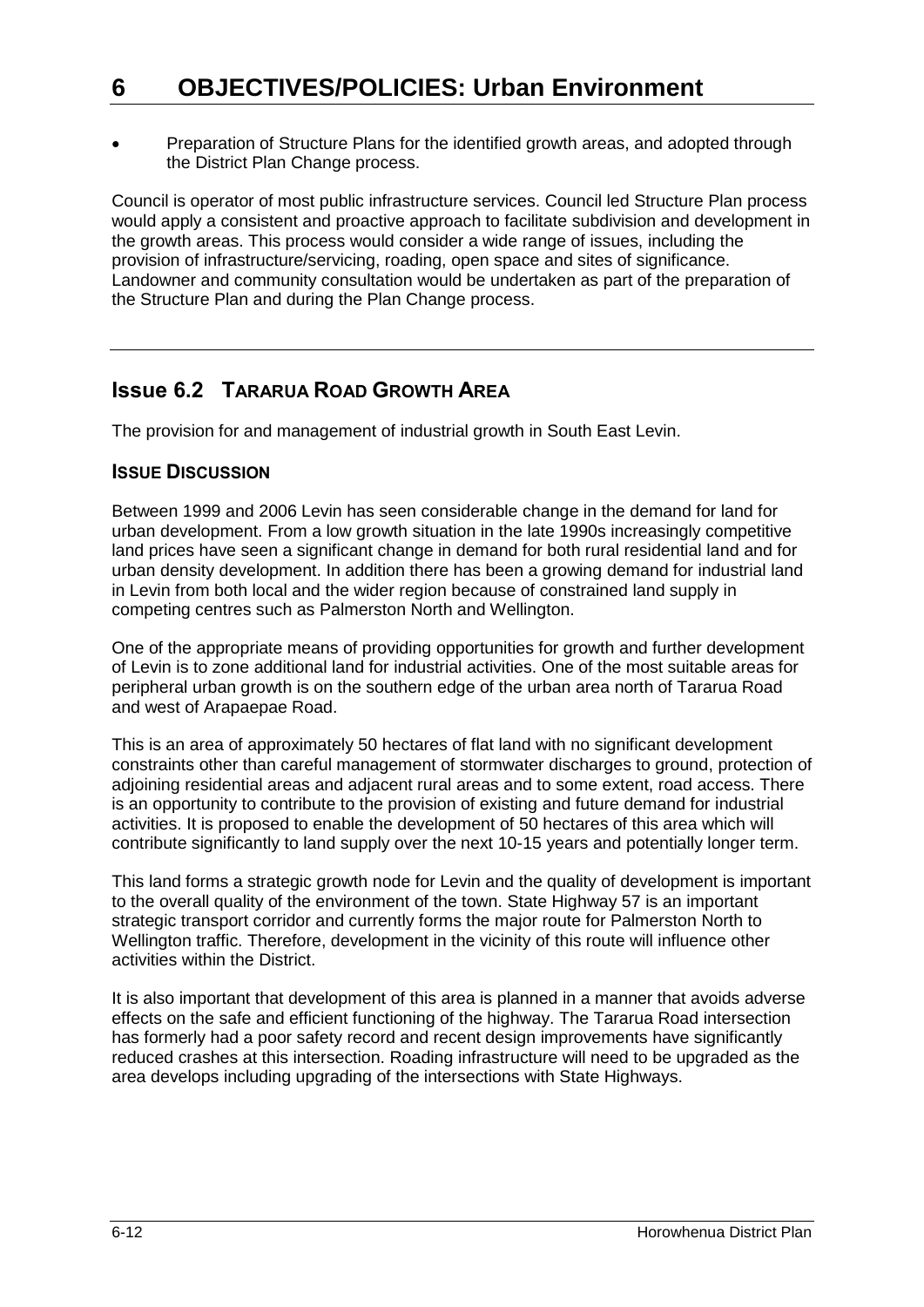### **Objectives & Policies**

#### **Objective 6.2.1 Tararua Road Growth Area**

To provide for efficient use and development in the Tararua Road Growth Area in an integrated, coordinated and cost effective way with the existing industrial area, while avoiding adverse effects on adjoining residential areas and adjacent rural areas, and maintaining the safety and efficiency of the local and State Highway roading networks.

#### **Policy 6.2.2**

Provide for industrial development in south-east Levin through an extended Industrial Zone with Arapaepae Road (State Highway 57) and Tararua Road forming the boundaries of this zoning and identify as a specific urban growth area (Tararua Road Growth Area).

#### **Policy 6.2.3**

Manage subdivision and development within the Tararua Road Growth Area through applying a specific management framework including a Structure Plan to ensure a structured and integrated pattern of development that is efficient and environmentally sustainable.

#### **Policy 6.2.4**

Ensure that development is of a high quality and that adverse effects on the State Highways are avoided.

#### **Policy 6.2.5**

Manage the actual and potential adverse effects on the environment from new industrial activity through the resource consent process using the Structure Plan and Design Guide to ensure the amenity of the industrial area reflects the outcomes set in the Design Guide and the Industrial Zone, as well as protecting the amenity values and character of the adjoining residential and adjacent rural areas.

#### **Policy 6.2.6**

Manage all stormwater generated from the Tararua Road Growth Area Overlay through use of low impact urban design principles, including the provision a dual purpose stormwater / recreation reserve buffer between the industrial area and adjoining residential area.

#### **Policy 6.2.7**

Ensure the safety and efficiency of Tararua Road is maintained as a result of new road connections and property access and the increased generation of traffic from the Tararua Road Growth Area Overlay, and discourage heavy vehicle movements through streets in the adjoining residential area.

#### **Policy 6.2.8**

Restrict access to Arapaepae Road (State Highway 57) from the Tararua Road Growth Area to protect the safety and efficiency of this road from the adverse effects of land use activities, subdivision and development.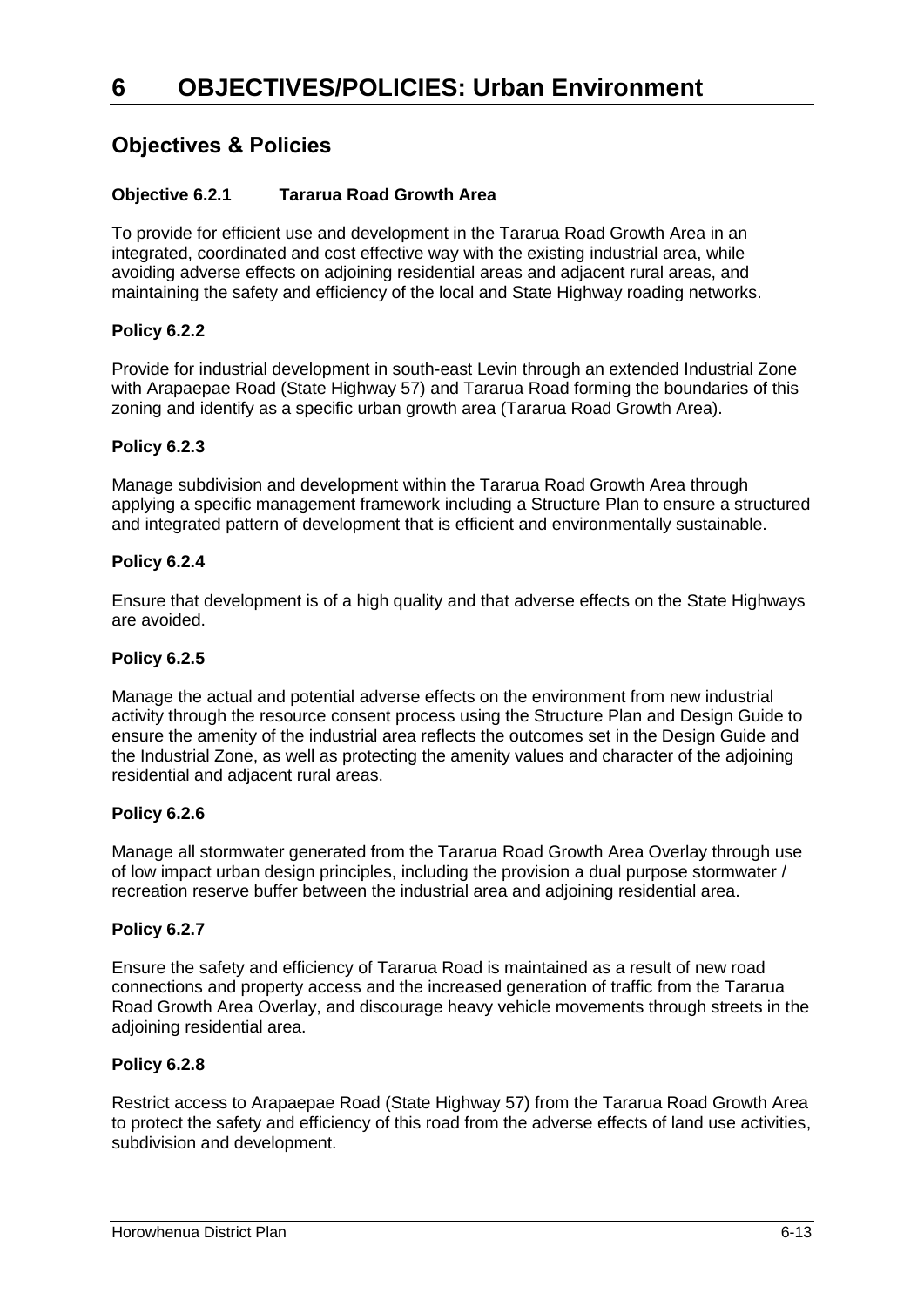#### **Explanation and Principal Reasons**

The Tararua Road Growth Area located in south-east Levin and adjoins an existing industrial area to the west. The Tararua Road Growth Area is bounded by existing residential areas to the north, Arapaepae Road (State Highway 57) to the east, Tararua Road to the south, and the existing industrial area to the west which fronts Cambridge Street. Rural land is located adjacent to this area on the opposite side of Arapaepae Road (State Highway 57) and Tararua Road. This large area provides a substantial industrial land supply to meet future requirements, both in the short and long term. It is anticipated that a wide range of different forms of industrial activities could locate within this area, including light servicing activities (such as goods storage and distribution) and manufacturing.

To manage the effects of subdivision and development in this area, a specific management framework, which complements the underlying Industrial Zone provisions. This management framework is based on three key main features: 1. Resource consent for all development and subdivision; 2. Structure Plan; and 3. Design Guide. The resource consent process provides for a case-by-case assessment of each proposal to ensure the subdivision and development achieves the objectives for the growth area, and would be assessed against the Structure Plan and Design Guide. A Structure Plan has been prepared by the developer which provides a framework to ensure a coordinated and well designed pattern of development. A developer led Design Guide provides the basis for assessing the quality of the development to ensure the growth area achieves a certain level of amenity, as well as protecting the adjoining residential and adjacent rural areas.

Due to the flat topography of the area and the potentially high level of impervious surfaces from industrial development, the management of stormwater needs to be carefully planned. Low impact stormwater design principles are to be utilised in the Tararua Road Growth Area, including on-site techniques, on-road, and a dual purpose stormwater / recreation reserve area. This dual purpose stormwater / recreation reserve area would also form a buffer between the existing residential area and new industrial development. Each proposed subdivision and development would need to assess the quantity and quality of stormwater to ensure it is effectively managed.

Large traffic volumes are a necessary part of the functioning of the Industrial Zone. With such a large area zoned for industrial development, it enables the roading network, connections and access to be well planned and designed. Provision is made in the Tararua Road Growth Area Structure Plan and Design Guide for managing this network, connections and access. New access directly to main arterial roads, particularly Arapaepae Road (State Highway 57) is restricted, with alternative access to be provided through new roads connecting from Tararua Road. As some of the new roads connect to roads that traverse the adjoining residential area, measures are to be implemented to discourage heavy vehicles using these roads through the residential areas to protect their amenity values and safety in residential neighbourhoods.

### **Methods for Issue 6.2 & Objective 6.2.1**

#### **District Plan**

- Identification of Tararua Road Growth Overlay Area in south-east Levin and shown on the Planning Maps.
- Use of a Structure Plan and Design Guide for managing subdivision and development within the Tararua Road Growth Area.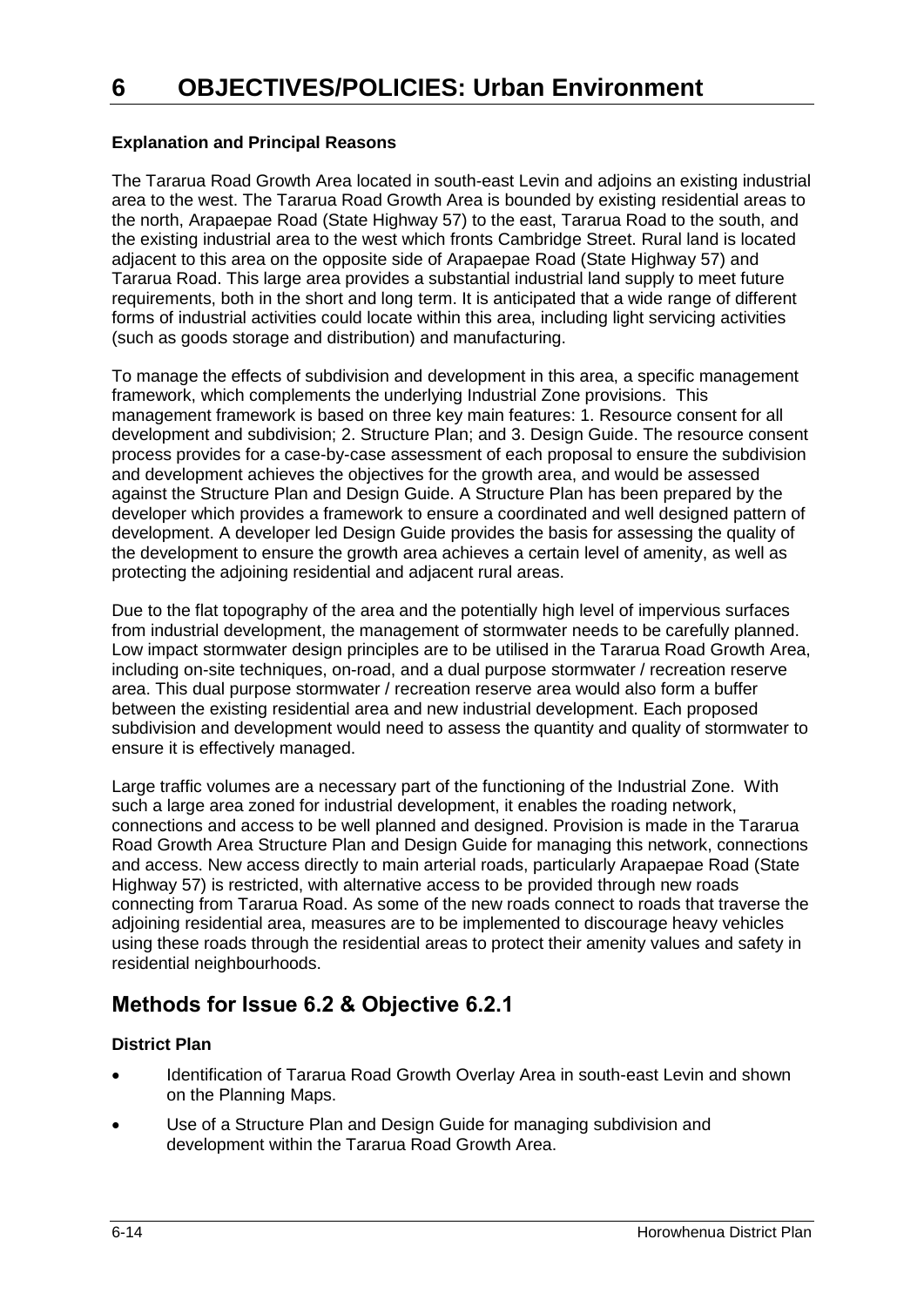- The Industrial Zone permitted activities and conditions for activities are used for development of the Tararua Road Growth Area, as well as rules specific to the Tararua Road Growth Area including a "low Impact Industrial Area".
- Rules will require resource consent for land use and subdivision activities, assessing against the Structure Plan (Pocock Zoning Master Plan) and Design Guide as to the form, character and amenity values of these areas, and the protection of adjoining residential and rural areas.

### **Issue 6.3 URBAN SETTLEMENTS - ZONES**

Recognition and protection of the individual character and amenities of the District's urban settlements.

#### **ISSUE DISCUSSION**

Within each settlement it is possible to identify different types of environment which have a common identity determined by the characteristics of existing land use and the quality of local amenities. The amenities which are important within each of those environments include:

- Background noise conditions
- Level of traffic activity
- Sense of personal safety from crime in public areas
- Sunlight and shading of buildings and open spaces
- Night lighting conditions
- Fresh air
- **Privacy**
- Outlook and view from buildings and properties
- Overall building height
- Quality of built structures and presence of advertising signs
- Density of development
- Availability of and distribution of open space
- Quality of the landscape
- Presence of trees in the landscape

The characteristics, qualities and amenity values of each of the urban settlements are described in Appendix 1 of this Chapter.

The main settlements and the smaller settlements in the District all have residential areas which are similar in nature, albeit having differences in density characteristics and intensity of development. These residential areas are grouped in one Residential Zone. The other distinct "zones" of common character encapsulate 'Commercial' activities and 'Industrial' activities, and the respective levels of amenity and infrastructure anticipated in these zones.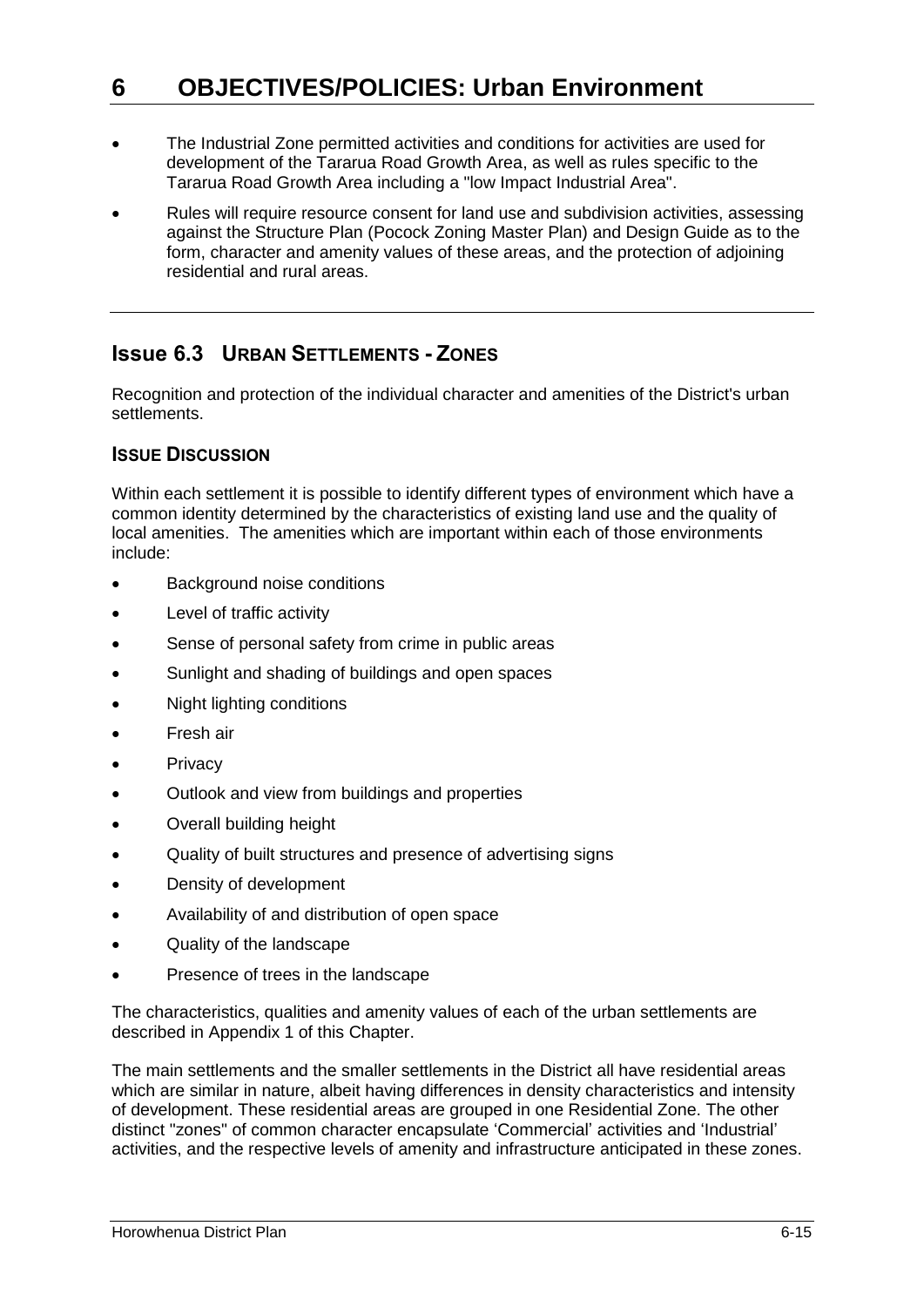### **Urban Settlements – Residential Zone**

#### **Objective 6.3.1 Residential Zone**

To provide for a diversity of residential lifestyles and non-residential services and activities to meet the needs of the community while maintaining and enhancing the individual character and amenity values of the residential areas in each of the settlements of the District.

#### **Policy 6.3.2**

Recognise and provide for the residential character and amenity values of the District's diverse residential environments through a single Residential Zone.

#### **Policy 6.3.3**

Within the Residential Zone, maintain and enhance the character and amenity values of the residential environments, recognising there are many common attributes, as well as distinguishing between the residential areas in the main settlements and smaller rural and coastal settlements.

#### **Policy 6.3.4**

Provide residential density for each urban settlement and smaller rural and coastal settlement, taking into consideration the urban and landscape character, existing level of residential amenity and level of infrastructure and its capacity, as well as enabling a range of section sizes and residential development across the Residential Zone.

#### **Policy 6.3.5**

Maintain the standard density and lower density with larger lot sizes reflecting the open character, spaciousness, and servicing, in the smaller rural and coastal settlements within the District, including Tokomaru, Mangaore Village, Ohau, Manakau, Hokio Beach and Waikawa Beach.

#### **Policy 6.3.6**

This policy was removed by Plan Change 2.

#### **Policy 6.3.7**

Provide for infill subdivision and development in the main urban settlements in a way that maintains and enhances the surrounding residential character with good quality on-site amenities through good design and site layout.

#### **Policy 6.3.8**

Enable the consolidation and re-development of land and buildings within central locations in Levin, Foxton Beach and Waitarere Beach close to the town centre and community activities through the application of medium density overlays.

#### **Policy 6.3.9**

Provide for higher density housing within the medium density overlay where the design is managed so that this type and density of development achieves the following: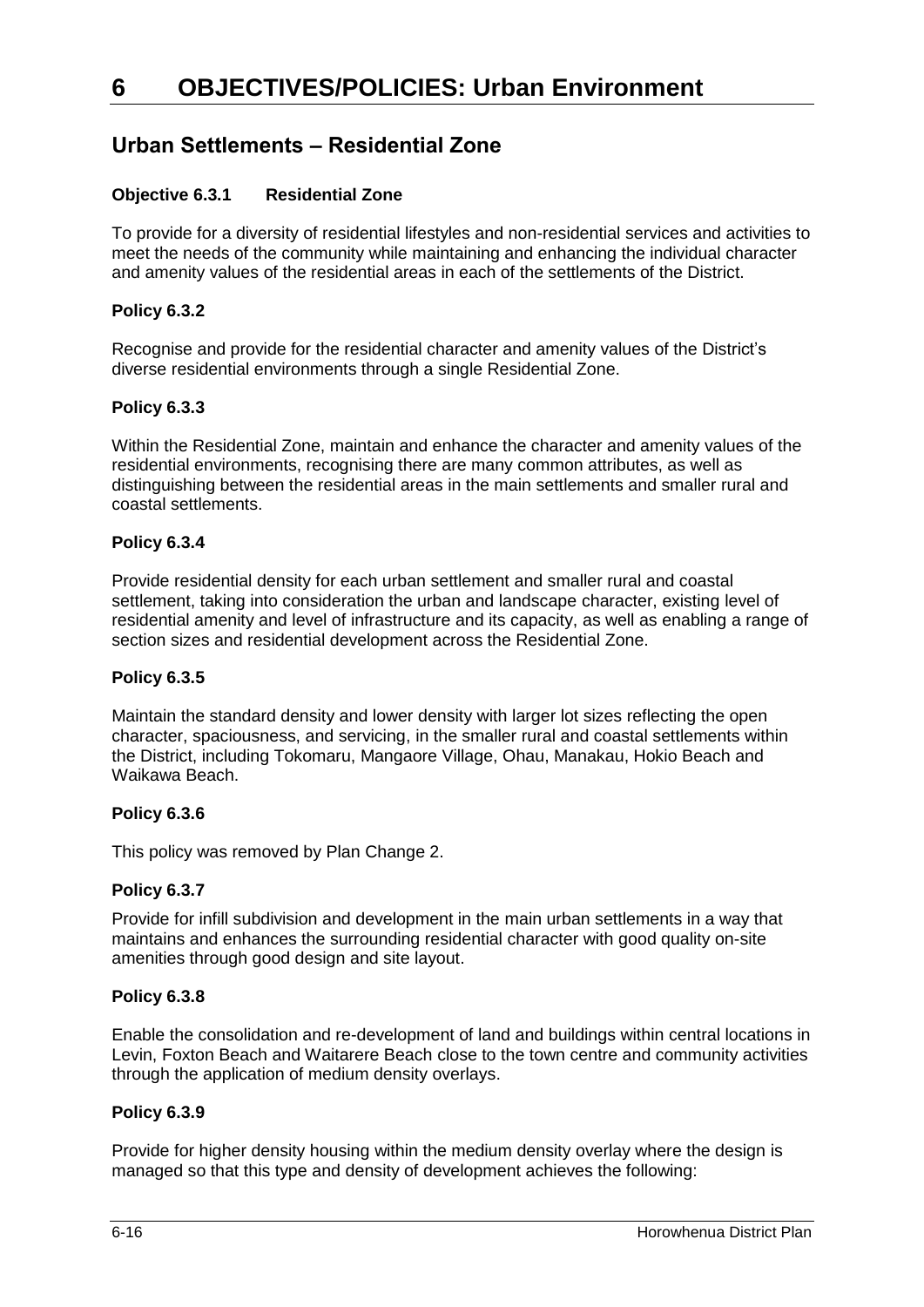- The scale, form and design of the higher density housing reflects the form of existing residential development (stand-alone and semi-attached (duplex) units) within the locality.
- Avoid, remedy and mitigate significant adverse effects on privacy and amenity of neighbouring residential properties.
- An efficient and functional use of space across the development site, where on-site amenity, storage, utility areas, car parking, vehicle access and manoeuvring are logically and safely positioned.
- Quality on-site outdoor space for individual units where there is adequate privacy, shelter, sunshine hours and the area can be used in isolation or in combination with the internal living areas of the residential units.
- The design and appearance of the development is complementary to the scale and character of the local area, using durable materials and landscaping to create a high quality development which adds to the local streetscape amenity.
- Ensure the on-site stormwater collection, storage and drainage system is provided and integrated into the site layout and design, and that mechanisms are in place to secure the ongoing performance and maintenance of the system.

#### **Policy 6.3.10**

Encourage higher density residential development within the medium density overlays, where the site area is 1,600m<sup>2</sup> or greater (achieved through amalgamating sites and in particular the use of corner sites with greater road frontage), to enable optimal site layout and response to local character and amenity.

#### **Policy 6.3.10A**

Provide for integrated residential development where the design ensures that the site and built form function in an integrated way, and that the development complements the local area and does not significantly adversely affect local amenity values.

#### **Policy 6.3.11**

Provide for greenfield development at standard and low densities throughout the main urban settlements.

#### **Policy 6.3.12**

Provide for low density residential development in the identified growth areas.

#### **Policy 6.3.13**

Within Levin, Shannon, Foxton, Foxton Beach and Waitarere Beach, maintain an overall low building form, with exceptions for any necessary community facilities and utility services where larger buildings and structures do not significantly adversely affect local environmental amenities.

#### **Policy 6.3.14**

Within the District's smaller rural and coastal settlements, maintain an overall low building form, with exceptions for any necessary community facilities and utility services where larger buildings and structures do not significantly adversely affect local environmental amenities.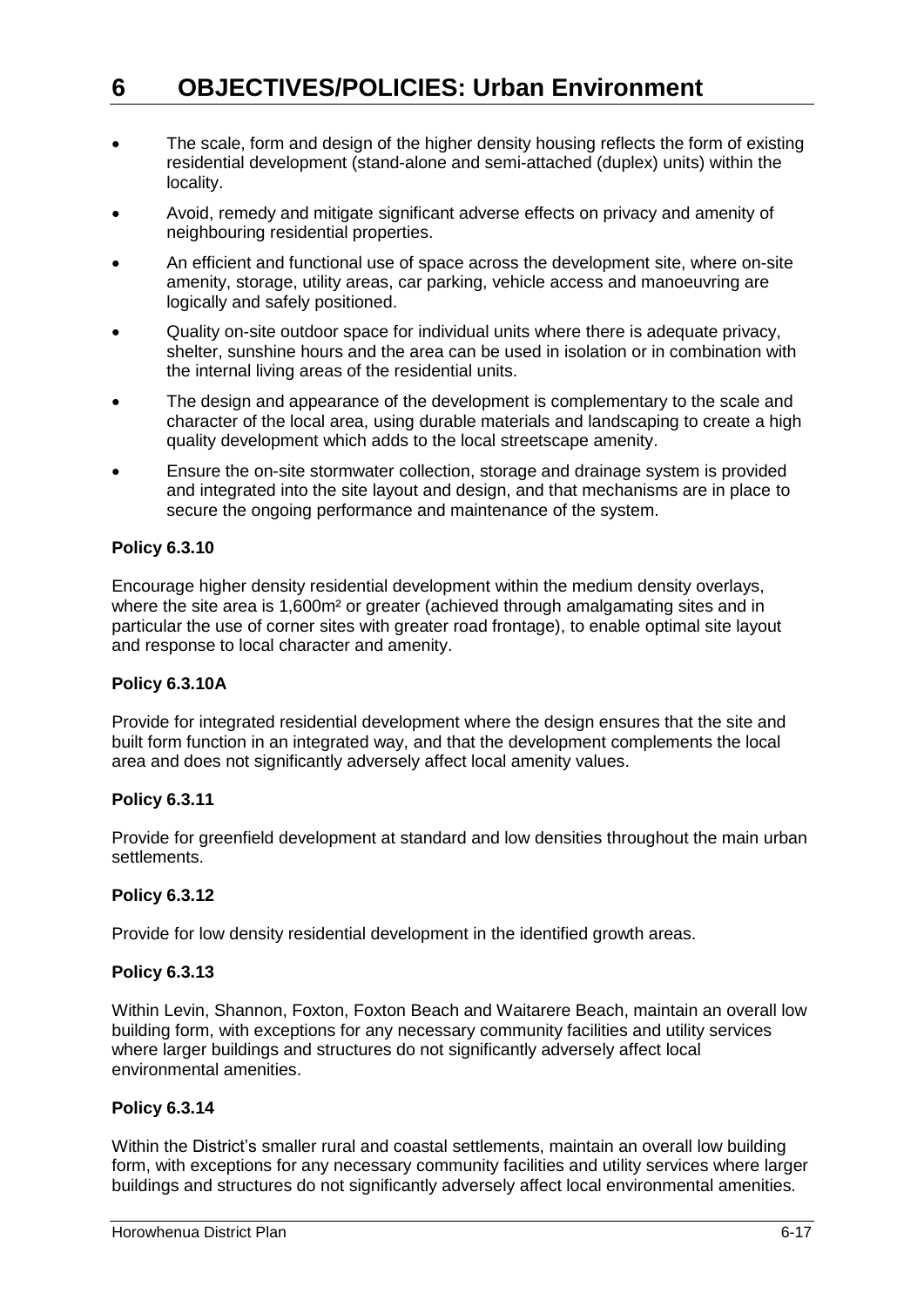#### **Policy 6.3.15**

Maximise opportunities for sunlight access to buildings and private areas of open space and minimise shading of private open space and buildings caused by structures on adjacent sites.

#### **Policy 6.3.16**

Maintain an open and spacious residential character on standard and larger lot residential properties to achieve on-site amenity for residents and neighbours and capability to provide for on-site stormwater disposal by ensuring building size and footprint is proportional to the size of the lot. A greater proportion of building coverage is provided for smaller residential properties to enable the efficient use and development of these properties.

#### **Policy 6.3.17**

Ensure the provision of private outdoor spaces within higher density residential properties, to ensure a high quality living environment and enhanced amenity values.

#### **Policy 6.3.18**

Ensure residential development maintains and enhances streetscape (or any adjoining public space) amenity, in a way that reflects a sense of community and a positive pedestrian experience by:

- improving natural surveillance from houses and front yards.
- providing a safe and inviting street frontage that avoids high and long solid fences or walls.

#### **Policy 6.3.19**

Recognise that residential dwellings are the principal buildings within the Residential Zone, and the building form and residential use of these principal buildings reflects the predominant character of the residential areas.

#### **Policy 6.3.20**

Recognise the contribution that a family flat can make to a residential property and its role in supporting living arrangements provided it is in a secondary building that is minor in form and scale compared to the principal residential dwelling.

#### **Policy 6.3.21**

Recognise the importance of accessory buildings to the community as they support a wide range of secondary uses which can be integral to the overall functioning of the main residential activity (storage, hobbies and home occupations).

#### **Policy 6.3.22**

Provide for accessory buildings in the Residential Zone, in a way that ensures that the location and scale of the buildings do not dominate residential properties in that they are secondary and incidental to the principal residential dwelling that shares the site and avoid significant adverse effects on residential character and streetscape amenity.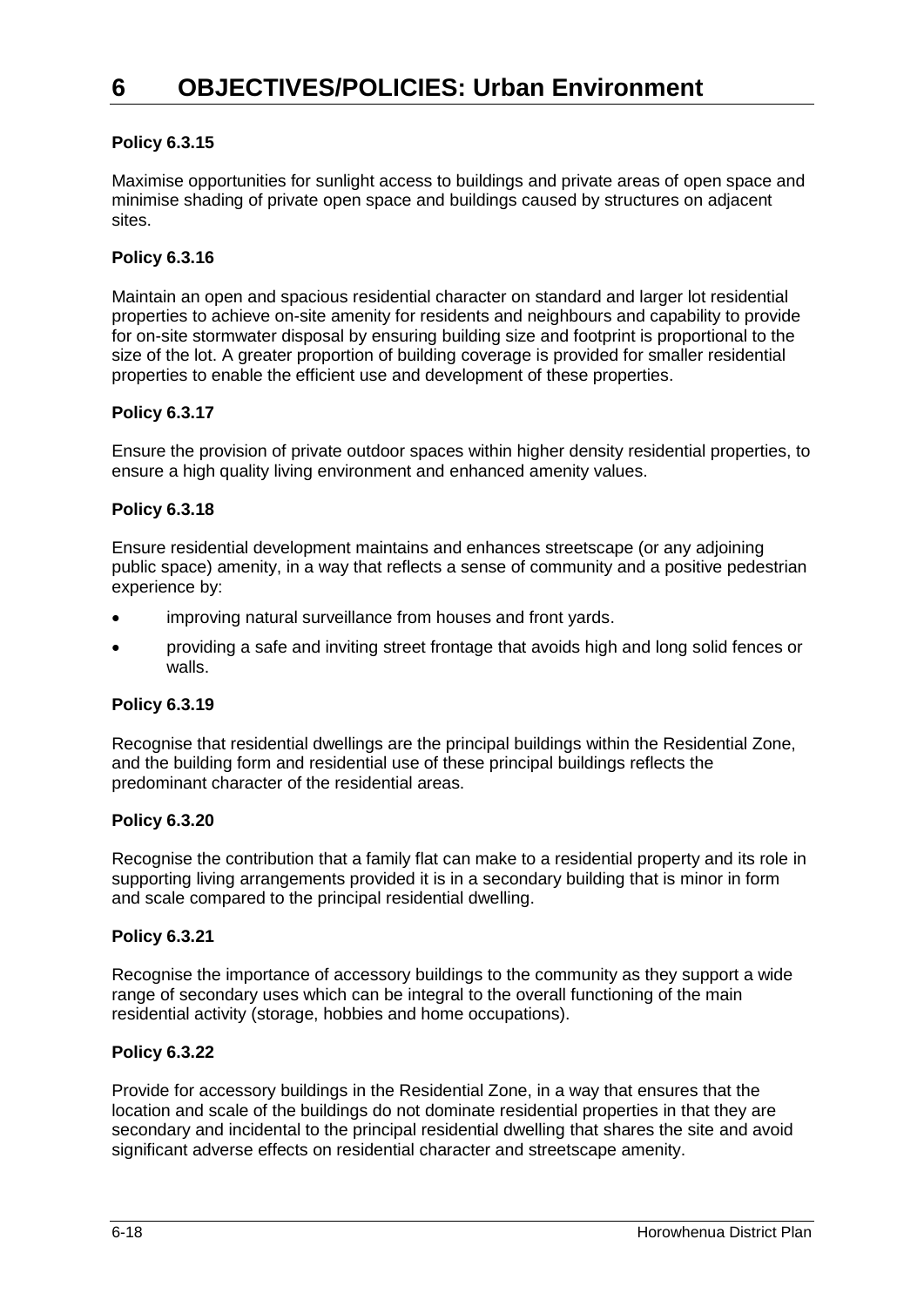#### **Policy 6.3.23**

Recognise and provide for non-residential activities within the Residential Zone which are complementary in scale, nature and intensity to residential activities, in a way that avoids, remedies or mitigates actual and potential adverse effects on adjoining residential properties and the wider neighbourhood.

#### **Policy 6.3.24**

Recognise and provide for small-scale home based child care facilities where they exhibit similar characteristics with a home occupation.

#### **Policy 6.3.25**

Manage larger scale child-care facilities that operate independently from a residential activity to ensure the adverse effects on residential character and amenity (including but not limited to noise, traffic, carparking and drop off zones, buildings, structures and signs) are avoided, remedied or mitigated.

#### **Policy 6.3.26**

Maintain residential environments that are safe from traffic hazards and have a high quality of streetscape amenity.

#### **Policy 6.3.27**

Ensure that all activities and developments are provided with space, within the site, for vehicle access and manoeuvring, and that parking for vehicles (in the event it is provided) is constructed in such a way as to avoid compromising the safety or efficiency of adjoining public roads.

#### **Policy 6.3.28**

Minimise the display of remote advertising signs in the Residential Zone to ensure they do not adversely affect the urban character and amenity.

#### **Policy 6.3.29**

Manage the display of on-site signage in the Residential Zone to ensure that the signs do not adversely affect the urban character and amenity.

#### **Policy 6.3.30**

Maintain overall quiet daytime and night time noise conditions in the Residential Zone with few extraordinary loud noise events and minimal noise nuisance to residents and acknowledge that in the smaller rural and coastal villages seasonal rural activities can cause periodic machinery and stock noise louder than the usual background rural quiet conditions.

#### **Explanation and Principal Reasons**

Each settlement is dominated by residential environments, both in terms of land area and the predominant character and amenity values. The focus of the management of the residential environments is to provide for their ongoing use and development as residential areas in a way that maintains and enhances their character and amenity values in keeping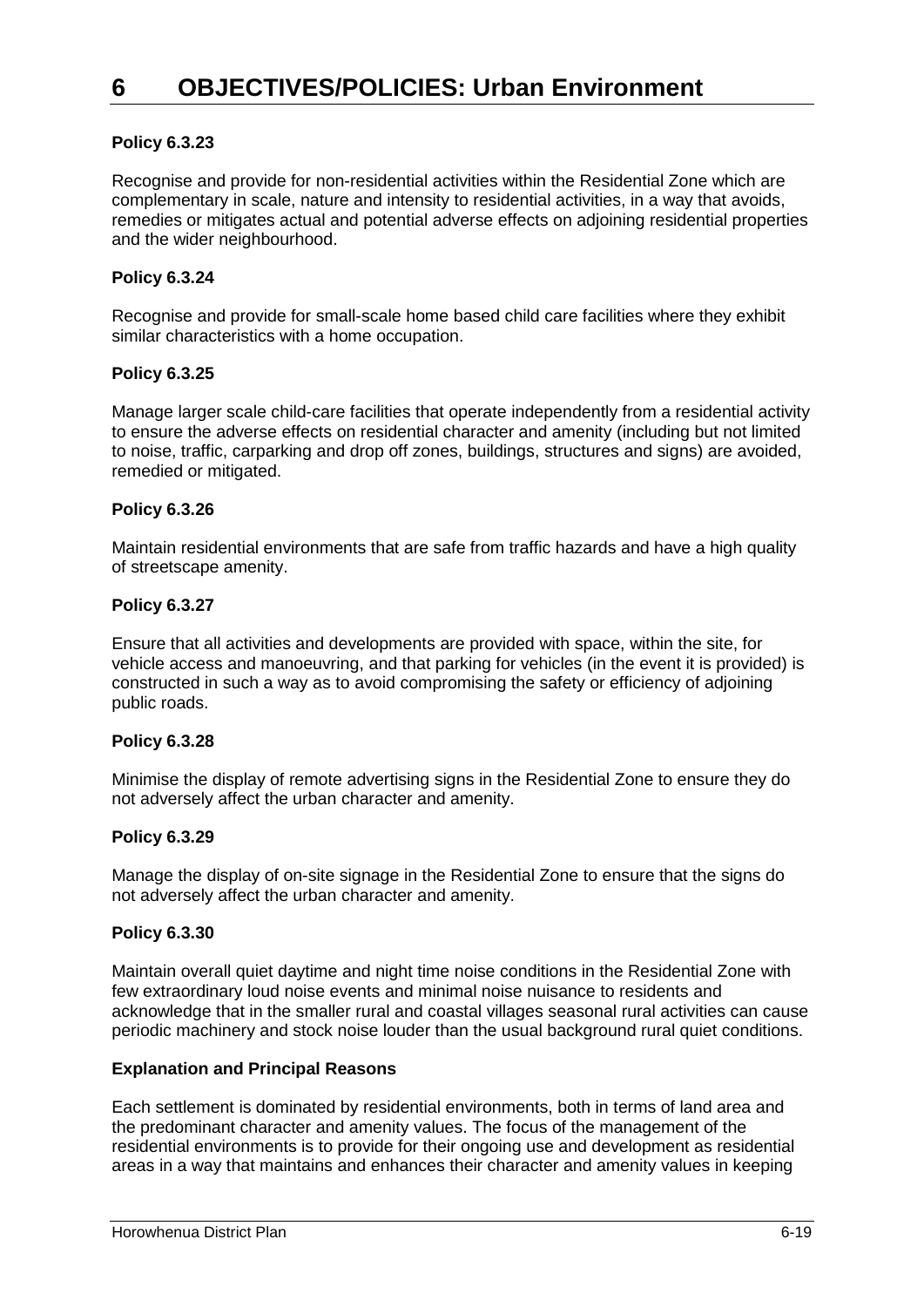with residential levels. To achieve this outcome, a single management framework (the Residential Zone) is applied that recognises and provides for the common environmental elements of the residential neighbourhoods – for example, activity mix, building scale, sunlight access, and noise levels.

However, it is recognised the character and amenity values can differ between residential environments in different settlements, particularly between the main and larger settlements (e.g. Levin, Foxton and Shannon) and the smaller coastal and rural settlements (e.g. Waitarere Beach, Waikawa Beach and Manakau). Therefore, standards differ between settlements (e.g. minimum lot area for density) to recognise the important characteristics and amenity values of the residential environments in each individual settlement.

Residential activity is the predominant land use and is permitted as of right. A range of development standards manage the adverse effects of activities throughout the residential environments, recognising the existing character and amenity values of residential areas. However, in some situations, it is also recognised there is potential for that character to change over time as development is on-going.

The housing needs and lifestyle preferences of the District's population can differ according to influences such as an individual's stage in life and socio-economic factors. Detached family homes are the predominant residential housing and property type in the District. However, in the future, different forms of housing would be required to meet the needs of the community as a whole, in particular the elderly or retired, disabled, or single person. Therefore, the District Plan must recognise and provide for diversity in living environments consistent with satisfying these needs. The differing residential needs of the population will be met through the provision of different densities of housing in certain locations. In addition, all forms of housing (including single and multi-units, town houses, retirement villages), are provided for, with emphasis being on the management of physical features such as building bulk and location, open space, coverage, parking, traffic generation and access, infrastructure servicing, noise and nuisance.

Family flats have a role in providing accommodation for persons who require a selfcontained unit but share infrastructure and services with the principal residential dwelling on the same site. These family flats would typically be occupied by relatives or dependants of the principal dwelling, but may also be used by non-family members. The form and scale of a family flat will always be secondary compared to the principal residential dwelling on site. Larger family flats that provide greater occupancy, use of services and footprint are considered as a standard residential dwelling and will be managed due to their potential effects on the residential environment.

In the Horowhenua context, the standard residential density across all settlements is between 10–20 dwelling units per hectare (lot sizes of 500–1,000m<sup>2</sup>) with a single detached dwelling on each property. Higher density currently is typically around 20–30 dwelling units per hectare (30–500m<sup>2</sup> lot sizes), with detached single dwellings or semi-attached townhouses on infill lots. This higher density development is located within the main urban settlements. Low density is 5-10 dwelling units per hectare (lot sizes of 1,000-2,000m<sup>2</sup>) with a single detached dwelling on each property, with this low density within the smaller rural settlements of Ohau and Manakau. Maintaining these densities is considered to provide residents with the opportunity to choose between a diverse range of living environments.

The District Plan provides for a higher density in appropriate locations in the main urban areas of Levin, Foxton Beach and Waitarere Beach. This provision for increased density recognises the market demand and preferences for residential living environments and housing type, the character and amenity of these areas, and proximity and accessibility to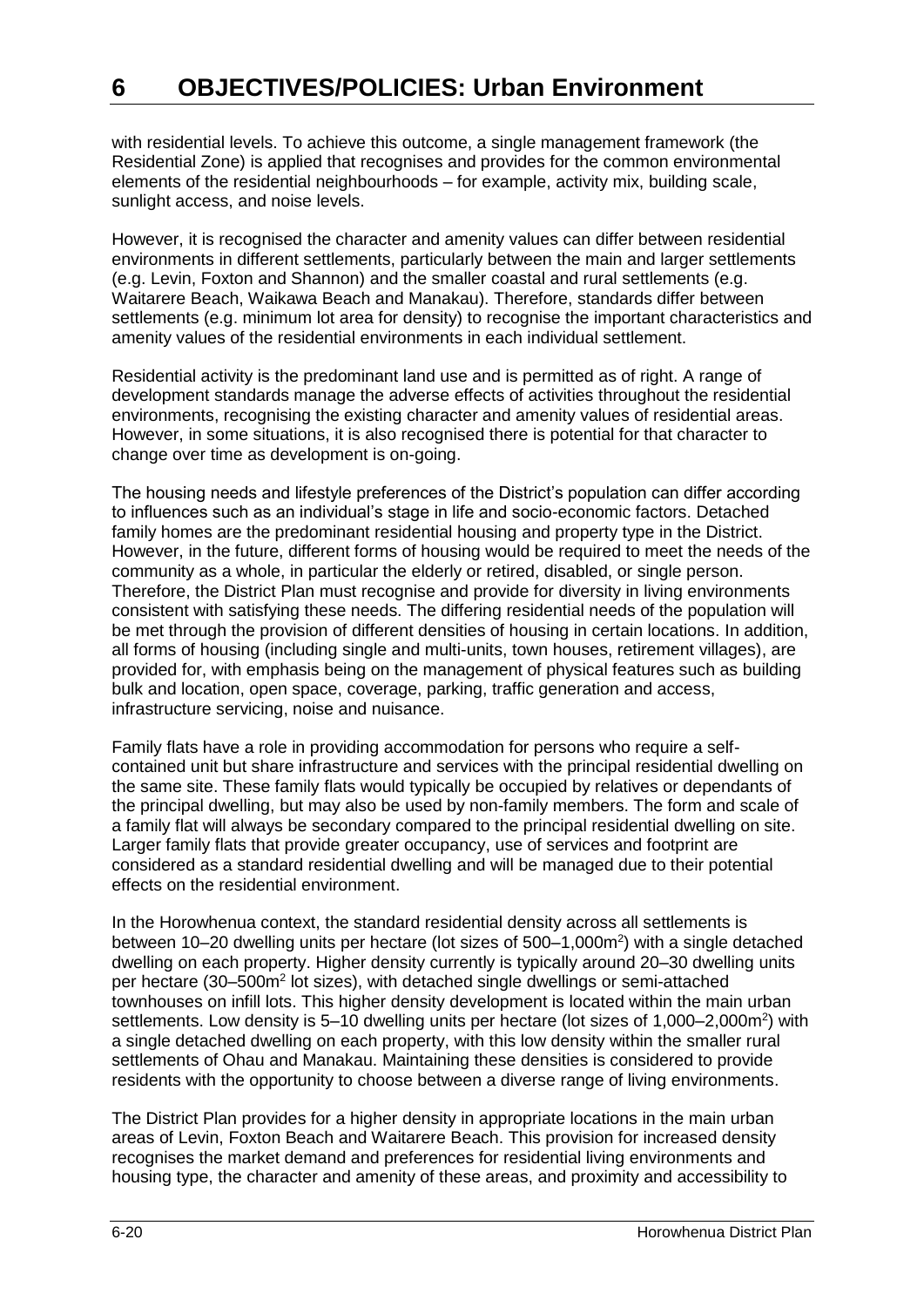commercial and community services and facilities. Consolidation of existing urban areas through providing for medium density development around existing centres, enables the more efficient utilisation of existing urbanised land and minimises future infrastructure costs.

To maintain and enhance the residential character and amenity values, minimum standards specifying requirements for site development and land use provide a consistent approach throughout the District, with such variations as necessary to recognise important differences in environmental characteristics and qualities. The standards cover such matters as building setback, height and coverage, residential density, outdoor living areas, parking and access, and noxious or nuisance elements, including noise, glare, and hazardous substances. Such standards should not prevent innovation and diversity in design or lifestyles, provided the external effects are acceptable within the residential context.

The standards seek to provide residents with a strong level of certainty about the nature and scale of land uses and development that can occur within the residential environment. Activities that cannot meet these standards will have to obtain resource consent from Council, at which time the merits and consequences of such use and development in a residential neighbourhood will be assessed.

The design and siting of development (e.g. building height, building coverage, daylight setback envelope, building setbacks, provision of outdoor living areas, etc) is such that:

- development will not unreasonably deprive neighbouring properties of privacy, outlook, sunlight or daylight;
- there is ample on-site provision of outdoor living space;
- an open and attractive street scene; and
- the character and scale of buildings, and availability of open space, is compatible with the anticipated residential environment.

The degree to which different residential areas are dominated by open space and landscape plantings rather than by buildings is a key factor in people's perception of the residential environment.

Provision is made for accessory buildings on residential properties as these types of buildings support a wide range of uses such as hobbies, or semi-independent rooms for teenagers or elderly parents, where these buildings are often integral to the overall running of the household. However, inappropriately located or sized accessory buildings can detract from the overall residential character and amenity values. The size and use of accessory buildings should be subordinate to the dwelling on a property. In addition, when viewed from the street, accessory buildings should not significantly obscure or detract from the streetscape due to its size and/or location.

Similarly, front fences contribute to the overall streetscape of residential areas. Fences contribute to the landowner's privacy and security by creating a distinction between public space (usually the footpath or grass berm) and private space. While high solid front fences can provide increased privacy and reduce traffic noise, they can also significantly detract from the character and amenity values, as well as reduce natural surveillance of the street, therefore increasing the potential for crime. Therefore, limits are placed on the height and design of front fences to ensure they maintain and enhance residential character and amenity values, as well as street safety.

There are a range of non-residential activities located in residential areas. Non-residential activities can include businesses such as dairies or home offices, and community and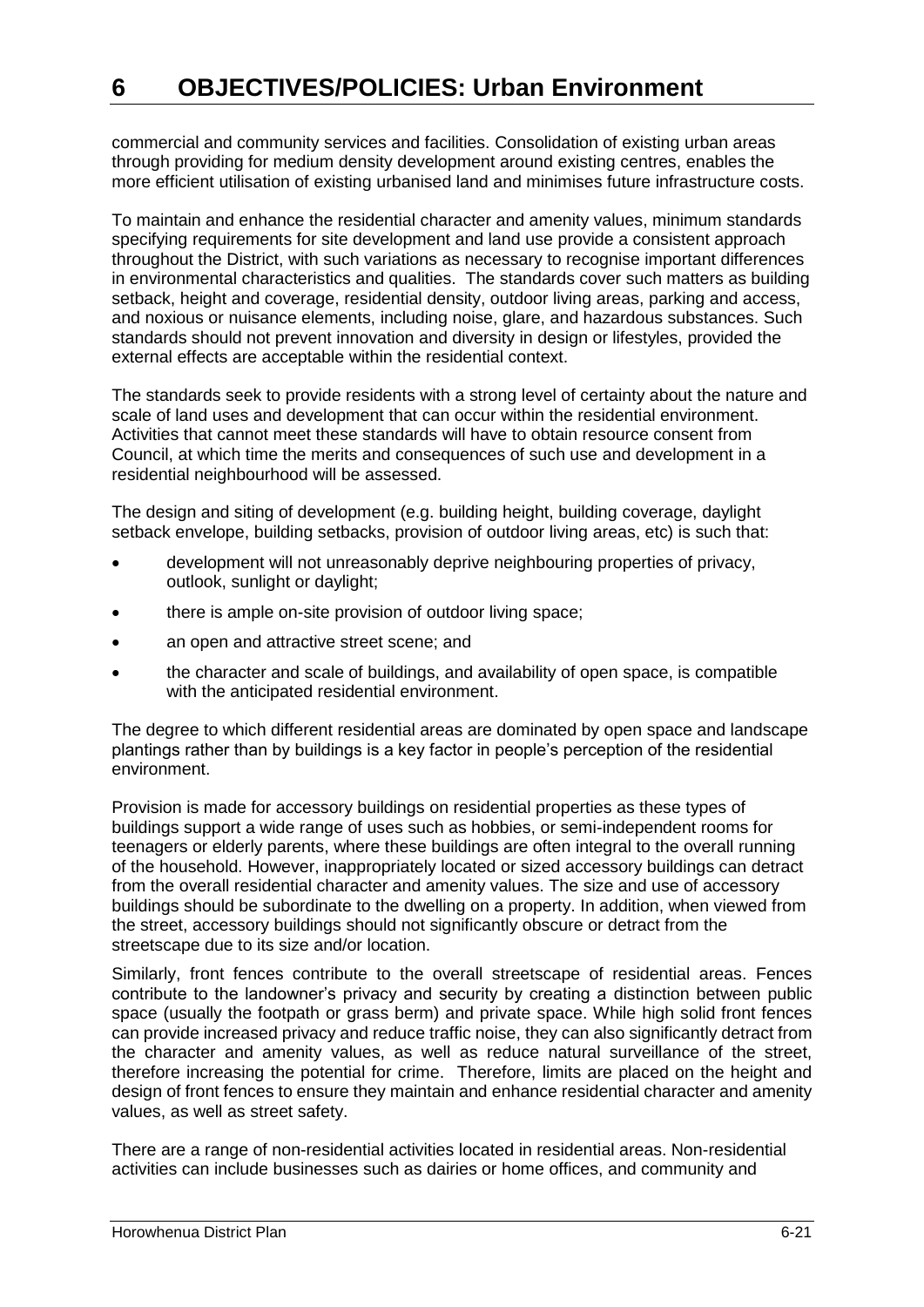professional activities such as childcare facilities, medical facilities and places of assembly (e.g. churches). The scale and type of environmental effects resulting from these nonresidential activities vary significantly. Some non-residential activities such as dairies, play an important role in their neighbourhoods where they supply goods and services to meet the needs of local residents. Therefore, provision is made for non-residential activities which have similar scale, intensity and character to residential activities and are compatible with the residential neighbourhood. Environmental standards are applied as thresholds to indicate the scale, intensity and character beyond which these non-residential activities may not be acceptable within a residential context.

For other types of non-residential activities that may not be generally acceptable within the residential area, they are controlled and assessed through the resource consent process to determine whether the adverse effects can be satisfactorily avoided, remedied or mitigated.

### **Methods for Issue 6.3 & Objective 6.3.1**

#### **District Plan**

- A Residential Zone will be identified on the Planning Maps.
- Rules will specify permitted activities and conditions and standards derived from the above policies to maintain and enhance the character, amenity values and function of the Zone.
- The District Plan will provide for areas of low density residential development by specifying minimum subdivision standards.
- Rules will specify the resource consent requirements for activities that do not meet standards.
- Assessment of environmental effects through the resource consent process for development and subdivision proposals that are not permitted, either because of noncompliance with environmental standards or because of the nature of the nonresidential land uses.
- Use of conditions on resource consents to control the effects of activities to acceptable levels for the Residential Zone.
- Identification of Medium Density Development Overlay Areas in the residential areas, and apply specific development standards as appropriate to the form, character and amenity values of these areas. Council will produce and apply a Medium Density Residential Design Guide to assess resource consent applications for medium density development.

*Standards expressed as District Plan rules are considered to be the most appropriate and effective method of maintaining minimum standards for the matters over which the Council has jurisdiction. Rules provide certainty for resource users and for neighbours which is important for community understanding of what environmental quality is expected. The use of a Design Guide is effective in providing guidance on the matters and outcomes for achieving quality medium density developments.*

#### **Education and Information**

 Council will promote education, guidance and information about environmental standards and sustainable residential design.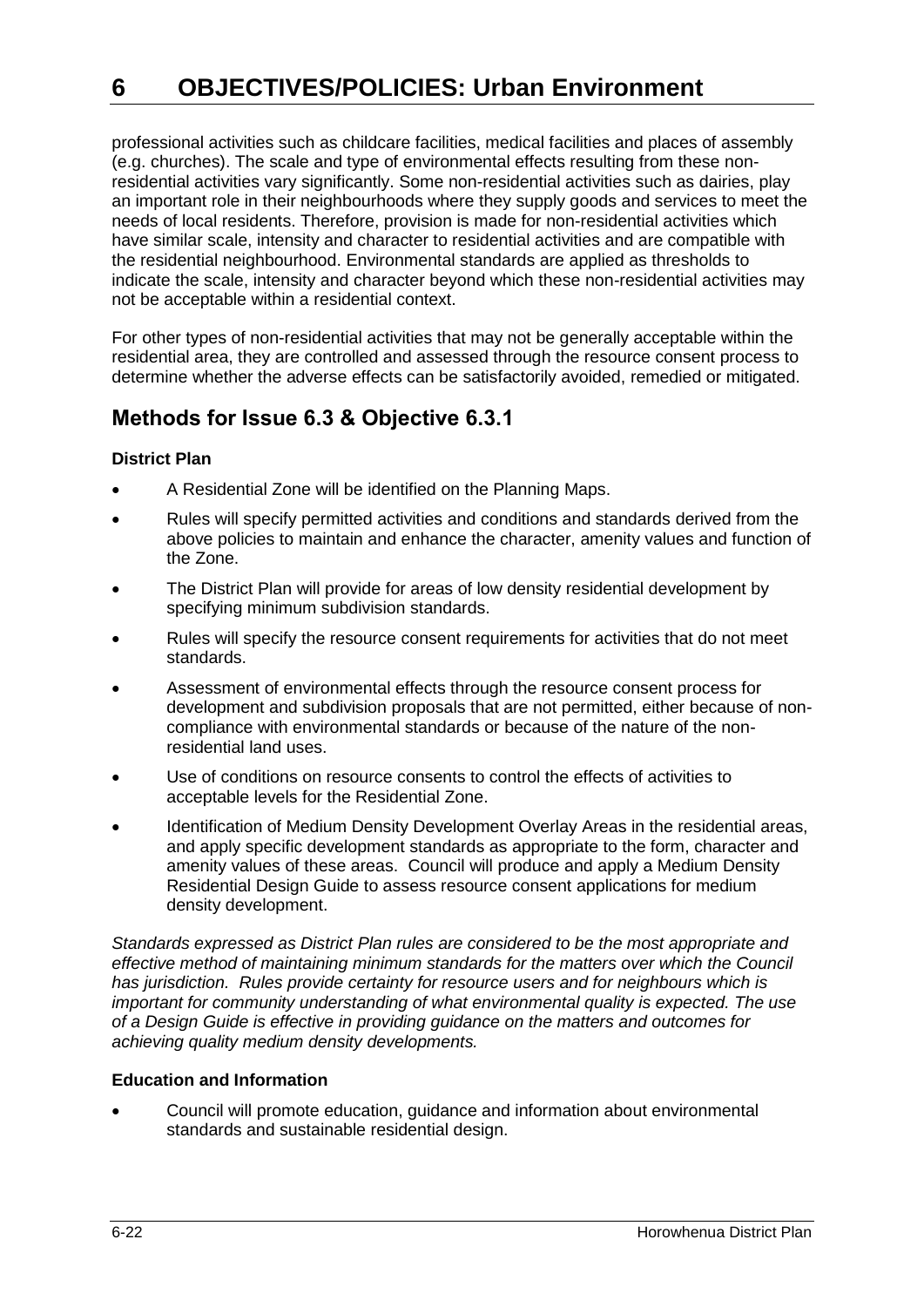#### **Long Term Plan/Annual Plan**

- Council will undertake amenity improvement work including street planting and traffic management schemes within residential areas. Council will co-ordinate the provision of appropriate infrastructure to support residential development.
- Council will continue to maintain the landscape of streets (berms and sealed surfaces) and areas of public open space throughout the settlements.
- Council will require developers to contribute to the costs of new infrastructure and upgrading, reserves provision, community and recreational facilities and amenity improvements in residential areas through its Development Contributions Policy.

*There are a range of non-District Plan methods available to promote a good standard of residential design and development, particularly through the use of Codes and Guidelines, and through Council funded initiatives for community and residential amenities. Development Contributions from residential development will be used in the upgrading and expansion of the District's roads, reserves and other civic amenities and facilities.*

### **Urban Settlements – Commercial Zone**

#### **Objective 6.3.2 Commercial Zone**

Maintenance and enhancement of the individual character and amenity values of the commercial areas in each of the settlements of the District in a manner which provides for a wide range of complementary and compatible activities while avoiding or mitigating adverse effects on the environment within and adjoining the Commercial Zone.

#### **Policy 6.3.31**

Recognise and provide for the commercial character and amenity values of the District's diverse commercial environments through a single Commercial Zone.

#### **Policy 6.3.32**

Maintain and enhance the character and amenity values of the commercial environments, recognising there are many common attributes, as well as differences between the commercial areas in the main urban settlements and smaller rural and coastal settlements. The commercial areas in the main urban settlements have a relatively large scale with a high diversity of activities servicing the entire town and wider District, while the commercial areas in the smaller rural and coastal settlements are small scale with a limited number of activities servicing local area needs.

#### **Policy 6.3.33**

Provide for a range of activities within the Commercial Zone, provided their adverse effects are compatible with each other and the character and amenity values of the area.

#### **Policy 6.3.34**

Restrict certain activities which may be incompatible with other activities and/or degrade the character and amenity values of the Commercial Zone.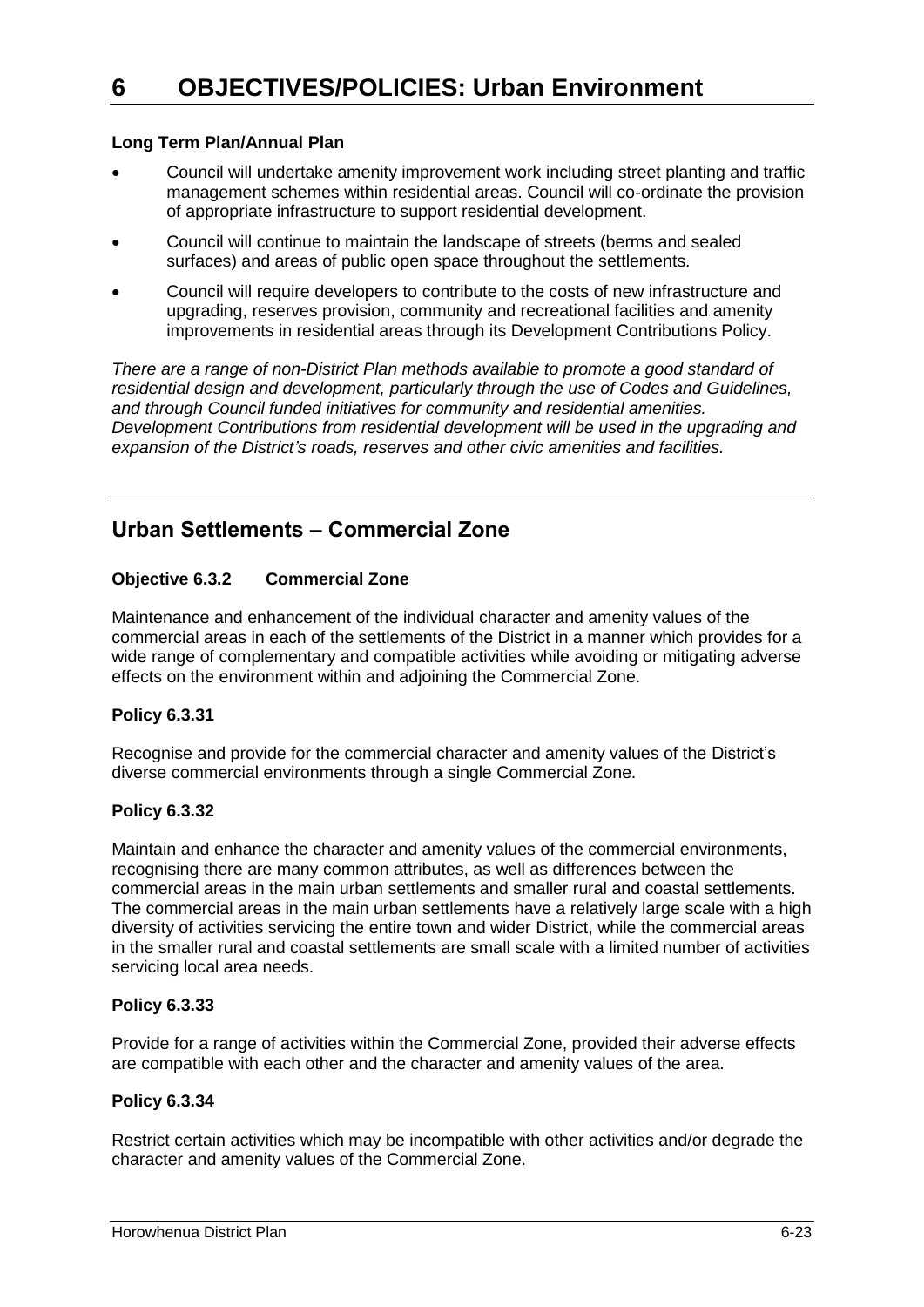#### **Policy 6.3.35**

Recognise and protect the pedestrian environment within the core part of commercial areas in the main urban settlements by managing development to ensure an attractive and safe pedestrian focused environment with active, transparent and continual building frontages, shelter and limited on-site vehicle access.

#### **Policy 6.3.36**

Recognise the smaller-scale and diverse character of commercial areas in the smaller rural and coastal settlements by managing development to ensure an attractive and safe environment is created and maintained with well designed and attractive frontages and limited on-site vehicle access.

#### **Policy 6.3.37**

Manage the scale and location of larger scale retail activities to ensure they sustain the vitality and vibrancy of the commercial areas and contribute to an attractive and public focused commercial area, and are compatible with the character and amenity values of the local environment.

#### **Policy 6.3.38**

Recognise and provide for supermarkets within the Large Format Retail Overlay in a way that ensures:

- The site layout and building design maintains and enhances an attractive streetscape and public focused environment;
- The traffic effects are managed so that the safety and efficiency of the road network is maintained;
- The vibrancy and vitality of the Levin town centre is not compromised.

#### **Policy 6.3.39**

Protect the viability, vitality and vibrancy of the town centres in each settlement by controlling out-of-centre commercial and retail development. In particular, restrict commercial development extending further along Oxford Street/State Highway 1 in Levin and along Johnston and Russell Streets/State Highway 1 in Foxton to maintain the viability and vitality of the Levin and Foxton Town Centres and maintain the safety and efficiency of the highway.

#### **Policy 6.3.40**

Provide for residential activities to support other activities in commercial areas provided quality living environments are created, meet the service needs of this type of activity, and adopt on-site measures to mitigate potential incompatibility issues with other activities.

#### **Policy 6.3.41**

Restrict residential activities at ground floor level except in the smaller rural and coastal settlements, thereby retaining retail and commercial activities at street level to maintain a predominantly commercial character and amenity values and provides for efficient use of land and resources.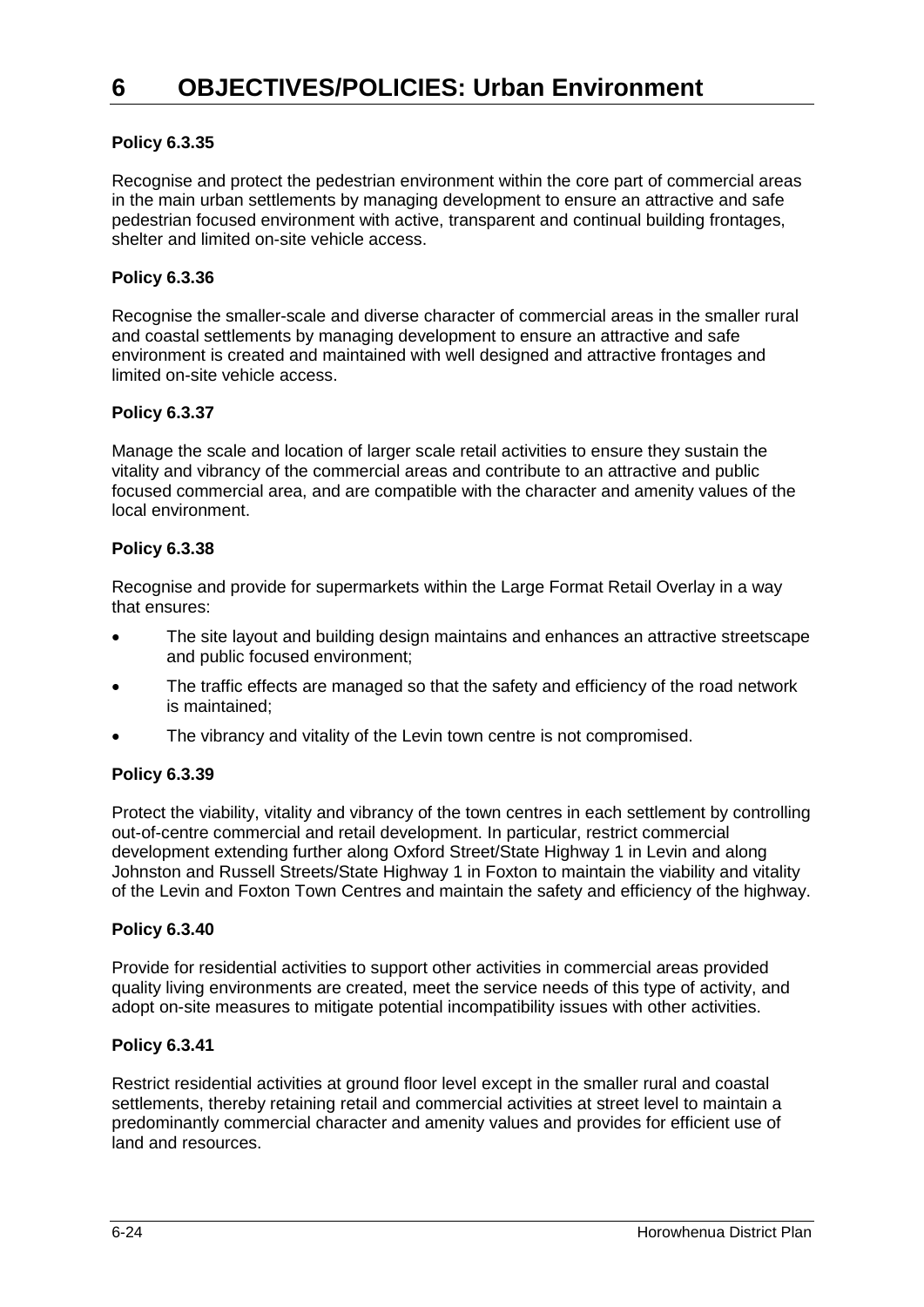#### **Policy 6.3.42**

Maintain and enhance the historic heritage character of the Foxton and Shannon town centres by controlling new development and additions/alterations to existing buildings to ensure development is in keeping with the existing character.

#### **Policy 6.3.43**

Maintain and enhance the tourism focus of the central and southern part of the Foxton town centre by controlling new development and additions/alterations to existing buildings to ensure development creates an attractive, vibrant and safe tourism area.

#### **Policy 6.3.44**

Maintain a low to moderate overall building height in commercial areas, with taller buildings provided for in pedestrian focused commercial areas of Levin.

#### **Policy 6.3.45**

Ensure that buildings and developments are designed and located in a manner that recognises their local context and character and enhances the safety, convenience, accessibility and amenity.

#### **Policy 6.3.46**

Manage activities and development to ensure the nature, scale and level of environmental effects originating from the Commercial Zone do not adversely affect the character and amenity values of properties in the adjacent Residential and Open Space Zones.

#### **Policy 6.3.47**

Manage noise levels to an appropriate level which reflects business activity and movement and avoid noise effects, particularly loud noise events which detrimentally affect the amenities of nearby residential and rural areas.

#### **Policy 6.3.48**

Require all activities and developments (except within pedestrian focused areas) to be provided with space, within the site, for vehicle access and manoeuvring, and that parking for vehicles (in the event it is provided) is constructed in such a way as to avoid compromising the safety or efficiency of adjoining public roads.

#### **Policy 6.3.49**

Encourage the use of service lanes for the delivery and collection of goods clear of public roads in commercial centres.

#### **Policy 6.3.50**

Provide for the display of advertising signs within commercial areas to a level which ensures that the signs do not adversely affect the urban character and amenity values of the area.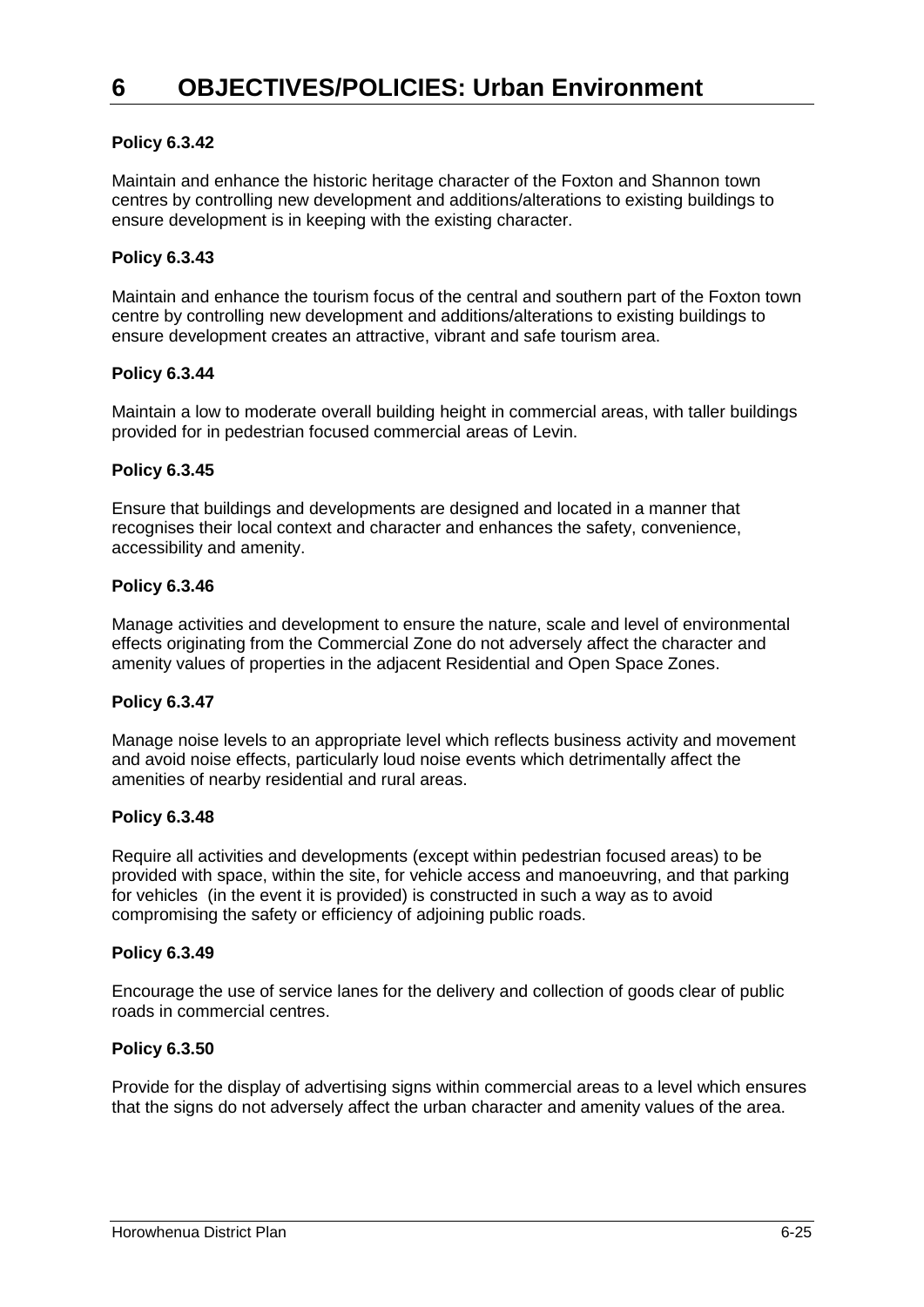#### **Explanation and Principal Reasons**

Within each settlement is a commercial area which acts as the focal point for a broad range of commercial, professional and administrative activities, with their scale, function and character reflecting the needs of the local community and wider District they serve. The District Plan supports the continued vitality, pleasantness and convenience of these centres and their important role in the attractiveness and identity of the towns. The focus of the management of the commercial environments is to provide for their ongoing use and development as commercial and mixed use areas in a way that maintains and enhances their character and amenity values in keeping with commercial levels. To achieve this outcome, a single management framework (the Commercial Zone) is applied that recognises and provides for the common environmental elements of the commercial areas – for example, activity mix, building scale, public environment, and noise levels.

However, it is recognised the character and amenity values can differ between commercial environments in different settlements, particularly between the main and larger settlements (e.g. Levin, Foxton and Shannon) and the smaller coastal and rural settlements (e.g. Foxton Beach, Waitarere Beach and Manakau). In addition, the Foxton and Shannon Town Centres are valued for their distinct historic character. Therefore, rules and standards differ between settlements to recognise the important characteristics and amenity values of the commercial environments in each individual settlement.

Commercial and retail activities (and associated development) are the predominant land uses in the commercial areas and are permitted as of right. Certain activities, such as vehicle service stations and commercial garages in pedestrian focused areas, may be incompatible with other activities in these areas, in terms of their nature and intensity of use, traffic generation, noise and odour. Therefore, the District Plan restricts the establishment and operation of specific activities to manage their location, nature and scale, to ensure they do not detract from the values for people working, visiting and living within these areas.

The establishment and operation of commercial activities can result in adverse effects, such as noise, fumes, loss of visual amenity, lighting and traffic congestion. In order to make these areas pleasant and enjoyable to visit and work within, it is necessary to ensure that these adverse effects are avoided, remedied or mitigated. A range of development standards are applied to manage the adverse effects of activities and development throughout the commercial environments. These standards recognise the character and level of amenity values varies between different areas, depending upon the role of the area, its location, and its proximity to other activities, particularly residential areas. Furthermore, in some situations, it is also recognised there is potential for that character to change over time as development is on-going.

The main commercial areas in Levin, Foxton and Shannon are the main shopping streets which are focused on providing an attractive and enjoyable place for people to shop and congregate. In these pedestrian focused areas, the relationship of buildings to the street, particularly at ground level, makes an important contribution to the amenity and safety of these commercial areas. Therefore, the policies direct certain outcomes including verandahs to provide shelter/shade, active shop fronts, coherent and continuous façades and few conflict points with vehicle accessways.

In the Levin central business district, the retail activities comprise a mix of larger format/anchor, speciality and comparative shops. They vary in size throughout the central business district, with a general pattern of small-scale speciality shops in the core and southern end, with larger-scale shops at the northern end. To protect the ongoing vitality and vibrancy of the central focus and main commercial heart of Levin and its attractiveness and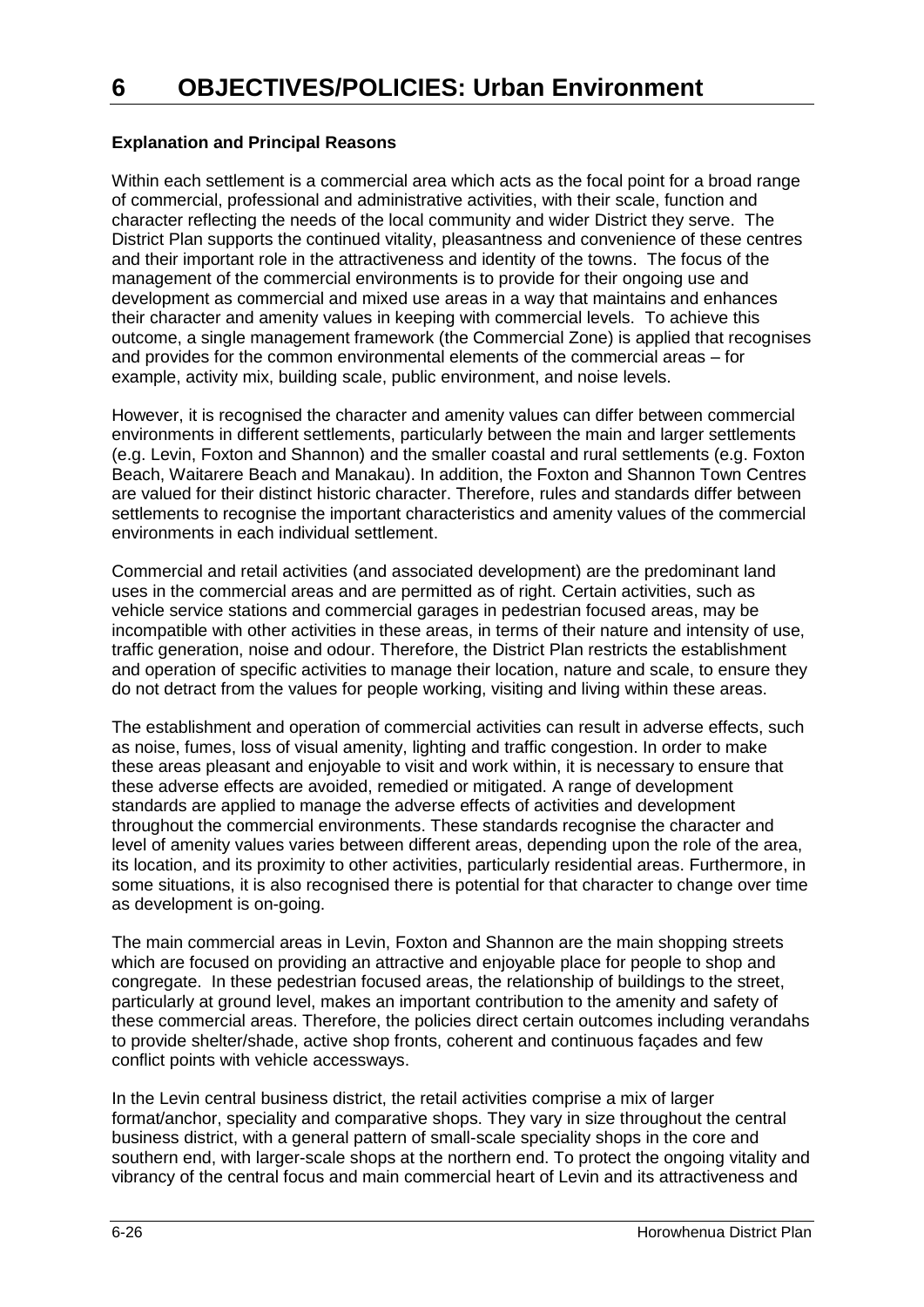amenity values, some control is placed on the scale of new retail activities through the use of overlays. These overlays recognise the difference in the location and scale of shops, which is an important characteristic in maintaining the vitality and vibrancy of the central business district.

Out of centre commercial or retail development with the dispersal of commercial activities to new locations (such as on Johnston Street/State Highway 1 in Foxton) or expanding existing areas in a linear manner (such as further along Oxford State/State Highway 1 in Levin) can leave existing areas vacant, under-utilised, unattractive, and unable to provide the services the community desires. The consolidation of commercial areas assists in making efficient use of public investment in roads and other services in the commercial areas, assists in retaining the vitality of commercial areas, and promotes the perception of the District's towns as prosperous and lively centres.

In order to maintain the vitality and pleasantness of existing commercial areas and to make efficient use of their resources and servicing, the ongoing occupation and redevelopment of existing sites is to be encouraged through enabling a broad range of activities to establish throughout the commercial areas of the District. Commercial activities in new locations, or further extension on the edges of existing commercial areas is restricted. Accordingly, it is anticipated that the majority of commercial activity will be accommodated within areas zoned for that purpose.

In addition to commercial activities, providing for residential activities in commercial areas can positively contribute to the vitality and vibrancy of these areas. Residents would have convenient access to retail, commercial, community and civic amenities, and in turn would support these activities are resulting in a more lively and active area contributing to the economic and social well-being of the residents. However, residential activities may be incompatible with some other activities in the commercial areas, in particular, they may be sensitive to noise from other activities. Rather than overly restricting other activities, it is appropriate that the residential activities mitigate this sensitivity by providing for external noise insulation. In addition, residential activities are restricted on the ground floor to ensure activities on the ground floor have a positive relationship to the street where they provide interest, visual connection and an active edge.

The core parts of Foxton and Shannon's town centres reflect the historic character and amenity of shopping and commercial streets. The scale and design elements of buildings, particularly the shop frontages, in these town centres collectively contribute to the special character. These design elements include parapet walls with traditional stepped and symmetrical shapes, verandahs following traditional forms (angled, curved and bullnose), and facades and entranceways at the traditional setback. This character should be enhanced to produce a high environmental quality, building on the public investment that has been made and planned within the town centres. Therefore, new buildings and additions/alterations to existing buildings are required to achieve particular design outcomes with reference to the existing building characteristics.

At the southern end of the main Foxton commercial area, opportunity is provided for this area to develop as a tourism focused area. Activities and development in this area would need to demonstrate how they contribute to creating a safe, attractive and vibrant area building on the existing tourism ventures in the area (e.g. windmill and flax museum).

To maintain and enhance the Zone's attributes and purpose, minimum performance standards have been specified. The function, character and amenity of the Commercial Zone can be adversely affected by an inappropriate scale, location and density of activities, buildings and structures. Some controls are necessary to protect the general amenity values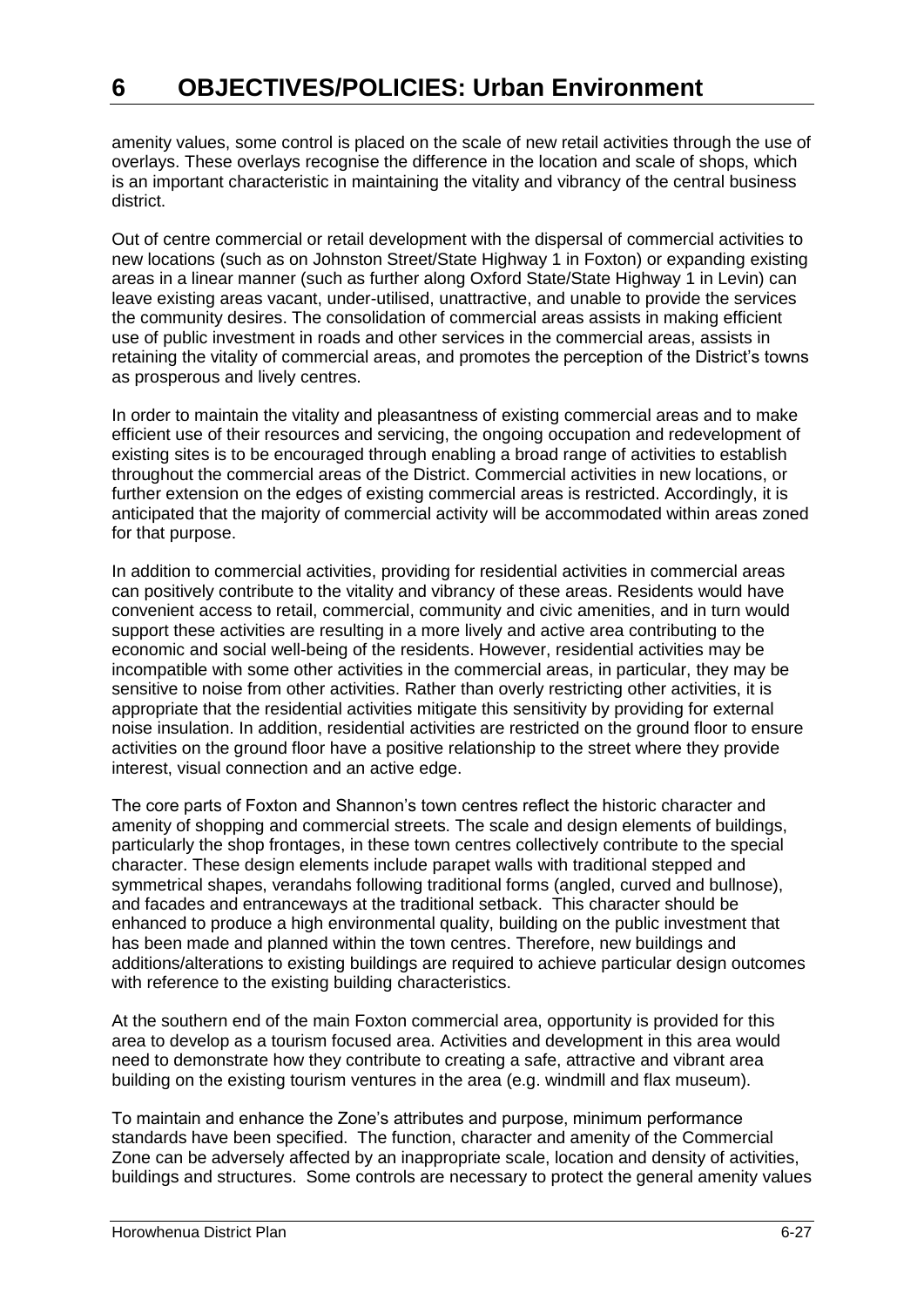and efficient functioning of the town centres, including height limits on buildings, noise, landscaping adjoining street frontages and advertising signs.

In addition, activities within the Commercial Zone may generate effects that are unacceptable in other zones. For instance, the acceptable levels of noise or artificial light in a shopping area will often exceed what is acceptable in the Residential Zone. Consequently, controls are applied at the interface between these zones to minimise potential conflict. These interface tools include building requirements, screening, and lower noise requirements at the zone boundary.

Traffic and pedestrian flows are imperative to the efficient functioning of the Commercial Zone, due to the large numbers of vehicles and people that come into the zone. Poorly sited vehicle crossings and excessive vehicle trips from service lanes can potentially disrupt traffic and pedestrian flows and increase congestion and conflict. These effects may compromise the zone's function and amenity, as could the effects of an inordinate amount of parking and other space dedicated to vehicles within the Horowhenua's town centres.

Signage has a functional purpose to inform the public about the location and nature of businesses, the availability of goods and services, upcoming events and transport safety or directional purposes. Therefore, signage is a necessary and accepted part of commercial areas and is provided for with reasonable standards.

### **Methods for Issue 6.3 & Objective 6.3.2**

#### **District Plan**

- A Commercial Zone will be identified on the Planning Maps.
- Rules will specify permitted activities and conditions and standards derived from the above policies to maintain and enhance the character, amenity values and function of the Zone.
- Rules will specify the resource consent requirements for activities that do not meet standards.
- Assessment of environmental effects through the resource consent process for development and subdivision proposals that are not permitted, either because of noncompliance with environmental standards or because of the nature of the land uses.
- Use of conditions on resource consents to control the effects of activities to acceptable levels.
- Identification of pedestrian focused and large format retail areas in the Levin commercial area, and application of specific development standards as appropriate to the form, character and amenity values of these areas.
- Identification of Foxton and Shannon Town Centre Character Areas in the commercial areas of Foxton and Shannon, and application of specific development standards as appropriate to the form, character and amenity values of these areas. Council will produce and apply a Foxton and Shannon Town Centre Design Guide to assess resource consent applications for development in these areas.

*Standards expressed as District Plan rules are considered to be the most appropriate and effective method of maintaining minimum standards for the matters over which the Council has jurisdiction. Rules provide certainty for resource users and for neighbours which is important for community understanding of what environmental quality is expected. The use of a Design Guide is effective in providing guidance on the matters and outcomes for*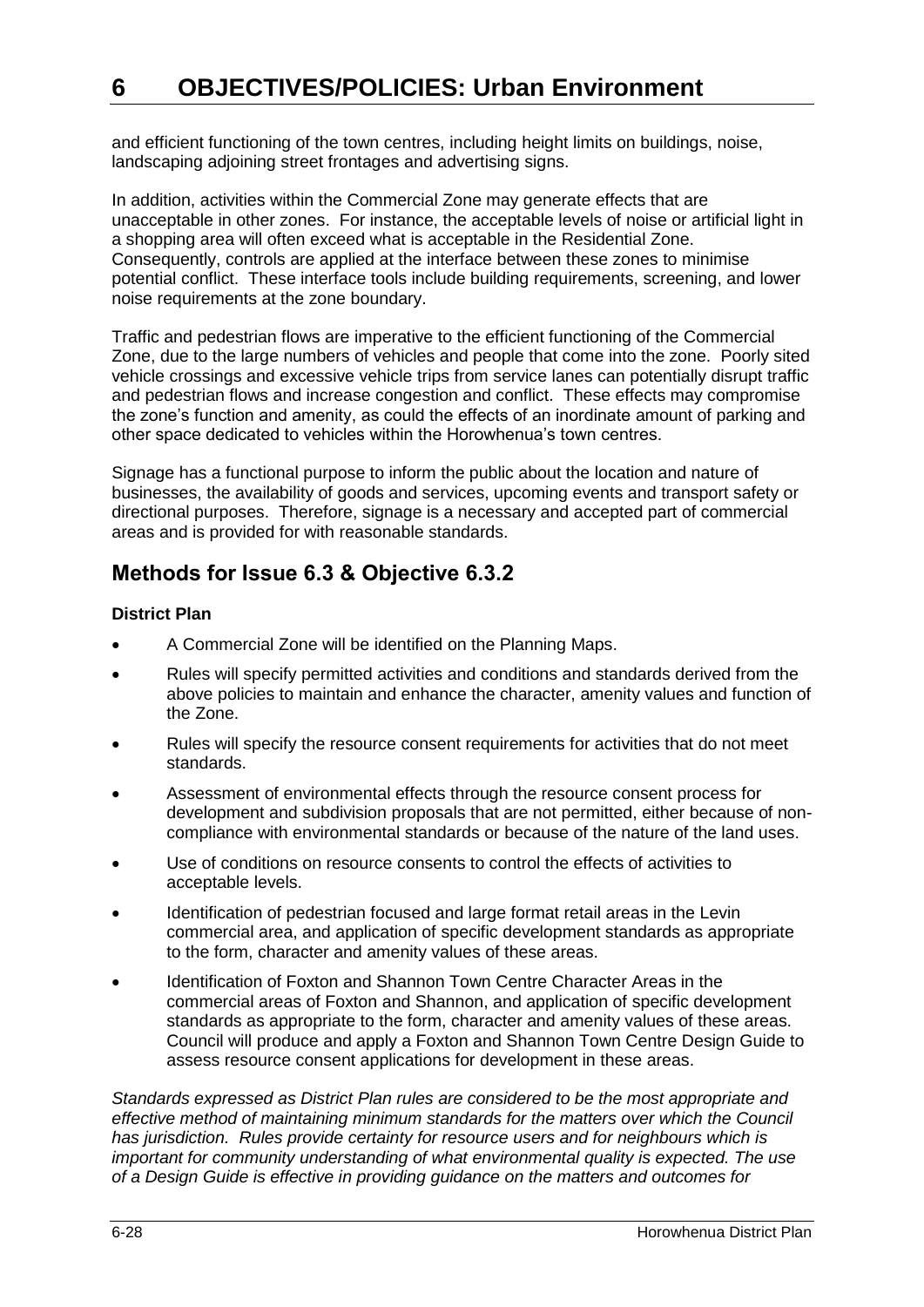*achieving quality developments in keeping with the historic character of the Foxton and Shannon Town Centres.*

#### **Education, Advice and Information**

- Council will promote education, guidance and information about environmental standards and sustainable commercial design.
- Council will consider establishing and facilitating an Urban Design Panel consisting of suitably qualified professionals to work with Council, individuals and developers to help improve the design, amenity and viability of development projects that have potentially significant urban design implications due to scale, public nature or location.

#### **Long Term Plan/Annual Plan**

- Council will undertake amenity improvement work including street planting and traffic management schemes within commercial areas. Council will co-ordinate the provision of appropriate infrastructure to support commercial development.
- Council will continue to assist in the upgrading of commercial centres through participation in community initiatives such as Main Street programmes and funding of road and street furniture improvements.
- Council will continue to maintain the landscape of streets (berms and sealed surfaces) and areas of public open space throughout the settlements.
- Council will require developers to contribute to the costs of new infrastructure and upgrading, reserves provision, community and recreational facilities and amenity improvements in commercial areas through its Development Contributions Policy.

#### **Other Legislation and Regulatory Tools**

 Other legislation and Council bylaws as appropriate, such as bylaws managing signage on footpaths and on-street/kerbside parking.

*There are a range of non-District Plan methods available to promote a good standard of commercial design and development, particularly through the use of Codes and Guidelines, and through Council funded initiatives for community, civic and commercial area amenities. Development Contributions from commercial development will be used in the upgrading and expansion of the District's' roads, reserves and other civic amenities and facilities.*

### **Urban Settlements – Industrial Zone**

#### **Objective 6.3.3 Industrial Zone**

Facilitate efficient use and development within the Industrial Zone by providing for a wide range of activities while ensuring the adverse effects on the quality of the environment and amenity within the Industrial Zone are managed, incompatibility issues are avoided, and the character and amenity values of adjoining areas are protected.

#### **Policy 6.3.51**

Provide sufficient land resources for the existing and future industrial development needs of the District.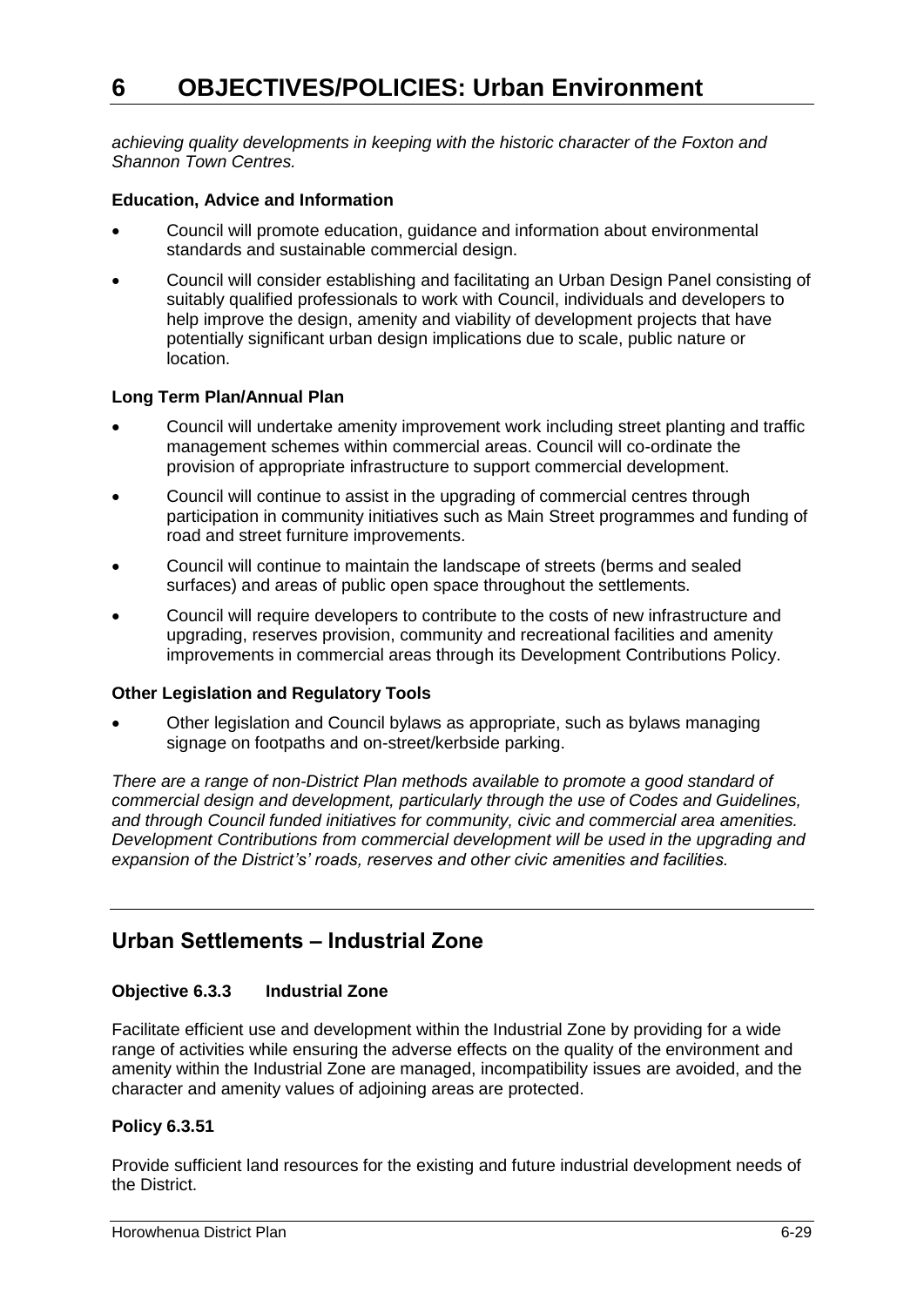#### **Policy 6.3.52**

Recognise and provide for the industrial character and amenity values of the District's industrial environments through a single Industrial Zone.

#### **Policy 6.3.53**

Maintain the character and amenity values of the industrial environments.

#### **Policy 6.3.54**

Enhance the visual appearance and amenity of the frontage of industrial activities on State Highway 1 as the main southern entrances to Levin and Foxton.

#### **Policy 6.3.55**

Provide for a range of activities within the Industrial Zone, provided their adverse effects are compatible with each other and the character and amenity values of the area.

#### **Policy 6.3.56**

Restrict certain activities which may be incompatible with other activities in the Industrial Zone and to protect the vitality and vibrancy of the town centres.

#### **Policy 6.3.57**

Maintain overall moderate building height in industrial zones.

#### **Policy 6.3.58**

Manage activities and development to ensure the nature, scale and level of environmental effects originating from the Industrial Zone do not adversely affect the character and amenity values of properties in the adjacent Residential, Greenbelt Residential, Open Space and Rural Zones.

#### **Policy 6.3.59**

Manage noise levels to an appropriate level which reflects industrial activity and movement and avoid noise effects, particularly loud noise events which detrimentally affect the amenities of nearby residential and rural areas.

#### **Policy 6.3.60**

Require all activities and developments to be provided with space, within the site, for vehicle access and manoeuvring, and that parking for vehicles (in the event it is provided) is constructed in such a way as to avoid compromising the safety or efficiency of adjoining public roads.

#### **Policy 6.3.61**

Ensure that all buildings are located so as to minimise shading and disruption to privacy enjoyed on nearby residential, open space and rural properties.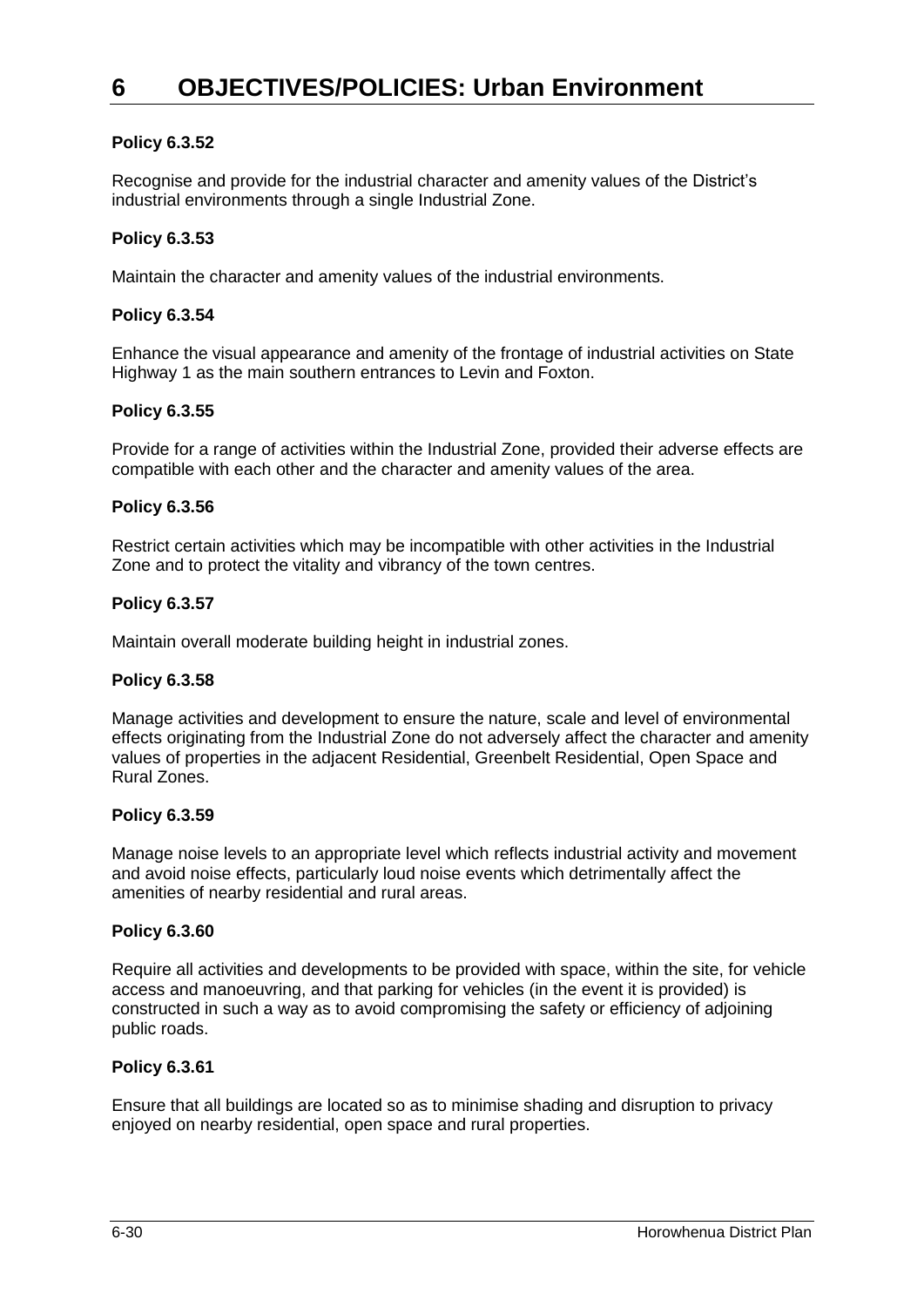#### **Policy 6.3.62**

Provide for the display of advertising signs within industrial areas to a level which ensures the signs do not adversely affect the urban character or amenity values of the area.

#### **Explanation and Principal Reasons**

A range of industrial and service activities are undertaken within the Industrial Zone which provide goods and services for the local, regional, national and international markets. These activities vary in scale, from small-scale service providers through to large-scale manufacturing and processing plants. Providing a sufficient supply of industrial land to meet current and future needs provides opportunities for existing activities to expand and new activities to establish, and gives the community certainty on the location of industrial development and where the character may change in the future.

The adverse effects of industrial activities on the environment can also vary reflecting the diverse nature and scale of these activities. A single Industrial Zone is applied to manage all industrial areas within the District as they have similar character and amenity values. This single Zone provides for and recognises the expectations for industrial development and use, and enables consistent rules and standards to be applied reflecting the existing character and amenity values. Where activities or development do not comply with the rules or performance standards, the resource consent process enables the effects of the proposal to be assessed.

Some activities may be unsuitable in industrial areas, as they may have different character and amenity expectations or detract from the vitality and vibrancy of the existing town centres. Retail activities not related to the industrial activities on the same site have the potential to displace industrial and service activities, and could undermine the vitality and vibrancy of the commercial/retail focused town centres, where there already is a high level of investment to maintain and enhance commercial/retail focused areas.

Residential activities (except for on-site living accommodation associated with industrial activities) within industrial areas are not provided for, as the anticipated level of effects created by industrial development and activities is not compatible with residential activities with respect to their height, proximity to the boundaries, potential noise, dust, odour and lighting effects and traffic generation which may create excessive noise or fumes. These potential effects exceed the levels acceptable in a residential context and there is the potential that complaints over such effects may result in conflict over the operation of legitimate industrial activities. Excluding residential activities from industrial areas, therefore, has the effect of enabling industrial activities to be undertaken within an environment which has been established as appropriate for industrial activities, without being subject to complaints from residential occupants.

The character and amenity values of the industrial areas reflect their role, location, functioning attributes and general working environment conditions, as described in the explanation of each settlement above. Therefore, character and amenity values in different industrial areas are mixed, with a variety of building scale and forms, site layouts and visual appearance. Within the industrial areas, there is a level of expectation and acceptance for this variable character and amenity values, which is reflected in the performance standards.

However, part of the industrial area at the southern ends of Levin and Foxton have frontage to State Highway 1 and act as the main entrance to these towns. Past planning regimes treated this area the same as other industrial areas, with no particular consideration about the nature and quality of industrial development along this frontage, and the resultant lower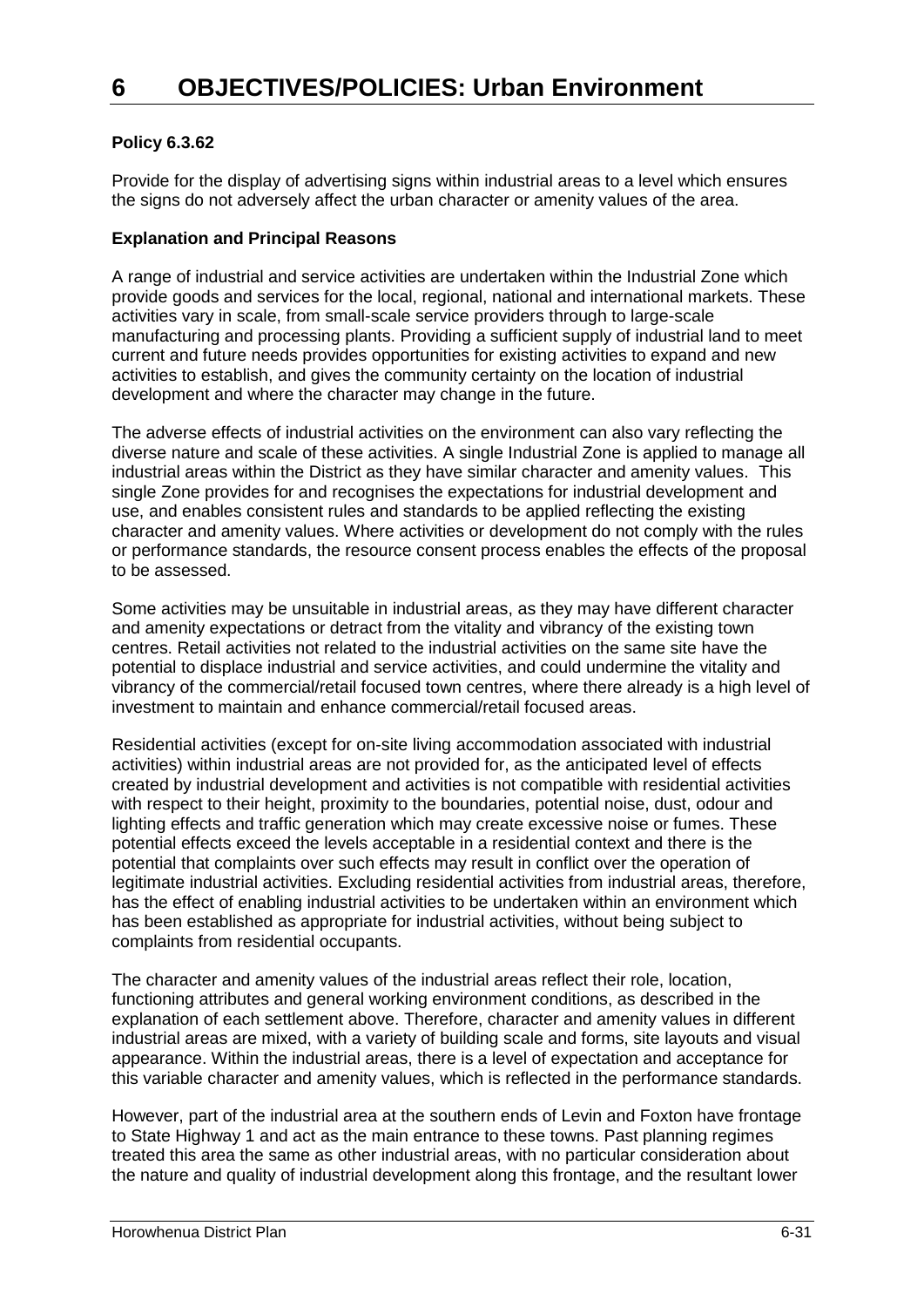level of attractiveness of this area. As the main entrances to Levin and Foxton with high visibility, these areas create opportunities to create a sense of identity and image of the town and District. The District Plan now includes additional requirements for industrial development along this frontage in relation to building frontages and landscaping. These requirements aim to improve the attractiveness of these areas over time as new development occurs and additions/alterations are made to existing activities, with the objective of enhancing the visual appearance and amenity of these main entrances.

There is potential for conflict between incompatible activities and different character and amenity values at zone boundaries. The industrial areas adjoin predominantly residential and rural environments, where the adverse effects of industrial activities may impact on the character and amenity values of residential and rural areas. These effects include noise, excessive light, heavy vehicle movements and the visual appearance of buildings. Therefore, at the interface between the Industrial Zone and other zones, effects will be managed to minimise the potential for conflict. These interface tools include building requirements, screening, and lower noise requirements at the zone boundary.

Signage has a functional purpose to inform the public about the location and nature of businesses, the availability of goods and services, upcoming events and transport safety or directional purposes. Therefore, signage is a necessary and accepted part of industrial areas and is provided for with reasonable standards.

### **Methods for Issue 6.3 & Objective 6.3.3**

#### **District Plan**

- An Industrial Zone will be identified on the Planning Maps.
- Rules will specify permitted activities and conditions and standards derived from the above policies to maintain and enhance the character, amenity values and function of the Zone.
- Rules will specify the resource consent requirements for activities that do not meet standards.
- Assessment of environmental effects through the resource consent process for development and subdivision proposals that are not permitted, either because of noncompliance with environmental standards or because of the nature of the nonindustrial land uses.
- Use of conditions on resource consents to control the effects of activities to acceptable levels.
- Identification of the southern entrances as the main gateways to Levin and Foxton, and apply specific development standards as appropriate to the form, character and amenity values of these areas.

*Standards expressed as District Plan rules are considered to be the most appropriate and effective method of maintaining minimum standards for the matters over which the Council has jurisdiction. Rules provide certainty for resource users and for neighbours which is important for community understanding of what environmental quality is expected.* 

#### **Education and Information**

 Council will promote education, guidance and information about environmental standards and sustainable industrial development.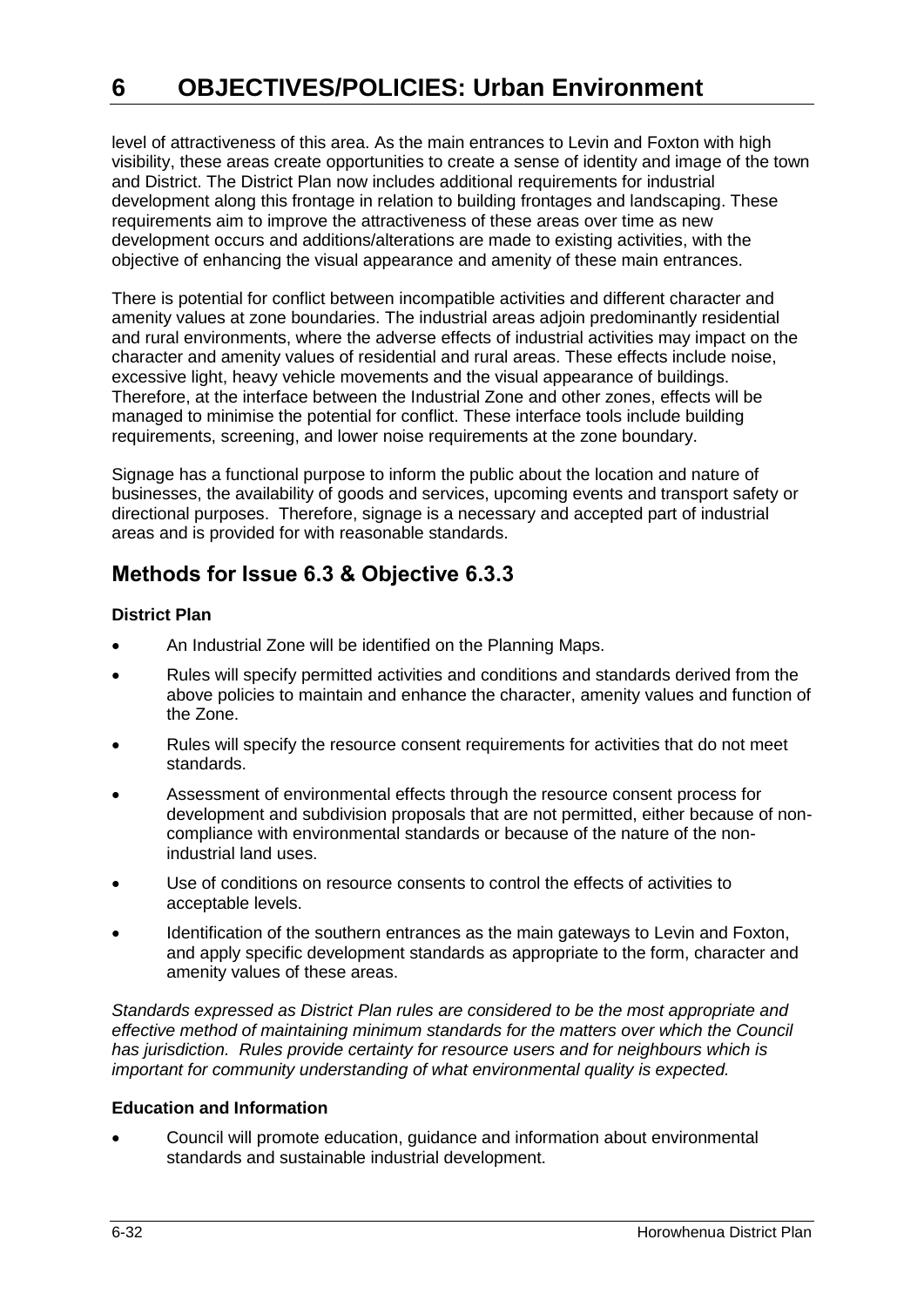#### **Long Term Plan/Annual Plan**

- Council will co-ordinate the provision of appropriate infrastructure to support industrial development.
- Council will continue to maintain the landscape of streets (berms and sealed surfaces) and areas of public open space throughout the settlements.
- Council will require developers to contribute to the costs of new infrastructure and upgrading and amenity improvements in industrial areas through its Development Contributions Policy.

*There are a range of non-District Plan methods available to promote a good standard of industrial design and development, particularly through the use of Codes and Guidelines, and through Council funded initiatives for community amenities. Development Contributions from industrial development will be used in the upgrading and expansion of the District's roads, reserves and other facilities.*

### **ANTICIPATED ENVIRONMENTAL RESULTS**

The environmental results for the urban environment which are anticipated to result from the combined implementation of the above policies and methods are as follows:

- 6(a) A planned, consolidated and coherent urban form which recognises the need to achieve:
	- protection of highly versatile land on the urban fringe;
	- a well-defined edge between urban and rural activities;
	- residential accommodation close to employment and social services; and
	- efficiency in the provision of public infrastructure.
- 6(b) Urban settlements that comprise a mix of infrastructure services, community facilities, and activities able to sustain the needs of their residents long-term.
- 6(c) Urban development which avoids worsening or accelerating any natural hazards long-term.
- 6(d) Retention and enhancement of the individual character and amenities of each of the District's urban settlements.
- 6(e) A diversity of residential environments and housing to meet the living needs of Horowhenua's residents.
- 6(f) Residential environments where the scale, character and amenity of new development is appropriate for the particular neighbourhood, demonstrated by:
	- appropriate balance of open space and plantings to built form;
	- provision for areas of medium density housing;
	- a safe and efficient residential transport network; and
	- compatibility between activities, with the dominant activity being residential accommodation.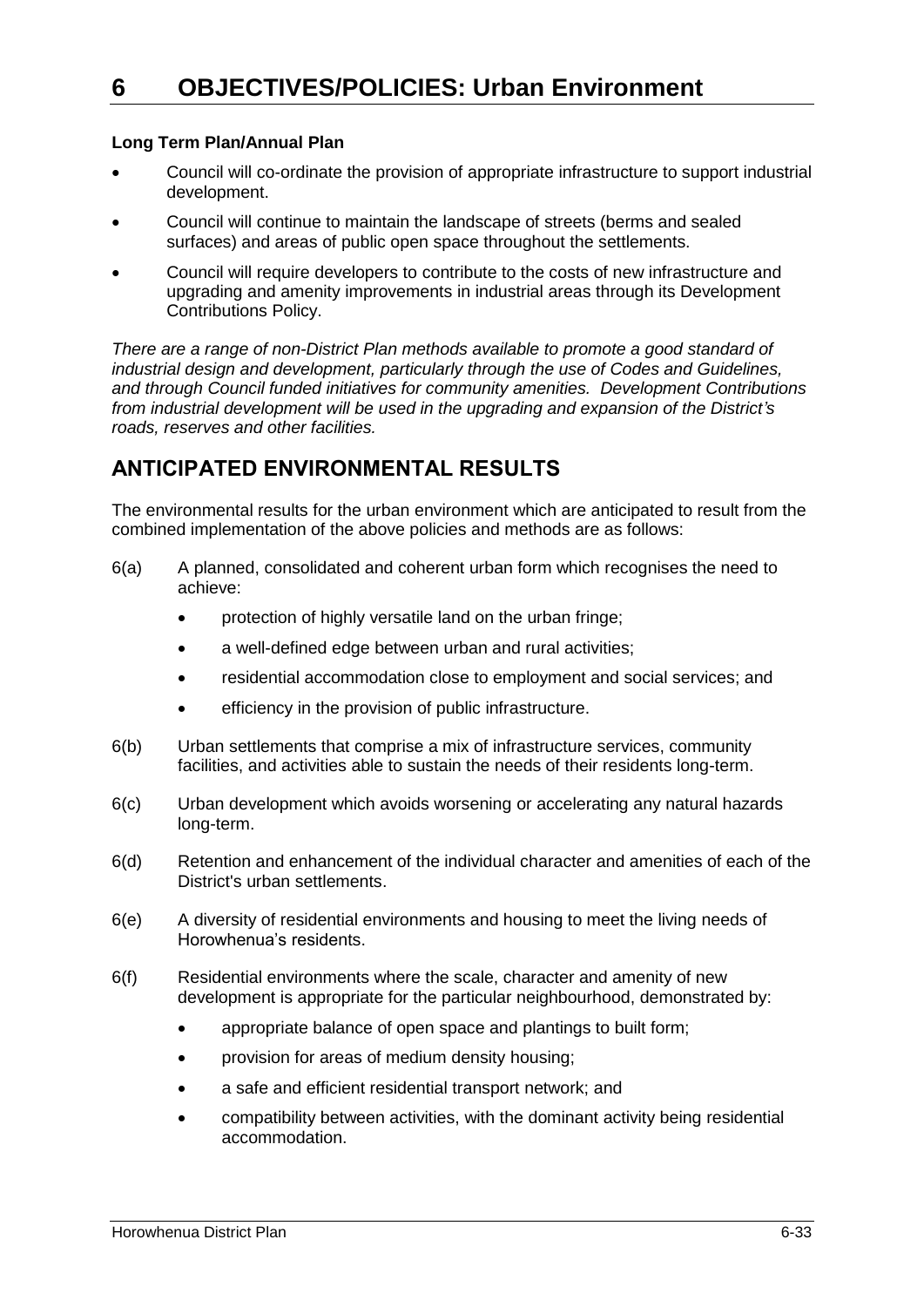- 6(g) Residential neighbourhoods supported by a good range of services, facilities and amenities that maintain and enhance their character and environmental quality.
- 6(h) Maintenance and enhancement of the vitality, convenience, accessibility, character, and pleasantness of each of the commercial areas in the District's towns, particularly the historic character of the Foxton and Shannon town centres.
- 6(i) Retail environments that are attractive and pedestrian-friendly.
- 6(j) Enhanced street appearance in commercial areas through building design, site layouts and landscaping.
- 6(k) Increased utilisation of land and physical resources within existing commercial and industrial areas.
- 6(l) Safe and convenient commercial areas for the movement of people and goods, with minimal conflict between vehicles and pedestrians.
- 6(m) Protection of the amenity in adjacent zones from the adverse effects of activities and development in the Commercial and Industrial Zones.
- 6(n) A mix of activities in the urban environment which do not result in significant incompatibility issues.
- 6(o) The outcomes sought within the Tararua Road Growth Area are that opportunities for growth of residential and industrial activities are enabled and that the area is developed in an integrated manner with a high standard of design and amenity.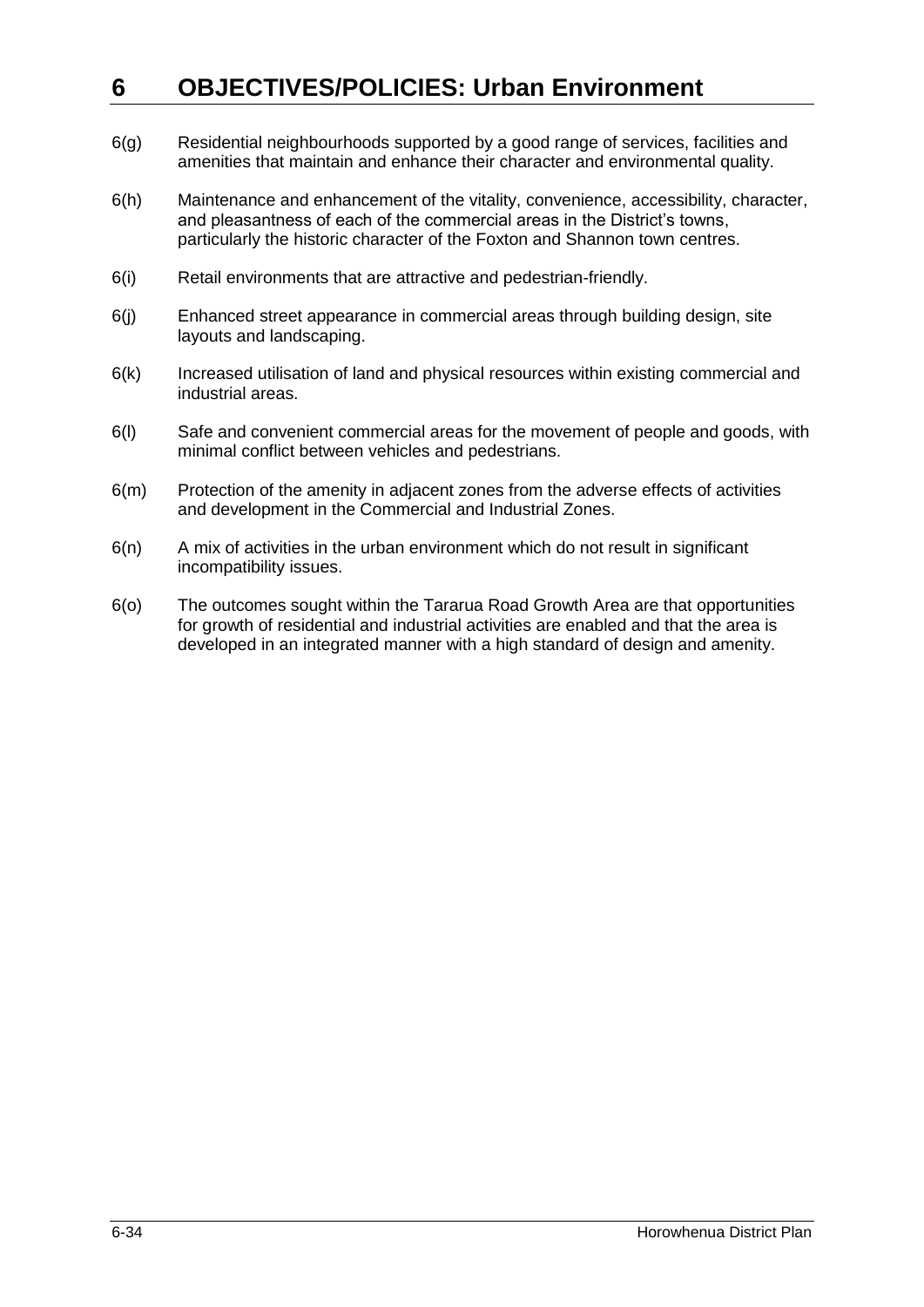### **Appendix 1: Urban Environment – Character, Qualities and Amenity Values**

### **Smaller Settlements: Tokomaru, Mangaore Village, Hokio Beach, Waikawa Beach, Ohau and Manakau**

- The small size of the settlements results in some "mixing" of activities (e.g. residential + small retail + service station + school + hotel) within close proximity.
- Overall noise conditions are similar to the surrounding rural area. In most situations they are determined by vehicle noise on roads within the settlement or, in the case of Tokomaru, Ohau, and Manakau, the State Highway which passes by or through the township. There are occasionally louder noise events which might be related to the few servicing or repair activities within the settlement. For example, in Manakau the bulk fertiliser store and railway line generate periodically louder noises than the usual background level. In Tokomaru the railway line is the source of periodically loud train noise - although it may well be part of the "usual" background noise for residents.
- Local roads and traffic volumes and speeds reflect the small size of the townships except in Tokomaru, Ohau, and Manakau where the State Highway dominates access into and from the townships.
- Density of development is generally low with sections averaging between 600 and 2,000m² and generous open space between and about buildings. This is largely a reflection of historic planning requirements and the need to provide for on-site sewage disposal (most commonly by septic tanks requiring soakage fields). Given the rural surroundings and mix of residential activities there is a strong sense of vegetation and "greenness" of the landscape.
- Building age, style, and appearance are variable depending on uses on individual sites.
- Building height is generally low (single double storey residential dwellings) with variation for non-residential activities (e.g. Steam Museum Tokomaru, other ruralindustrial buildings). Given the small extent of the townships, these few instances of greater building height or bulk do not contribute significant detrimental effect in the landscape. In the predominantly residential coastal settlements, building height is seldom above two-storeys.
- Open aspect to the sun is a valued quality for residential properties and shading of buildings and private open space by large-scale structures and tree planting should be avoided.
- There is a strong sense of the privacy of residential buildings and spaces on individual properties and privacy between nearby properties is enhanced by the presence of planting and fences and the orientation of buildings and windows.
- There is very little night lighting or glare to interrupt the privacy of individual sections with the exception of vehicle and train lights on the main arterial routes.
- Buildings are generally set back from the street and the streetscape is open and "green" with trees and plantings on berms and on adjacent properties. The streetscape is not heavily "built" - although the carriageway is formed and sealed, drains are generally "vee"-type or ditch drains, and there is generally little kerb and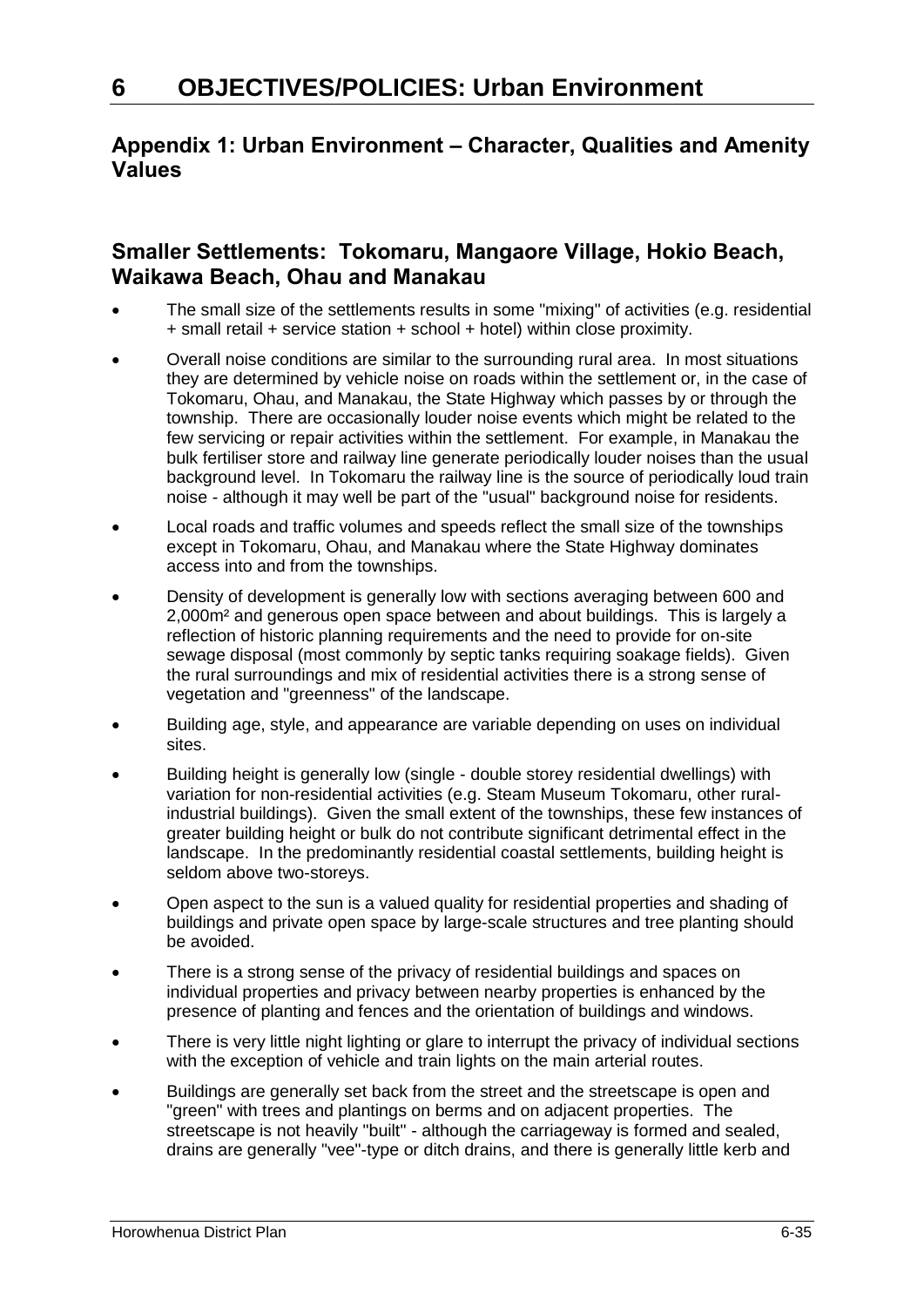channel formation. This low-key approach to engineering standards contributes positively to the semi-rural character of the townships.

- Advertising signs are not prominent and what few exist relate to public facilities and traffic, directional, and safety matters.
- Air quality is similar to that found in the surrounding rural area. Given the low density of development and high proportion of residential development, there is little problem with regular sources of odour in the environment. Instances of odour problems do however occur (according to the season and farming activity surrounding the townships). One notable exception would be the bulk fertiliser store at Manakau which periodically emits dust close to residential properties.

### **Levin**

Levin has quite distinct "sub-environments" - largely a result of past planning techniques and the grouping of similar activities together. Those "sub-environments" can be described as being:

#### **Levin - Residential:**

- The residential area surrounds most of the town centre and is defined within a generally grid-pattern of streets.
- Overall density of development is low to moderate with individual section size averaging 400-800m². There is a greater density of residential development surrounding the town centre, with lower density further out from the town centre. For the majority of the residential area, there is generous open space surrounding residential dwellings and separation between buildings on adjoining sites, except near the town centre where there is less open space and separation between residential dwellings.
- There is a strong sense of the privacy of buildings and spaces on individual properties and privacy between nearby properties enhanced by the presence of planting and fences and the orientation of buildings and windows.
- The streetscape is distinctly suburban residential with formed kerb and channel, wide grass berms, formed and sealed vehicle crossings, footpaths, streetlights with some in-berm plantings.
- Vehicle traffic volumes are relatively low and are related to movements by householders to and from work, school, recreation, and shops in the normal course of the day.
- Pedestrian and cycle movements are a substantial proportion of all traffic flows.
- The road environment and traffic speed contribute to a sense of safety for pedestrians and cyclists. There is little kerb-side parking of vehicles and sites may choose to provide their own on-site parking spaces and garage structures.
- Background noise levels are quiet and are generally determined by the noise from passing vehicles on local roads or nearby State Highways. There are few loud noise disruptions.
- Open aspect to the sun is a valued quality for residential properties.
- There is generally free circulation of fresh air throughout the area with only occasional incidents of pollution or unpleasant odour. Continual ongoing efforts are being made to eliminate these odours as far as possible.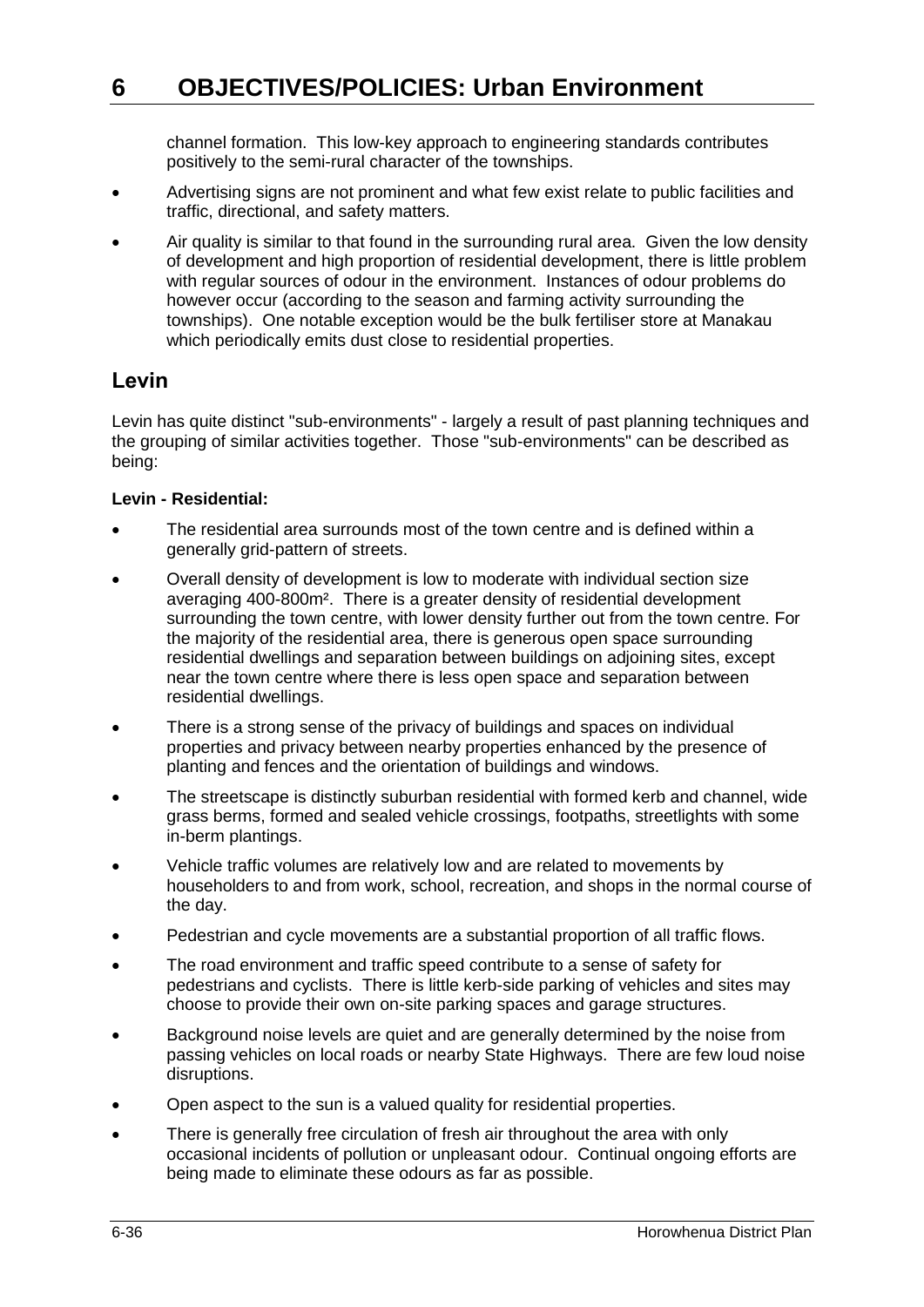- There is very little night lighting or glare (other than vehicle lights) to interrupt the privacy of individual sections although night lighting of some sports grounds is a feature for some areas.
- Overall building height is low (1-2 storeys) with few structures towering above the prevailing height. Little shading or intrusion into privacy therefore results.
- Buildings are predominantly domestic residential and of a consistent quality of design and appearance and area generally compatible in scale and architectural character. Buildings are generally set back from the street and the streetscape is open and "green" with trees and plantings on berms and on adjacent properties.
- Buildings have a sense of permanence. The predominant domestic residential use of sites means that there are people, generally familiar to each other, present both day and night which contributes to a sense of personal safety and security.
- Advertising signs are not prominent and the few that are present, relate to public facilities and traffic, directional, and safety matters.
- Schools and community facilities serving residents are often located close to residential areas and there is easy access to nearby open space, playing fields and parks. There are small retail dairies scattered throughout the residential area.

#### **Levin - Commercial:**

- The entire commercial environment is heavily "built". The streetscape is predominantly one of hard surfaces and structures with a fully formed and sealed road, kerb-side parking, traffic lights and shop fronts.
- Building density is high. Buildings generally adjoin at the boundary, in a strip along Oxford Street and in side streets. Buildings cover a high proportion of sites. There are some areas of public car parking accessed from the side streets which are surrounded by higher density commercial development. There is little need for open space about buildings other than for goods storage and loadingg.
- Overall building height is 1-2 storeys.
- Where pedestrian movements are significant the provision of a continuous overhead pedestrian verandah is an important feature.
- Buildings have character which follows their commercial function, and architectural styles and ages are mixed.
- Business activities require access for delivery vehicles as well as loading space and storage space for goods and materials delivered and wastes generated. Storage areas can be unsightly and every effort should be made to store these in a tidy state away from public view.
- There is limited activity outside usual business hours making it important that the design of buildings and spaces incorporates measures to assist crime prevention and to minimise creation of unpleasant and poorly-lit spaces.
- Daytime and night-time background noise levels are moderately high, reflecting the level of business activity, traffic movement on Oxford Street (the State Highway) and rail traffic.
- There are high levels of vehicle, cycle, and pedestrian movement. Vehicle speeds are generally low - largely because of heavy vehicle flows - and the road environment incorporates specific provision and safety features for cyclists and pedestrians.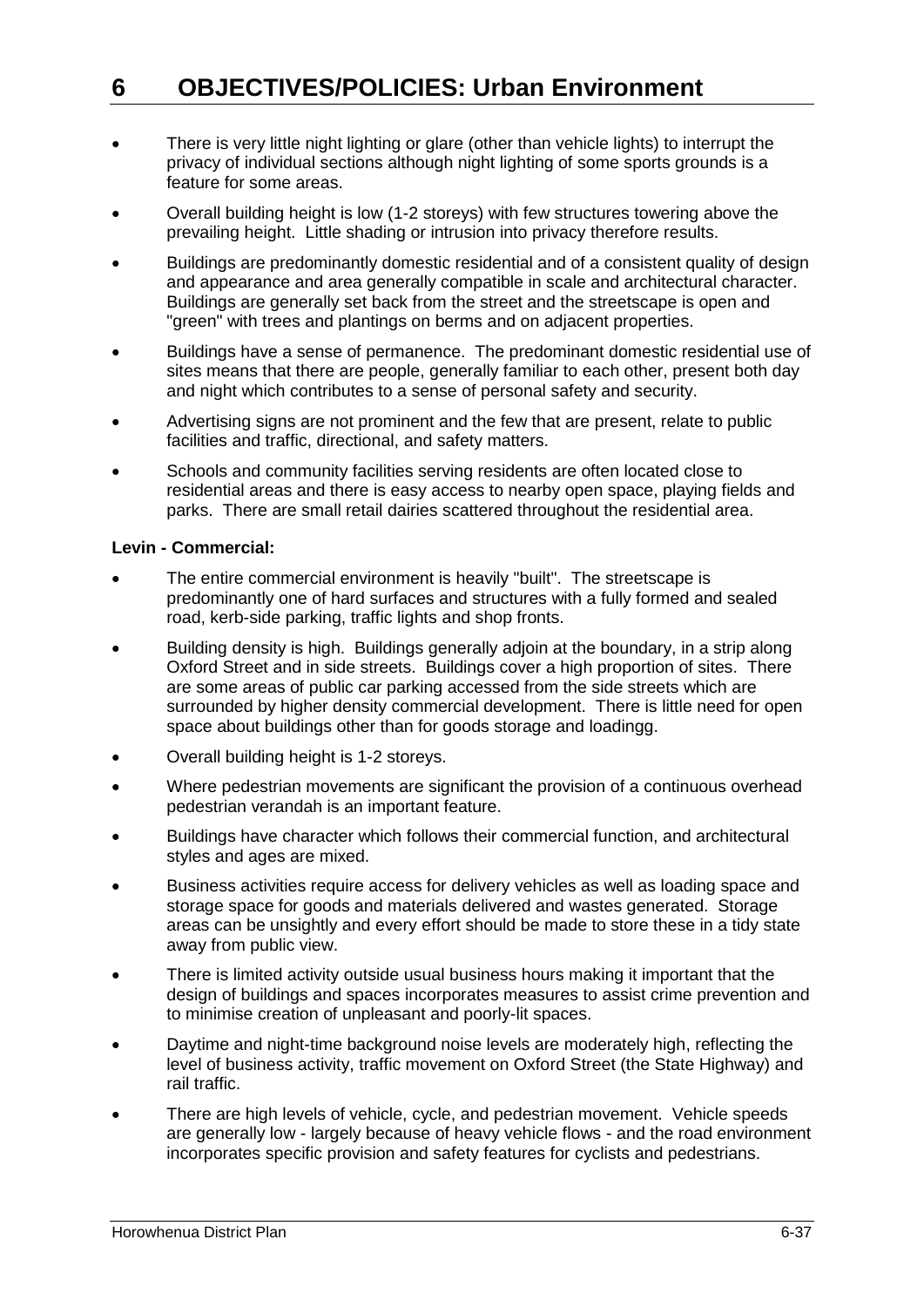Heavy vehicles are a high proportion of daytime and night-time traffic flows and give rise to continuous noise and exhaust effects.

- There is a high demand for, and hourly turnover, in vehicle parking and deliveries made by service vehicles. There is heavy use of kerb-side vehicle parking which supplements on-site parking on individual sites where significant parking demand exists.
- Advertising signs are commonplace and of variable size, type, materials and quality.
- Within the Levin Town Centre two distinct activity areas can be identified:
	- i a central core pedestrian oriented area, and
	- ii a fringe vehicle oriented commercial area.

The Pedestrian Area is characterised by:

- Predominantly retail and commercial activities which attract significant numbers of people to the area.
- The public areas have generous pedestrian areas, continuous verandahs, planting, lighting, street furniture etc with higher environmental standards.
- In addition to being the economic focus of the Levin community, it is the social and civic focus of the Town and District.

The areas outside the Pedestrian Area are characterised by:

- A range of larger format retail, commercial, industrial, visitor accommodation and community activities.
- Activities tend to be vehicle oriented and less pedestrian oriented leading to:
	- i different parking needs and vehicle access.
	- ii generally lower environmental standards prevail as a result.

#### **Levin - Industrial:**

- There are several localities having a predominantly manufacturing or industrial "flavour" in different parts of the town. The principal concentration is in the southern part of town, in the vicinity of the State Highway, Hokio Beach Road, Bruce Road, Tararua Road and Totara Street. There is also a small area in Tiro Tiro Road, Power Street, and in Queen Street West. The characteristic amenities and environmental quality of these areas depends on the intensity and type of manufacturing process undertaken. In the area centred on the State Highway, there is a mix of light manufacturing and processing with commercial services and bulk retail. In the Tararua Road vicinity there has historically been heavier industrial activity and large scale factory buildings.
- In each of the areas the landscape is heavily "built" and dominated by large-scale buildings of generally functional design with few windows, constructed of lowmaintenance materials. There is almost no planted space within sites or on road berms.
- Building height varies but is generally moderate (under three storeys except for exceptional and necessary features such as chimneys or silos which are considerably taller).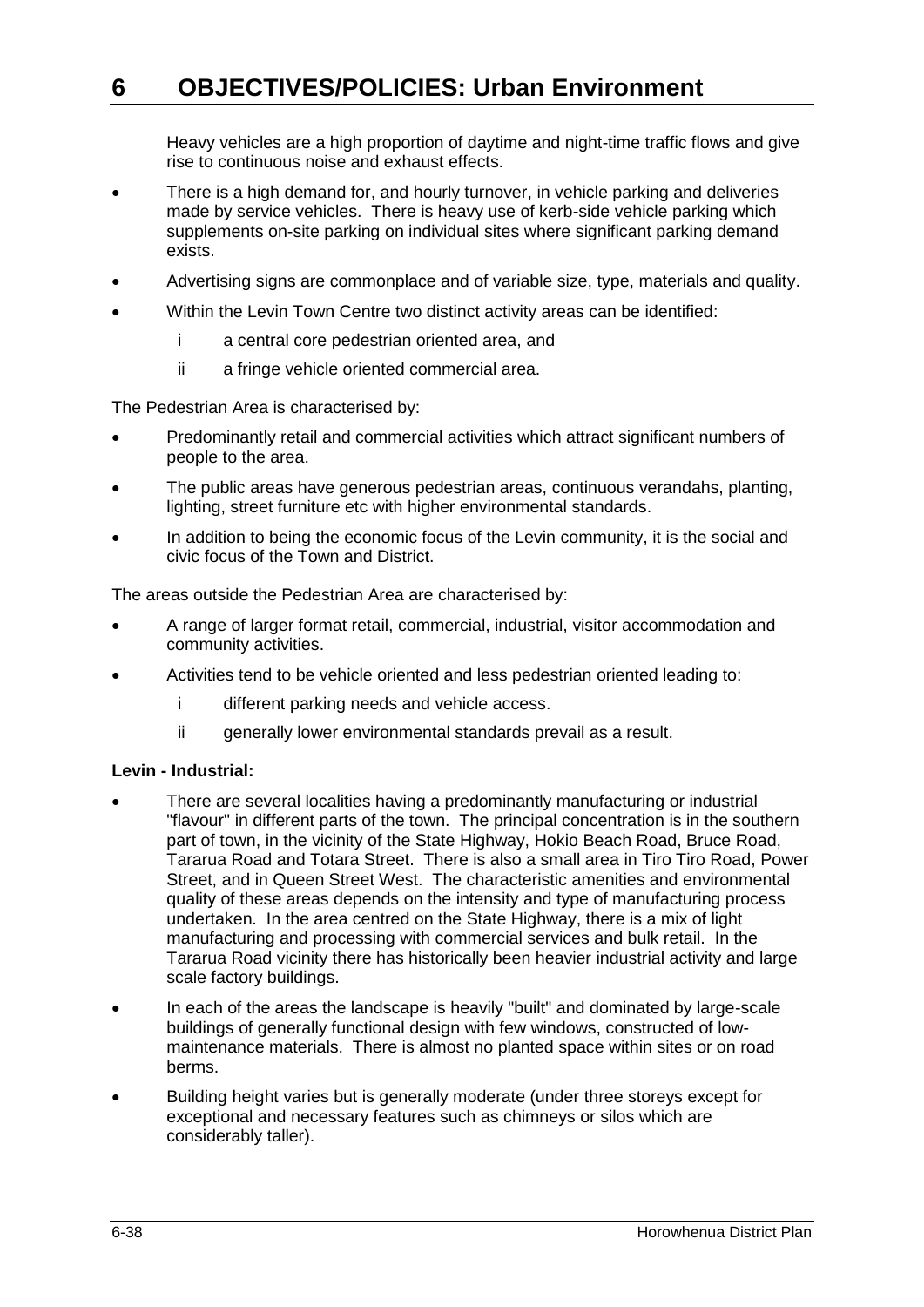- There is little need for open space about buildings other than for goods storage. Access to sunlight is not as important an issue as in the residential area and shading of buildings and spaces within the industrial area is common.
- Advertising signs are commonplace.
- Background noise levels on industrial sites are moderate to high with frequent loud noise events. Noise levels have the potential to adversely affect nearby nonindustrial properties and need to be contained within the industrial area so as not to cause nuisance or health problems nearby.
- Traffic volumes are moderate to high with a strong proportion of traffic being heavy vehicles. Easy access to arterial roads, manoeuvring space for heavy vehicles, and loading/unloading areas for delivery vehicles are important.
- There is moderate to strong demand for parking for vehicles of varying sizes. On-site parking (although optional) and manoeuvring is important in order to avoid conflicts between vehicles on public roads.
- There is little activity outside usual business hours making it important that the design of buildings and spaces incorporates measures to assist crime prevention and to minimise creation of unpleasant and poorly-lit spaces.
- Business activities require access for delivery vehicles as well as loading space and storage space for goods and materials delivered and wastes generated. Storage areas can be unsightly and every effort should be made to store these in a tidy state away from public view.
- Air quality within the zone may be variable and affected by smoke, dust, sprays and other air discharges.

### **Waitarere Beach & Foxton Beach:**

- Waitarere Beach and Foxton Beach are predominantly residential settlements, with a small concentrated area of commercial activities.
- Commercial activities are located on main roads near community facilities and natural assets (reserves and beach). The commercial activities generally provide for the daily needs of residents, such as groceries, cafe and community facilities. The commercial buildings are generally of a scale which is similar and compatible with the surrounding residential environment.
- Residential density is generally low with sections averaging between 700 and 850m². This is largely a reflection of historic planning requirements and the need to provide for on-site sewage disposal. This pattern was established in the years before a system was reticulated throughout the settlements. In Foxton Beach, since the installation of the reticulated water and waste water system, some infill subdivision and development has occurred.
- Overall building height is low (1-2 storeys) with few structures towering above the prevailing height. Little shading or intrusion into privacy therefore results.
- There is generous open space surrounding residential dwellings and separation between buildings on adjoining sites.
- There is a strong sense of the privacy of buildings and spaces on individual properties and privacy between nearby properties is enhanced by the presence of planting and fences and the orientation of buildings and windows.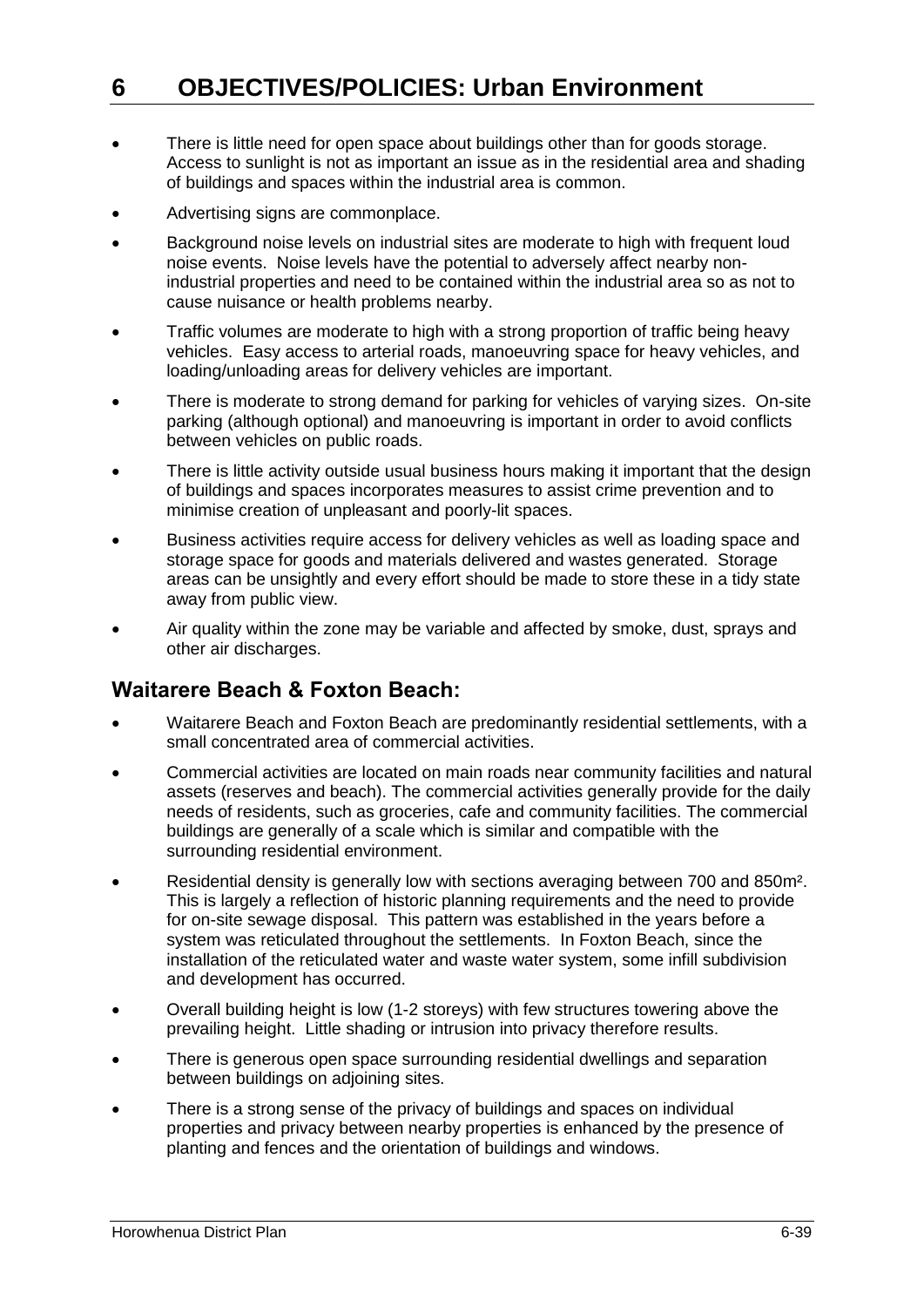- Development is very much of a single-house-per-section type. Buildings are predominantly domestic residential but have a variable quality of design and appearance. Buildings are generally set back from the street and the streetscape is open.
- The streetscape in newer areas is distinctly suburban residential with formed kerb and channel, wide grass berms, formed and sealed vehicle crossings, footpaths and streetlights. In older areas there is a variable standard of kerb-side drainage and sealed road formation and footpaths.
- There is a distinct "coastal" flavour with sand dunes along the beachfront and sand blow a constant reminder of location and the sparsity and coastal variety of vegetation.
- Many of the buildings are holiday homes and are not occupied for much of the year.
- Vehicle, cycle, and pedestrian volumes are low and are related to movements by householders to and from work, school, recreation, and shops in the normal course of the day.
- The road environment and traffic speed contribute to a sense of safety for pedestrians and cyclists. There is little kerb-side parking of vehicles and sites may choose to provide their own on-site parking spaces and garage structures.
- Background noise levels are very quiet and are generally determined by vehicles on local roads and by the sound of the sea. There are few loud noise disruptions.
- Open aspect to the sun is a valued quality for residential properties.
- There is free circulation of fresh air throughout the area and few incidents of air pollution or unpleasant odour.
- There is very little night lighting or glare to interrupt the privacy of individual sections.
- Advertising signs are unusual in the landscape and the few that are present, relate to public facilities and traffic, directional, and safety matters.
- There are some areas of public open space and one or two small retail shop or service station operations located centrally to each settlement.

### **Foxton**

Foxton has three distinct "sub-environments":

#### **Foxton - Residential:**

- The residential area extends either side of the State Highway and, following early settlement patterns, the old Manawatu River bank in a generally grid-pattern of **streets**
- Overall density of development is low to moderate with individual section size averaging 600 to 1,000m². There is generous open space surrounding residential dwellings and separation between buildings on adjoining sites. Site development is generally of the one-dwelling-per-section type.
- There is a strong sense of the privacy of buildings and spaces on individual properties and privacy between nearby properties enhanced by the presence of planting and fences and the orientation of buildings and windows.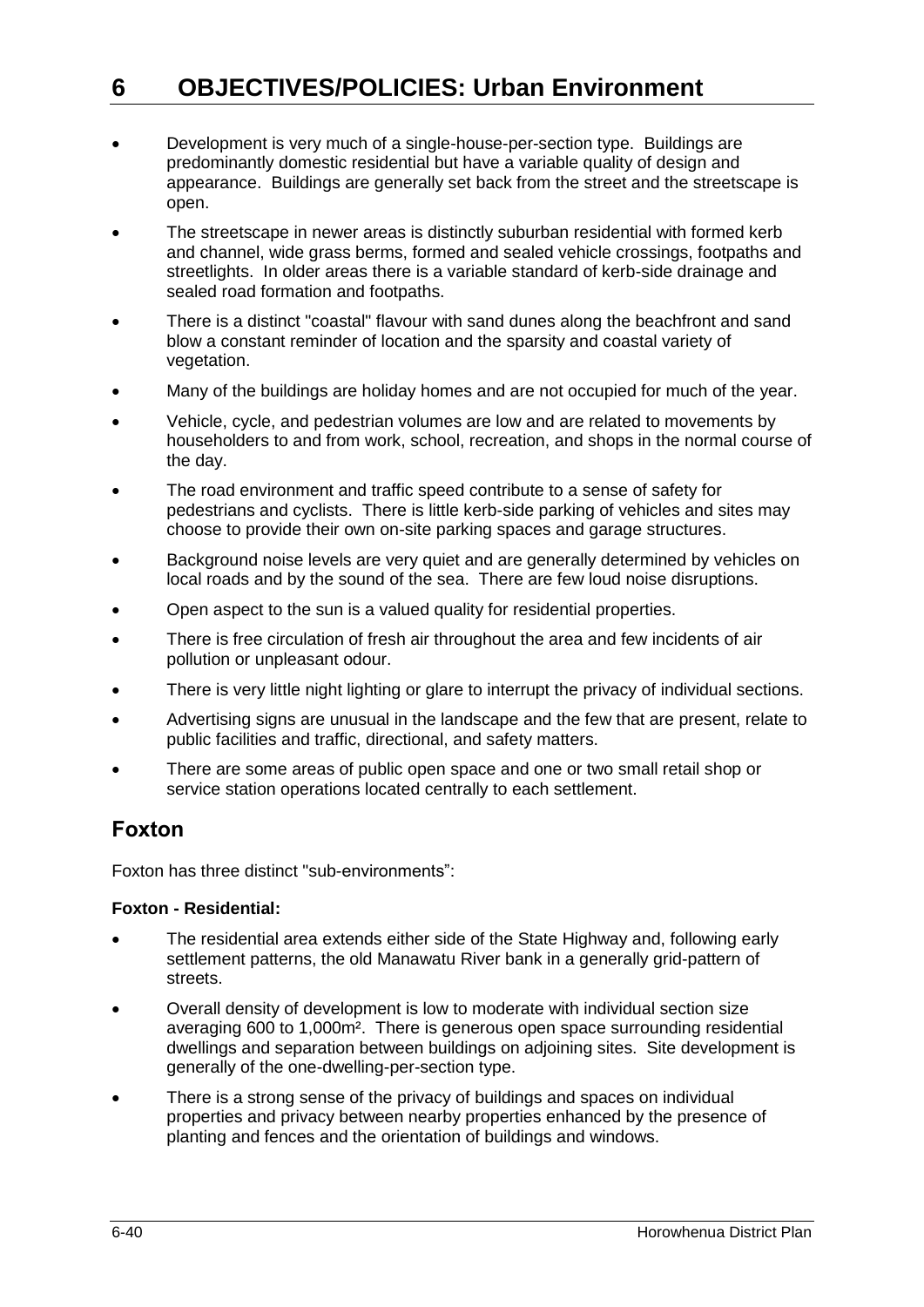- The streetscape is distinctly suburban residential with formed kerb and channel, wide grass berms, formed and sealed vehicle crossings, footpaths, streetlights with some in-berm plantings.
- Vehicle traffic volumes are relatively low and are related to movements by householders to and from work, school, recreation, and shops in the normal course of the day. Pedestrian and cycle movements are a substantial proportion of all traffic flows.
- The road environment and traffic speed contribute to a sense of safety for pedestrians and cyclists. There is little kerb-side parking of vehicles and sites may choose to provide their own on-site parking spaces and garage structures.
- Background noise levels are quiet and are generally determined by the noise from passing vehicles on local roads or on the nearby State Highway. There are few loud noise disruptions.
- Open aspect to the sun is a valued quality for residential properties.
- There is free circulation of fresh air throughout the area and few incidents of air pollution or unpleasant odour.
- There is very little night lighting or glare (other than vehicle lights) to interrupt the privacy of individual sections although night lighting of some sports grounds is a feature for some areas.
- Overall building height is low (1-2 storeys) with few structures towering above the prevailing height. Little shading or intrusion into privacy therefore results.
- Buildings are predominantly domestic residential and of a consistent quality of design and appearance and are generally compatible in scale and architectural character. Buildings are generally set back from the street and the streetscape is open and "green" with trees and plantings on berms and on adjacent properties.
- Buildings have a sense of permanence. The predominant domestic residential use of sites means that there are people, generally familiar to each other, present both day and night which contributes to a sense of personal safety and security.
- Advertising signs are not prominent and the few that are present, relate to public facilities and traffic, directional, and safety matters.
- Schools and community facilities serving residents are often located close to residential areas and there is easy access to nearby open space, playing fields and parks. There are small retail dairies scattered throughout the residential area.

#### **Foxton - Commercial:**

- Foxton's retail shopping, commercial service and tourism core is located on Main Street.
- There are also scattered commercial properties along both sides of Johnston Street (the State Highway) which focus on serving Highway traffic and the residential areas east of the Highway.
- There is substantial land zoned for commercial development with potential for infill development within the town centre. The streetscape is predominantly one of hard surfaces and structures with a fully formed and sealed road, kerb-side parking, and shop fronts. The northern end of the Main Street commercial area has a strong heritage character contributing to Foxton's identity. The southern end of the Main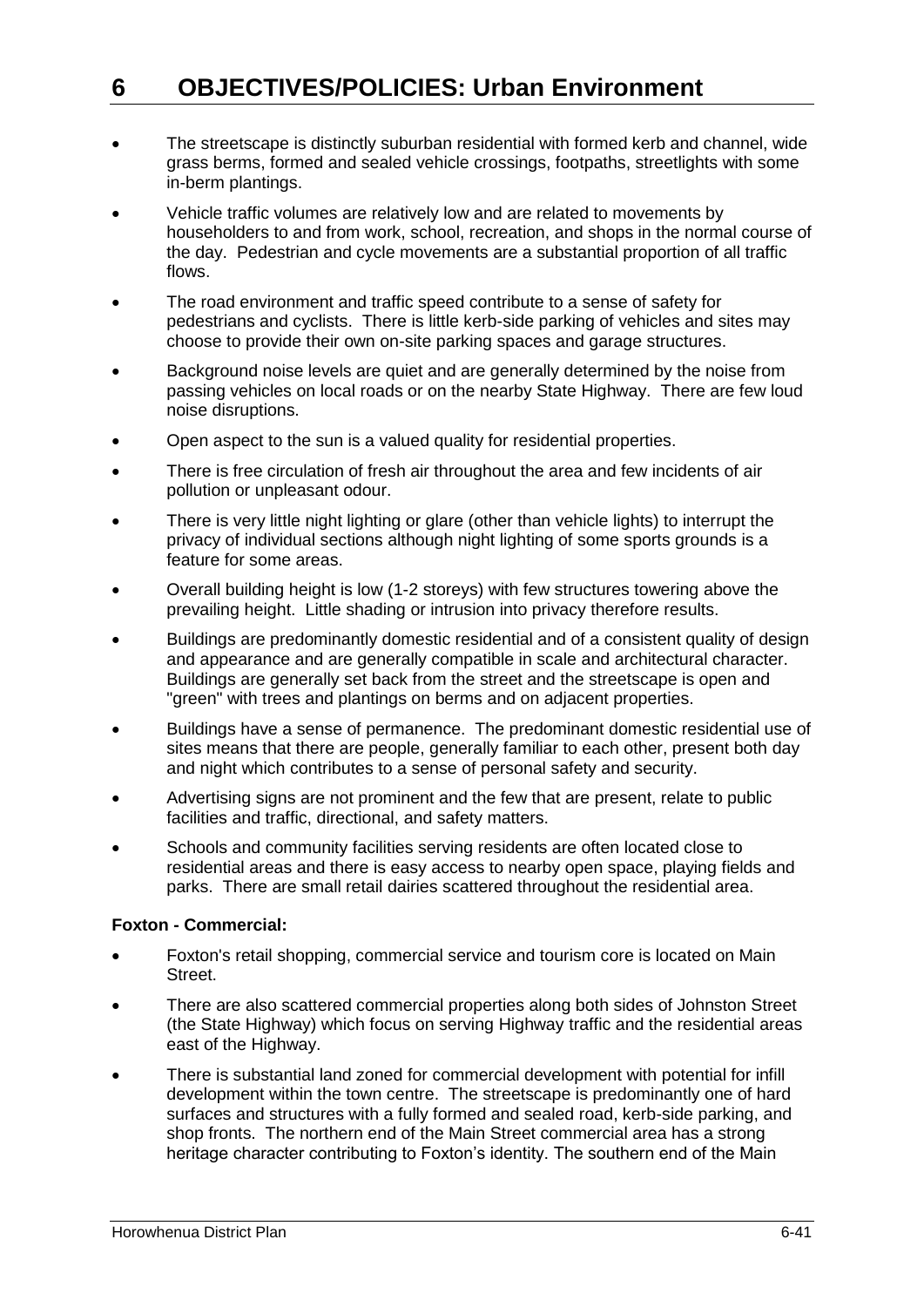Street commercial area has a more tourism focus associated with the De Molen Windmill which is a local landmark.

- There is a mix of activities in both areas including those which generate or rely on a high level of pedestrian movement.
- Building density is high. Buildings along Main Street and the nearby side streets generally adjoin at the boundary, whereas in Johnston Street, buildings tend to be more free-standing. Buildings cover a high proportion of sites. There is little need for open space about buildings other than for goods storage and loading.
- Overall building height is 1-2 storeys.
- Where pedestrian movements are significant the provision of a continuous overhead pedestrian verandah is an important feature.
- Business activities require access for delivery vehicles as well as loading space and storage space for goods and materials delivered and wastes generated. Storage areas can be unsightly and every effort should be made to store these in a tidy state away from public view.
- There is limited activity outside usual business hours making it important that the design of buildings and spaces incorporates measures to assist crime prevention and to minimise creation of unpleasant and poorly-lit spaces.
- Daytime and night-time background noise levels are moderately high reflecting the level of business activity and traffic movement - particularly on Johnston Street.
- There are moderate levels of vehicle, cycle, and pedestrian movement. Vehicle speeds are generally low. Heavy vehicles are a high proportion of daytime and nighttime traffic flows on Johnston Street and give rise to some noise and exhaust effects.
- There is strong demand for kerb-side vehicle parking and deliveries made by service vehicles.
- Advertising signs are commonplace and of variable size, type, materials and quality.

#### **Foxton - Industrial:**

- The principal areas are the former Feltex operation in Duncan Street and the engineering and processing industries at the southern entrance to the town. At the northern end of the town off Bergin Road is the Foxton Sawmill and associated industries including the Airfield developed in the 1970's. There are also one or two individual sites where engineering or vehicle repairs are undertaken. The characteristic amenities and environmental quality of these areas depends on the intensity and type of manufacturing process undertaken.
- In each of the areas, the landscape is heavily "built" and dominated by large-scale buildings of generally functional design with few windows, constructed of lowmaintenance materials.
- Building height varies but is generally moderate (1-2 storeys except for occasional features such as chimneys and silos which are considerably taller).
- There is little need for open space about buildings other than for goods storage. Access to sunlight is not as important an issue as in the residential area and shading of buildings and spaces within the industrial area is common.
- Advertising signs are commonplace particularly near the Highway.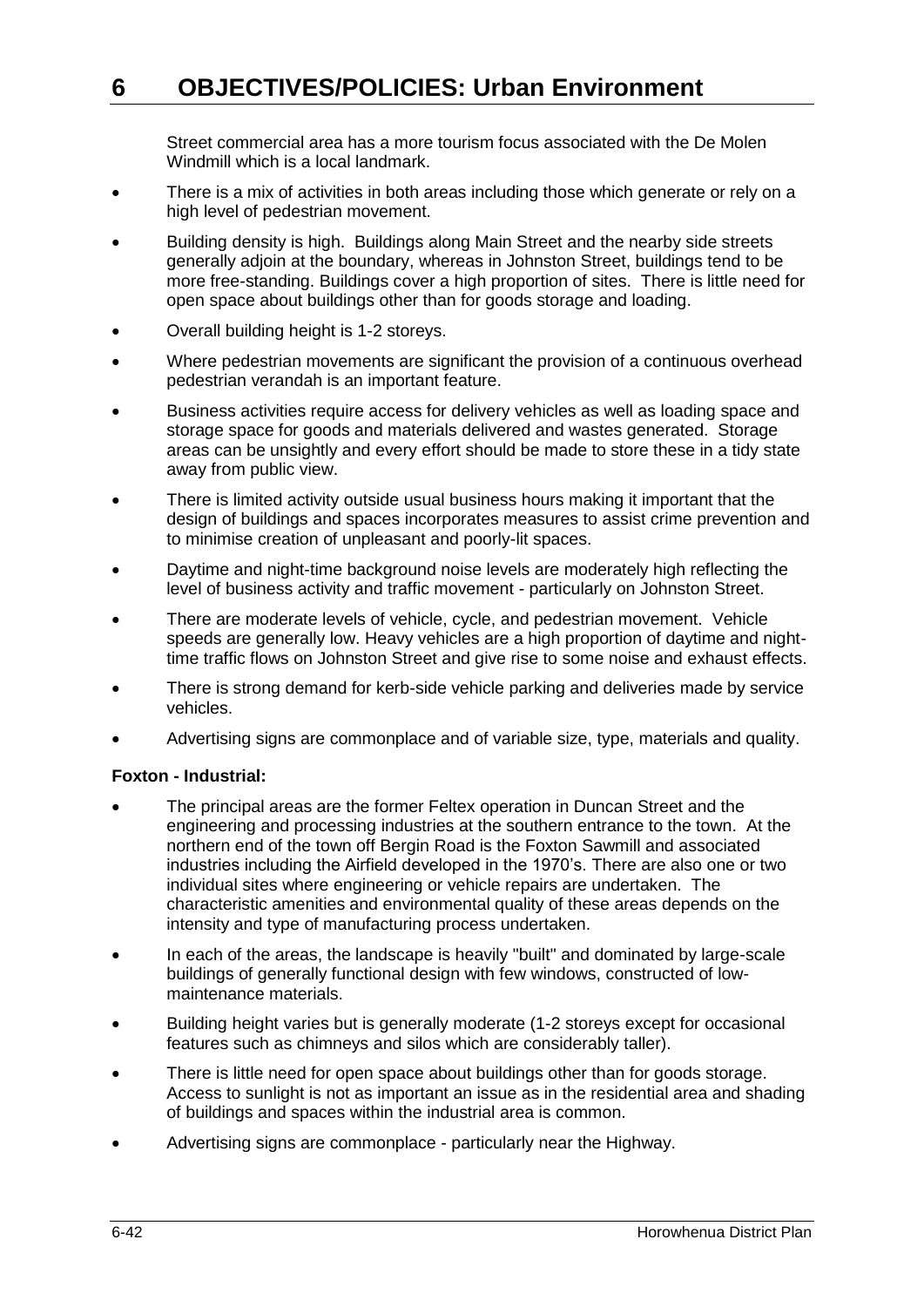- Background noise levels on industrial sites are moderate to high with frequent loud noise events. Noise levels have the potential to adversely affect nearby nonindustrial properties and need to be contained within the industrial area so as not to cause nuisance or health problems nearby.
- Traffic volumes are moderate to high with a strong proportion of traffic being heavy vehicles. Easy access to arterial roads, manoeuvring space for heavy vehicles, and loading/unloading areas for delivery vehicles are important.
- There is moderate to strong demand for parking for vehicles of varying sizes. On-site parking (if chosen to be provided) and manoeuvring is important in order to avoid conflicts between vehicles on public roads.
- There is little activity outside usual business hours making it important that the design of buildings and spaces incorporates measures to assist crime prevention and to minimise creation of unpleasant and poorly-lit spaces.
- Business activities require access for delivery vehicles as well as loading space and storage space for goods and materials delivered and wastes generated. Storage areas can be unsightly and every effort should be made to store these in a tidy state away from public view.
- Air quality within the area may be variable and affected by smoke, dust, sprays and other air discharges.

### **Shannon**

Shannon also has three distinct "sub-environments":

#### **Shannon - Residential:**

- The area of residential extends east of the main road and town centre on a gridpattern of streets.
- Overall density of development is low to moderate with individual section size averaging 600 to 1,000m². There is generous open space surrounding residential dwellings and separation between buildings on adjoining sites. Site development is generally of the one-dwelling-per-section type. The low intensity of scale is highlighted, in parts of Shannon, by the large areas of undeveloped land which contribute a particular "green" and semi-rural character.
- There is a strong sense of the privacy of buildings and spaces on individual properties and privacy between nearby properties enhanced by the presence of planting and fences and the orientation of buildings and windows.
- The streetscape is distinctly suburban residential with wide grass berms, formed and sealed vehicle crossings, footpaths, streetlights with some in-berm plantings.
- Vehicle traffic volumes are relatively low and are related to movements by householders to and from work, school, recreation, and shops in the normal course of the day. Pedestrian and cycle movements are a substantial proportion of all traffic flows.
- The road environment and traffic speed contribute to a sense of safety for pedestrians and cyclists. There is little kerb-side parking of vehicles and sites may choose to provide their own on-site parking spaces and garage structures.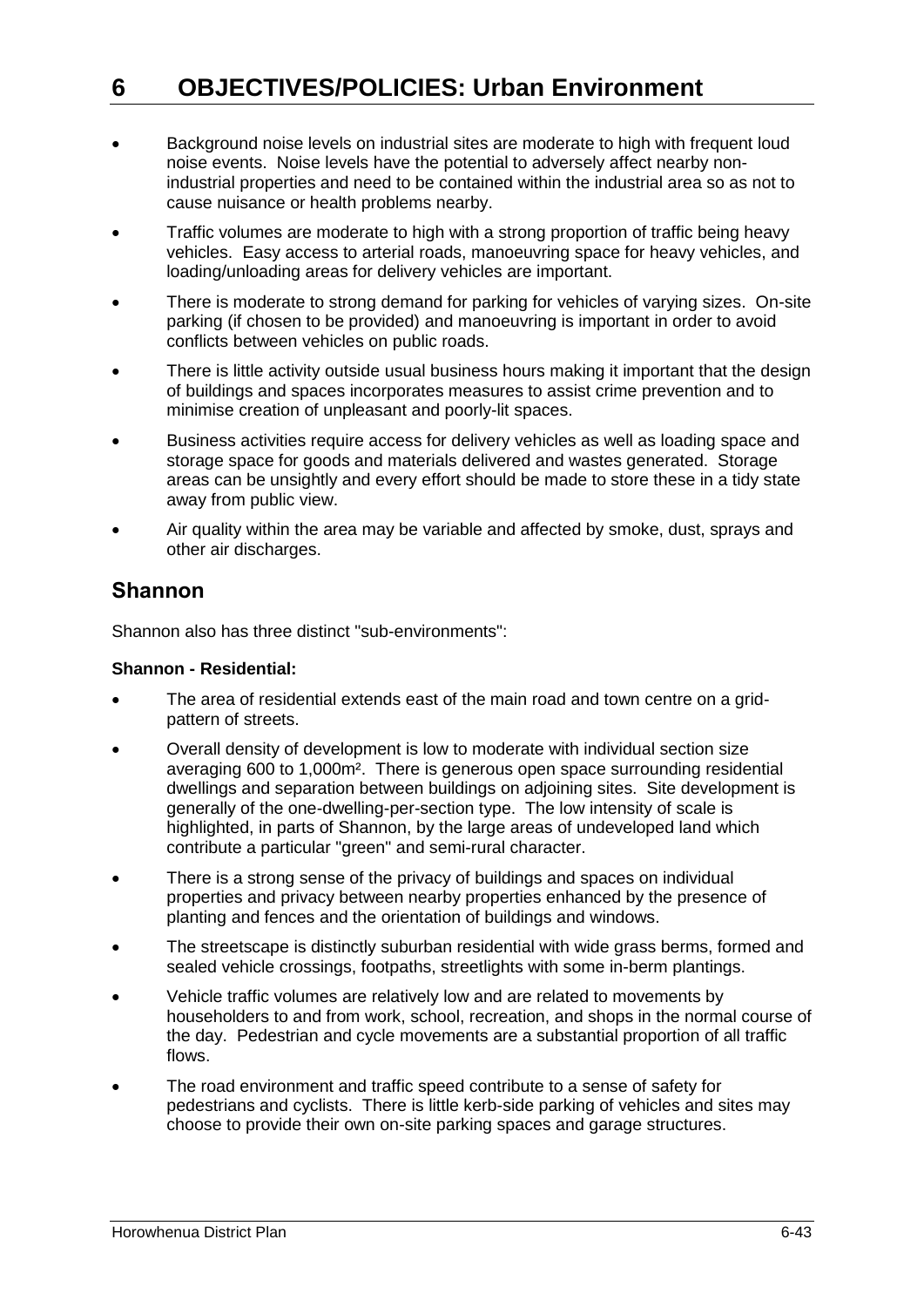- Background noise levels are quiet and are generally determined by the noise from passing vehicles on local roads or on the nearby State Highway. There are few loud noise disruptions.
- Open aspect to the sun is a valued quality for residential properties.
- There is free circulation of fresh air throughout the area and few incidents of air pollution or unpleasant odour.
- There is very little night lighting or glare (other than vehicle lights) to interrupt the privacy of individual sections.
- Overall building height is low (1-2 storeys) with few structures towering above the prevailing height. Little shading or intrusion into privacy therefore results.
- Buildings are predominantly domestic residential and of a consistent quality of design and appearance and area generally compatible in scale and architectural character. Buildings are generally set back from the street and the streetscape is open and "green" with trees and plantings on berms and on adjacent properties.
- Buildings have a sense of permanence. The predominant domestic residential use of sites means that there are people, generally familiar to each other, present both day and night which contributes to a sense of personal safety and security.
- Advertising signs are not prominent and the few that are present, relate to public facilities and traffic, directional, and safety matters.
- Schools and community facilities serving residents are often located close to residential areas and there is easy access to nearby open space, playing fields and parks.

#### **Shannon - Commercial:**

- Shannon's retail shopping and commercial service core is concentrated in Plimmer Terrace, Grey Street to Ballance Street.
- The streetscape is heavily built being predominantly one of hard surfaces and structures with a fully formed and sealed road, kerb-side parking, and shop fronts. The buildings within the commercial area influence the streetscape, where the buildings have a strong heritage character contributing to Shannon's identity.
- There is a mix of commercial, retail and service activities.
- Building density is medium to high and buildings generally adjoin at the boundary. There is little need for open space about buildings other than for goods storage and loading.
- Overall building height is 1-2 storeys.
- Business activities require access for delivery vehicles as well as loading space and storage space for goods and materials delivered and wastes generated. Storage areas can be unsightly and every effort should be made to store these in a tidy state away from public view.
- There is limited activity outside usual business hours making it important that the design of buildings and spaces incorporates measures to assist crime prevention and to minimise creation of unpleasant and poorly-lit spaces.
- Daytime and night-time background noise levels are moderately high reflecting the level of traffic and rail movement.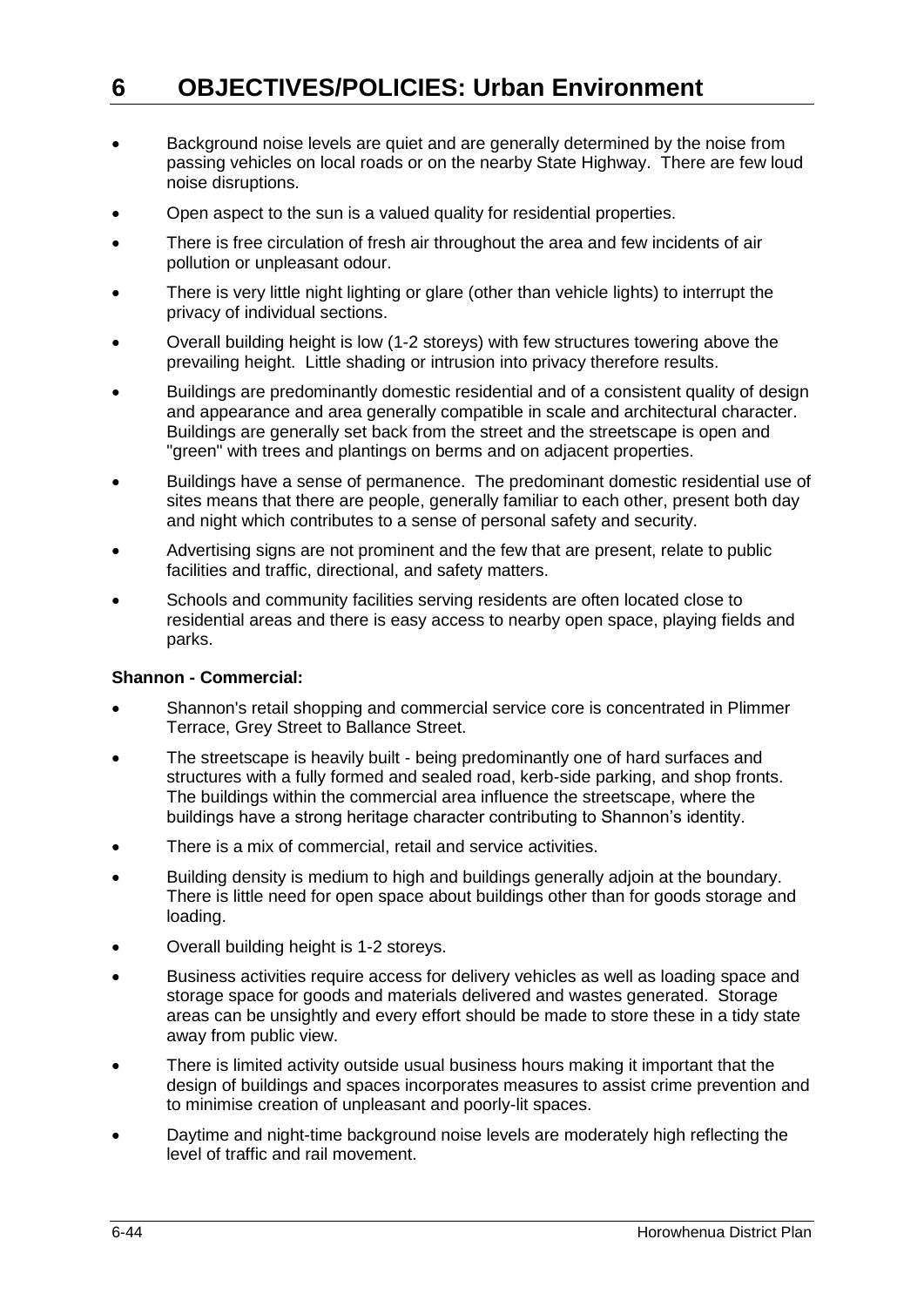- There are moderate levels of vehicle, cycle, and pedestrian movement. Vehicle speeds are generally low. Heavy vehicles are a moderately high proportion of daytime and night-time traffic flows through the commercial area.
- Advertising signs are commonplace and of variable size, type, materials and quality.

#### **Shannon - Industrial:**

- There is one main area of industrial processing west of the railway line.
- The landscape is heavily "built" and dominated by large-scale buildings of generally functional design with few windows, constructed of low-maintenance materials. The area is surrounded on three sides by undeveloped and rural land.
- Building height is generally moderate (1-2 storeys except for occasional features such as chimneys).
- There is a limited amount of advertising.
- Background noise levels are relatively high but are reasonably distant from other areas of the town, and are separated from these areas by the railway and main road.
- Traffic volumes are relatively low. Easy access to arterial roads, manoeuvring space for heavy vehicles, and loading/unloading areas for delivery vehicles are important.
- There is moderate to strong demand for parking for vehicles of varying sizes. There is a combination of kerb-side and on-site parking and manoeuvring which suits local needs because of the relatively small size of the area and its separation from other activities.
- There is little activity outside usual business hours making it important that the design of buildings and spaces incorporates measures to assist crime prevention and to minimise creation of unpleasant and poorly-lit spaces.
- Business activities require access for delivery vehicles as well as loading space and storage space for goods and materials delivered and wastes generated. Storage areas can be unsightly and every effort should be made to store these in a tidy state away from public view.
- Air quality within the area is variable and affected by smoke, dust, sprays and other air discharges.